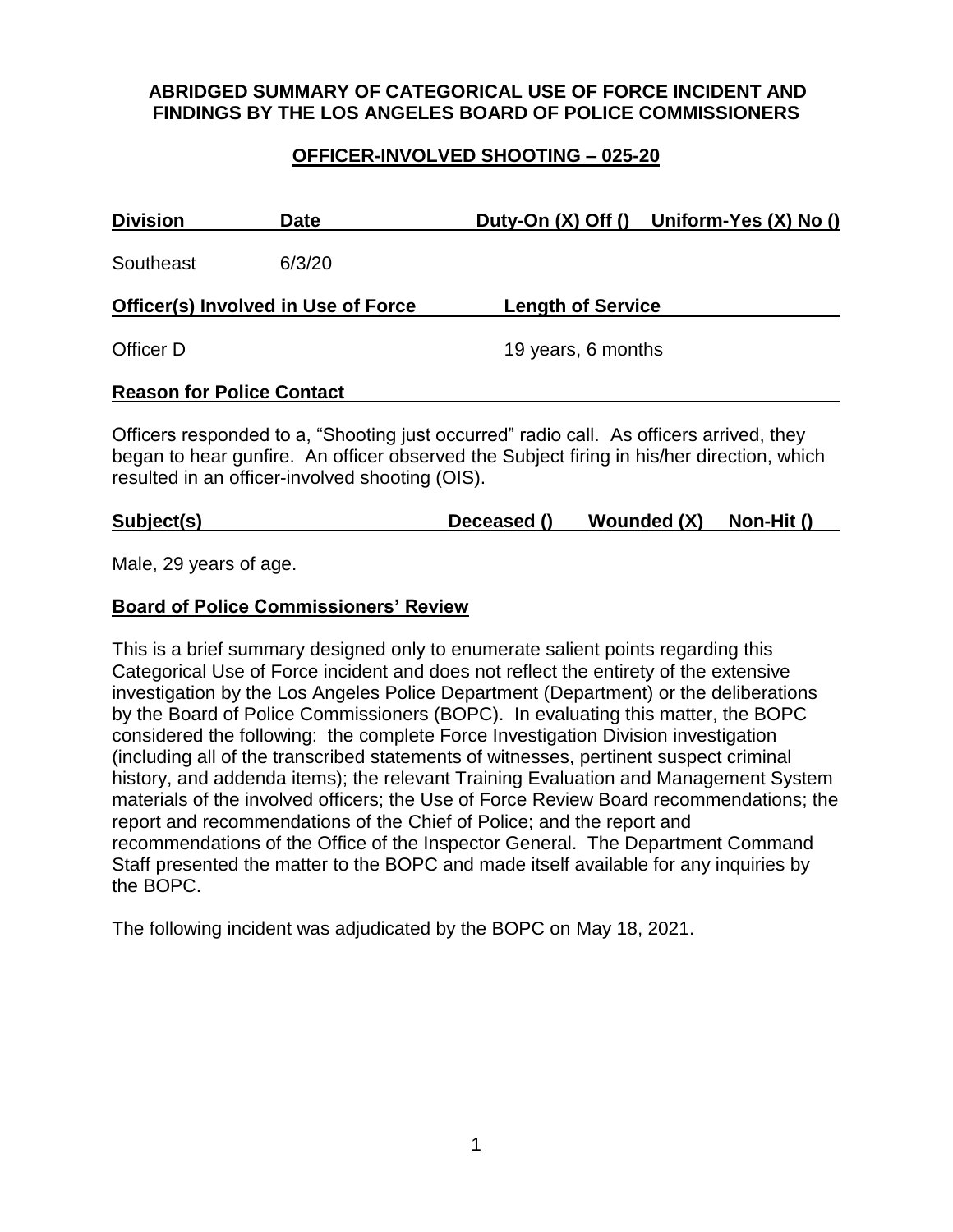## **Incident Summary**

On June 2, 2020, as a result of the civil unrest throughout the City of Los Angeles, Operations South Bureau (OSB) deployed a mobile field force (MFF) to Hollywood Area. The deployed officers were a part of a large-scale Department mobilization to ensure public safety and to assist with crowd control operations. One of the OSB MFF squads consisted of 10 officers and one sergeant.

On June 3, 2020, at approximately 0005 hours, the officers and sergeant were demobilized from Hollywood Station and directed to return to the South Bureau Command Post. All departed together, traveling in three vehicles.

One of the vehicles contained Police Officer A, (driver), Officer B, (front passenger), Officer C, (right rear passenger) and Officer D (left rear passenger). All four officers were in full uniform, equipped with BWV, and driving a marked sports utility, police vehicle. Officer B was not equipped with a TASER on his/her belt and was not wearing a ballistic vest during this incident.

The second vehicle contained Police Officer E, (driver), Officer F, (front passenger), Officer G, (left rear passenger) and Officer H (right rear passenger). All four officers were in full uniform, equipped with BWV, and driving a marked black and white, sports utility, police vehicle.

The third vehicle contained Sergeant A, (driver), Officer I, (front passenger) and Officer J (right rear passenger). All three were in full uniform, equipped with BWV, and driving a marked black and white, sports utility, police vehicle.

At approximately 0019 hours, as the units were en route back to the Command Post, Witnesses A and B heard more than 10 gunshots and the sounds of people screaming. Witness A immediately called 911. In addition to the call from Witness A, Communications Division received seven more related 911 calls.

At 0021:29 hours, Communications Division broadcast on Southeast Division radio frequency that a shooting was occurring. CD further broadcast that the PR heard approximately ten gunshots and people screaming.

As the units were en route to the South Bureau Command Post, Officer B, who was the front passenger of the lead vehicle, was monitoring Southeast Division base frequency, when he/she heard the CD broadcasts. Officer B advised Officer A, who was the driver officer, of the radio call and made him/her aware that they were near the location. Officer B directed Officer A to make a southbound turn onto Broadway Avenue, toward the call.

As Officer A turned the police vehicle onto Broadway Avenue, Officer D, who was seated in the left rear passenger seat, observed, "A gentleman running on the south sidewalk of Manchester." "One thing I noticed, from my experience there, is this gentleman was not running like you would in a, in a race. He was running like he was maybe holding a weapon. So, his left arm was free, and his right hand was holding his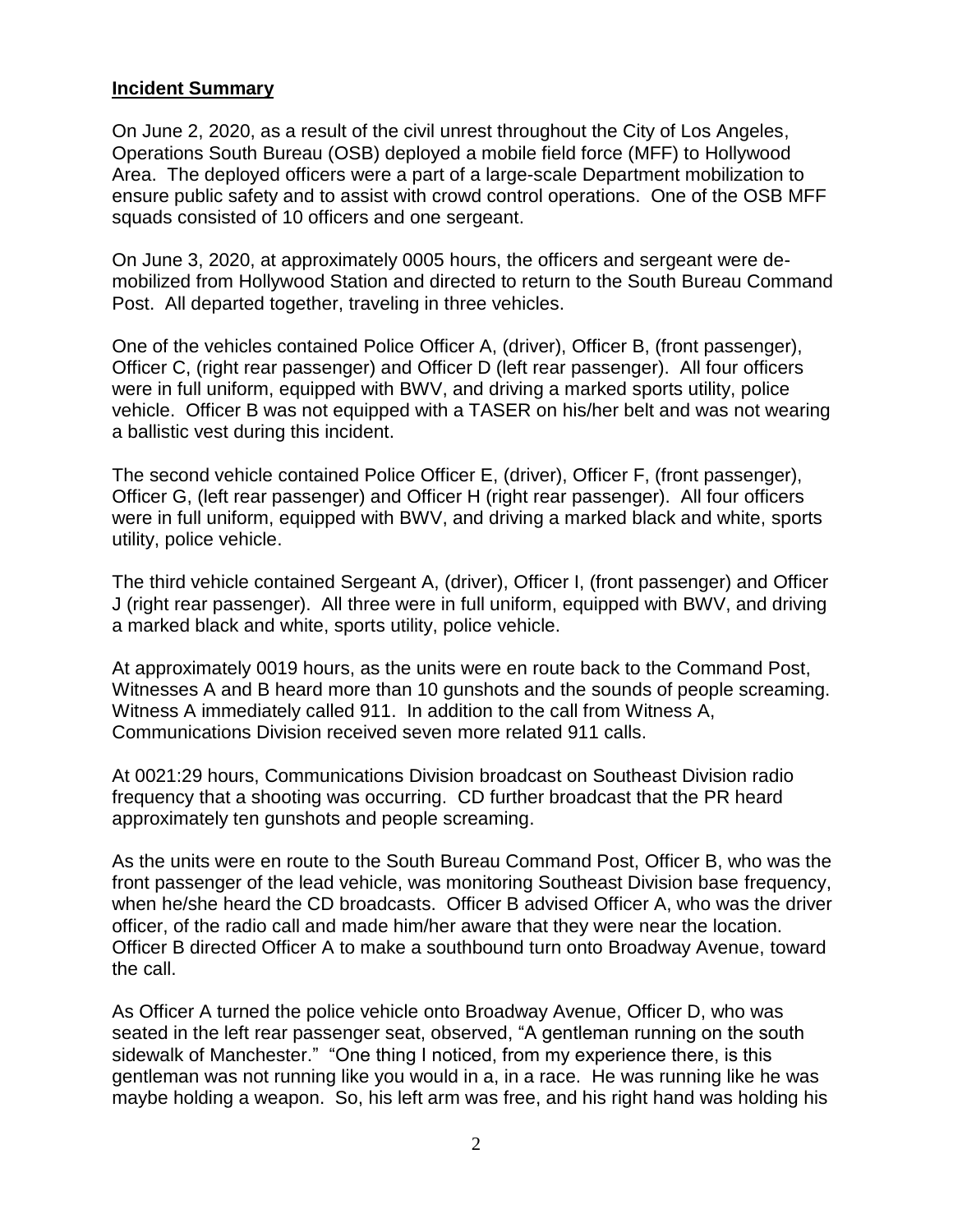waistband." "The way he was running, his concern wasn't with us, it was, he was running away from something."

Officer D observed an individual run (from the east side of Broadway Avenue) across the street and around the back of the officers' vehicle and onto the west sidewalk. Simultaneously, Officer D began to hear rapid gunfire coming from the area of 86<sup>th</sup> Place and Broadway Avenue.

None of the eleven previously-mentioned involved officers had their BWV activated when the incident began. Nine of the officers activated their cameras at various points during the incident. Officers E and H never activated their cameras and therefore, had no BWV footage related to this incident.

Moments before Officer A conducted the southbound turn onto Broadway Avenue, Sergeant A, who was the driver officer of the third vehicle back, heard what he/she believed to be automatic gunfire. As Sergeant A advised Officers I and J what he/she had heard, they heard the Communications Division broadcast of a shooting in the area.

Sergeant A then observed the lead vehicle drive southbound on Broadway Avenue toward the radio call. Sergeant A also observed the unit that was driving in front of him/her, stop at the intersection of Manchester Avenue and Broadway Avenue.

Sergeant A recalled hearing a second CD broadcast followed by more gunfire when he/she drove by the stopped unit and then southbound onto Broadway Avenue, in the direction of the radio call.

Simultaneously, Officers E, F, G and H, who were stopped at the intersection after hearing gunfire and the two CD broadcasts, also conducted a southbound turn behind Sergeant A's vehicle. Immediately after turning onto Broadway Avenue, Officer E, who was the driver officer, stopped the police vehicle.

As that was occurring, Officer D, who was in the lead vehicle along with Officers A, B, and C, communicated with his/her partner officers, that he/she had observed an individual running from the location, who he/she believed to be armed. According to Officer D, there wasn't a lot of verbal communication between him/her and his/her partners and, "We all fell into line, doing what we've done in the past."

The continuous gunfire drew the officers' attention to Broadway Avenue and 86<sup>th</sup> Place. Officer A stopped the police vehicle facing south, in the northbound lanes of traffic on Broadway Avenue, north of 86<sup>th</sup> Place.

As soon as their vehicle came to a stop, Officer D heard people screaming, car engines starting, and tires screeching. According to Officer D, "It was almost like a movie. Just a bunch of people screaming, yelling and a lot of gunfire."

According to Officer D, he/she felt vulnerable as he/she sat in the rear seat of the police vehicle, because it was a potential target. Officer D exited the vehicle, "As fast as I could," and unholstered his/her service pistol, pointing it in his/her right hand, in the direction of the gunfire.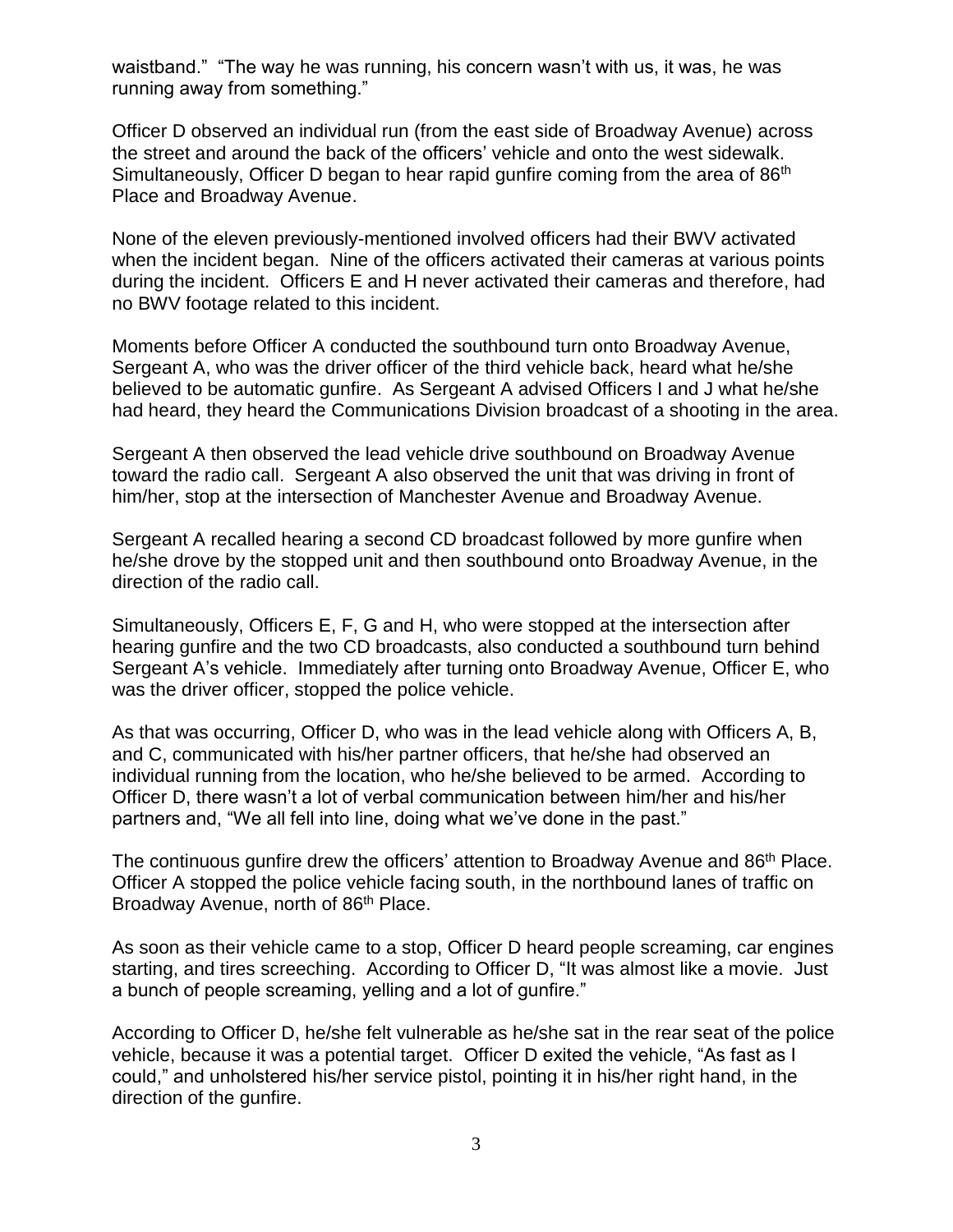Simultaneously, Officers A and B also exited the vehicle as the two trailing units were southbound on Broadway Avenue.

According to Officer D, "My attention was immediately drawn to muzzle flash. I could clearly see a male […] wearing a black baseball cap, a black or dark T-shirt with a white T-shirt underneath. I could tell by the contrasting colors." "A necklace was worn. And I don't know. I was a little scared sir, to be honest. I, I didn't know if a murder had occurred, was occurring right in front of me, or if I was the person he was trying to shoot. And because of that, I unholstered. Not to mention, I also felt like I was the person in front and my partners were nearby, and I felt you know, I saw the threat, I must address that threat, not only for myself, to defend myself, but also maybe my partners were the target."

Sergeant B, responded to the scene after the OIS and obtained Officer D's public safety statement. Sergeant B transcribed each of Officer D's responses to the questions. Sergeant B asked Officer D, "Is it possible the suspect fired rounds at you? And if so, what direction were the rounds fired? First portion he/she said, "Yes." And he/she said, "And they were firing -- and he was firing at other people northbound." When Sergeant B asked to describe any outstanding subjects, Officer D responded, "The shooter, male black, 5'7" to 6 feet, medium to heavyset, white t-shirt, gold chain."

According to Officer A, "Immediately when we pull up and come to a stop, I hear 20 to 30 rapid-fire gunfire. Which to me kind of sounded like possibly from like an AK-47 style weapon. At that point, we exit the vehicle. We observe a four-door black vehicle style similar to like a Honda coming westbound 86th Place and turns to northbound Broadway at a high rate of speed." "It was all blacked out. Couldn't see who was in it at this point. Fearing for the safety of myself after hearing the gunshots and my -- my partners, I drew my weapon."

Once outside of the police vehicle, Officer A continued to hear gunfire, and he/she believed he/she was the intended target. Officer A stated, "I thought I heard what sounded like an impact on my vehicle or around me. So, I ducked back behind my ballistic panel."

According to Officer C, upon exiting the police vehicle he/she, "Believed the situation was gonna escalate to a use of deadly force due to the fact that we had a radio call of the ADW shots fired. I hear the volley of gunshots and then I see the second volley of gunshots, sir. And then I see the muzzle flash and believe in the -- I was the target. I drew and unholstered my weapon."

As Officer C unholstered his/her service pistol, he/she met Officer D in the middle of Broadway Avenue and together, they began to move eastbound toward 86<sup>th</sup> Place.

According to Officer D, he/she believed he/she was hearing multiple guns being fired as he/she tried to identify where the gunfire was coming from. It sounded to Officer D like the Subject, "Was trying to unload [his] gun as fast as he can," in his/her direction.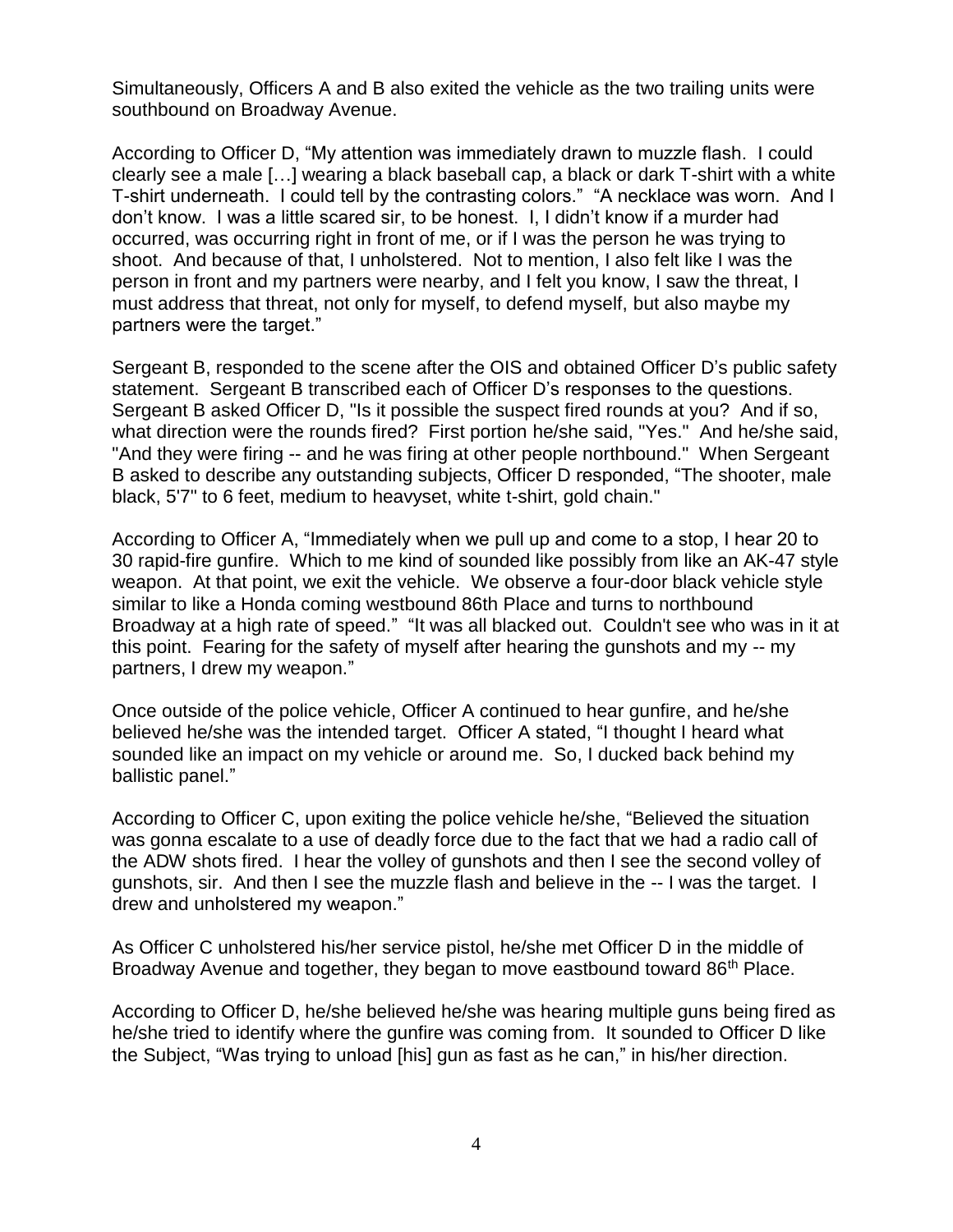According to Officer D's BWV, at 0022:05 hours, Officer D ran toward 86<sup>th</sup> Place while holding his/her pistol with a right, single-hand grip and his/her side-handle baton in his/her left hand. At 0022:06 hours, Officer D raised his/her pistol in his/her right hand and fired one round, in a southeasterly direction. Officer D continued to run toward 86<sup>th</sup> Place, as he/she momentarily lowered his/her pistol. At 0022:08 hours, Officer D raised his/her pistol once again and fired four more rounds in approximately 1 second, in the same direction.

Officer D initially attempted to place his/her side-handle baton in his/her baton ring, which is attached to his/her belt, as he/she exited the police vehicle. However, as Officer D informed investigators, "I didn't want to focus on just holstering my baton, because I felt this threat was in front of me. I fired as I ran. And the suspect I fired at, I could not see."

During a follow-up interview with Officer D, he/she clarified the statement, "And the suspect I fired at, I could not see." Officer D stated he/she was, "Referring to his face. Again, I couldn't see the features of his face and describe him to you but I knew there was a man standing there with a gun that was firing in our direction."

Officer D advised investigators, "I didn't feel like I had the time to communicate. I felt if I didn't immediately address that threat with my firearm that somebody would get hurt or die. And that scared me."

According to Officer D, the Subject was illuminated by a street light or a vehicle's headlights. "It seemed like," the Subject was standing at or near a vehicle and there was not anyone standing next to or behind him. Officer D observed the Subject's chest and, "It looked like he was facing our direction." The Subject was holding a pistol in his right hand with his arm extended. The Subject's pistol was pointed, "Towards us." Officer D could not determine the color or the type of the pistol, but he/she believed it was a semi-automatic, based on the sound of the gunfire. As the Subject fired, Officer D observed numerous flashes coming from the Subject's pistol. Officer D did not want to speculate on the number of rounds he/she observed the Subject fire.

According to Officer D's BWV, at 0025:53 hours, before the public safety statement was taken, Sergeant B asked Officer D, "Who are the suspects you got into a shooting with?" While pointing in a right to left motion (south to north), Officer D replied, "[T]hey were firing over this way, when I fired."

During a follow-up interview with Officer D, he/she clarified that statement and stated, "So what I saw my hand motions in the video, I know initially at that moment, I was processing a lot of information." "It was a very chaotic situation. I've never been involved where there were multiple firearms and people shooting at each other at the same time. And that's what was coming out as I was explaining to the supervisor what was going on. And I was giving a limited and brief statement, because when I did the interview with you guys, I believe it was almost 15 plus hours later." "So, I had time to reflect on what was actually happening and I could better explain in detail. And that's why you get the two differing state  $-$ "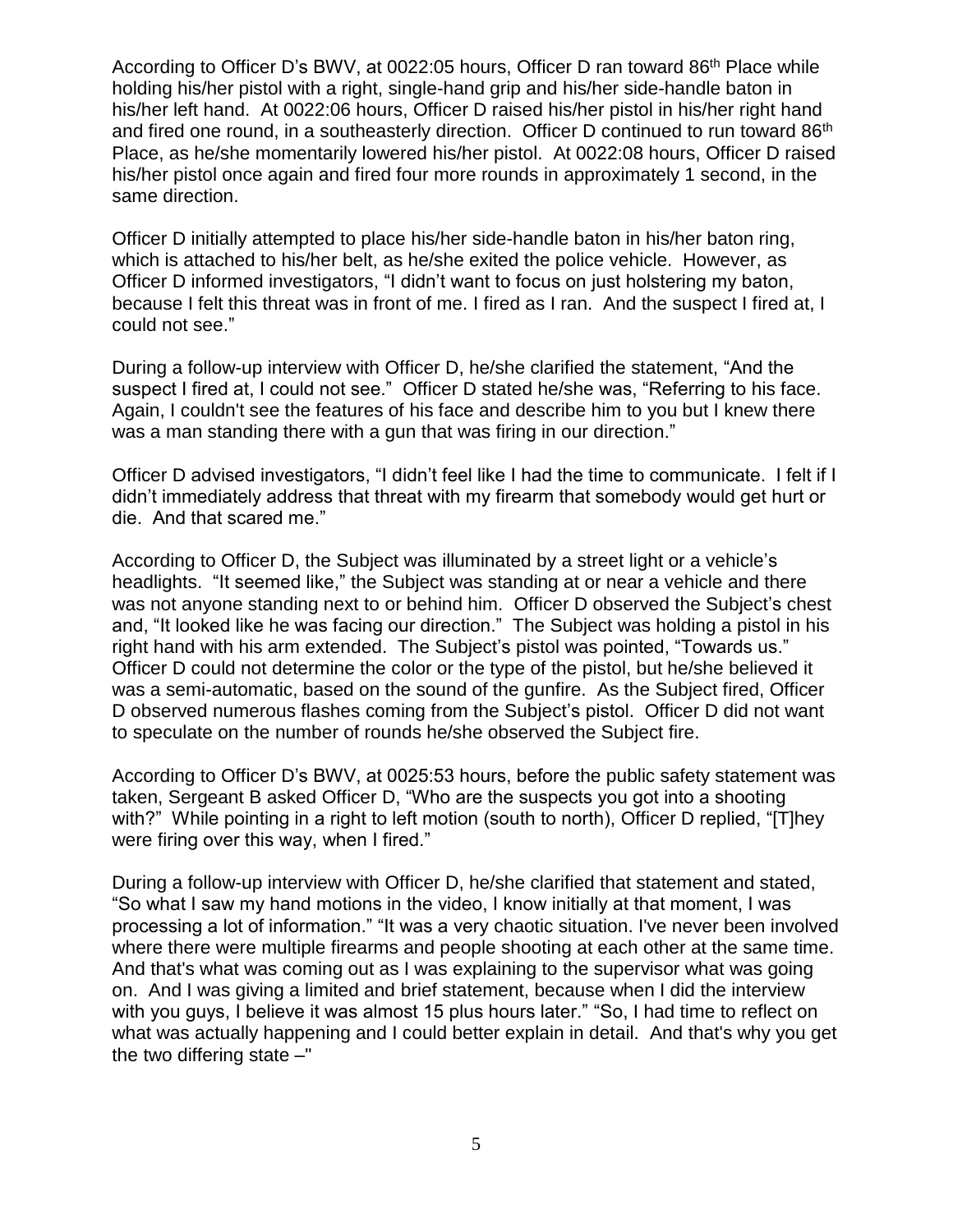At 0028:18 hours, Sergeant B also asked Officer D, "Could you identify the guy you got into a shooting with?" Officer D replied, "(Unintelligible) It was dark."

During a follow-up interview with Officer D, he/she clarified that statement and stated, "Because of the ambient light, and I believe I described to you he was wearing a ball cap, most of the light was coming from above the streetlight so I could not see his face. So when Sarge asked me that as far as identifying by face the subject, I didn't see his face very well. But all the other descriptions of his body that I gave is because of the way the lighting was and what I was focused on."

Officer D recalled that he/she kept both of his/her eyes open and he/she aimed his/her pistol at the Subject's upper body and fired while he/she was on the move. Officer D fired while he/she, "Was assessing if my rounds were effective, if he was, if the threat was stopped. And I fired until I didn't see the threat." Officer D later stated, "I think he went down, but I don't know. He just wasn't there anymore." After Officer D fired his/her last round, he/she no longer heard any gunfire.

Moments before the OIS, according to Officer C, he/she moved toward 86<sup>th</sup> Place with Officer D and, "Heard another volley of gunfire and then I saw the muzzle flash coming from what I thought was the mouth of the alley. Right next to me, maybe about a couple feet apart, was [Officer D]. I see [him/her] engage. I think [he/she] fires approximately three rounds in an easterly direction. Shortly after that, I tried to move to cover and I stand behind a wall that's -- a building that's on the northeast corner of 86th Place and Broadway. As that's going on, I'm keeping my eye down range because I assume that's where that's coming from because that's where I saw the muzzle flash."

Seconds before the OIS, Officer B was standing to the rear of the police vehicle and according to CD records, at 0021:57 hours, he/she began to broadcast on Southeast Division base frequency, "You got a (inaudible) you got a shots fired vehicle going, standby officer needs help, I got shots fired, shots fired 87 and Broadway."

During that radio broadcast, Officer B stated he/she, "Heard another round of shots. I turned to my southeast and observed [Officer C and Officer D] together on the corner, the east side of Broadway. [Officer D] was engaging. I saw [him/her] fire [his/her] service weapon multiple times. I then again put out another help call."

According to Officer B, he/she unholstered after he/she, "Heard numerous shots, as well as witnessing [Officer D] discharge his/her firearm, I believed there was a risk of escalation into deadly force." Officer B held his/her pistol in a right, single-hand grip and his/her handheld police radio in his/her left hand.

As Officer A exited the police vehicle, he/she immediately took cover behind the ballistic door and, "Peeked up and saw [Officer D] moving towards that corner, and I didn't like where I was at so I wanted to get to that corner. As I started to move, there was more muzzle flashes. There was muzzle flash to the south, farther in the parking lot or alleyway. And there was another set of gun -- or muzzle flash that was closer in the alleyway towards 86th Place, and it -- I remember thinking it's moving. I didn't know -- I just remember moving. And that's when I observed [Officer D] firing two or three rounds."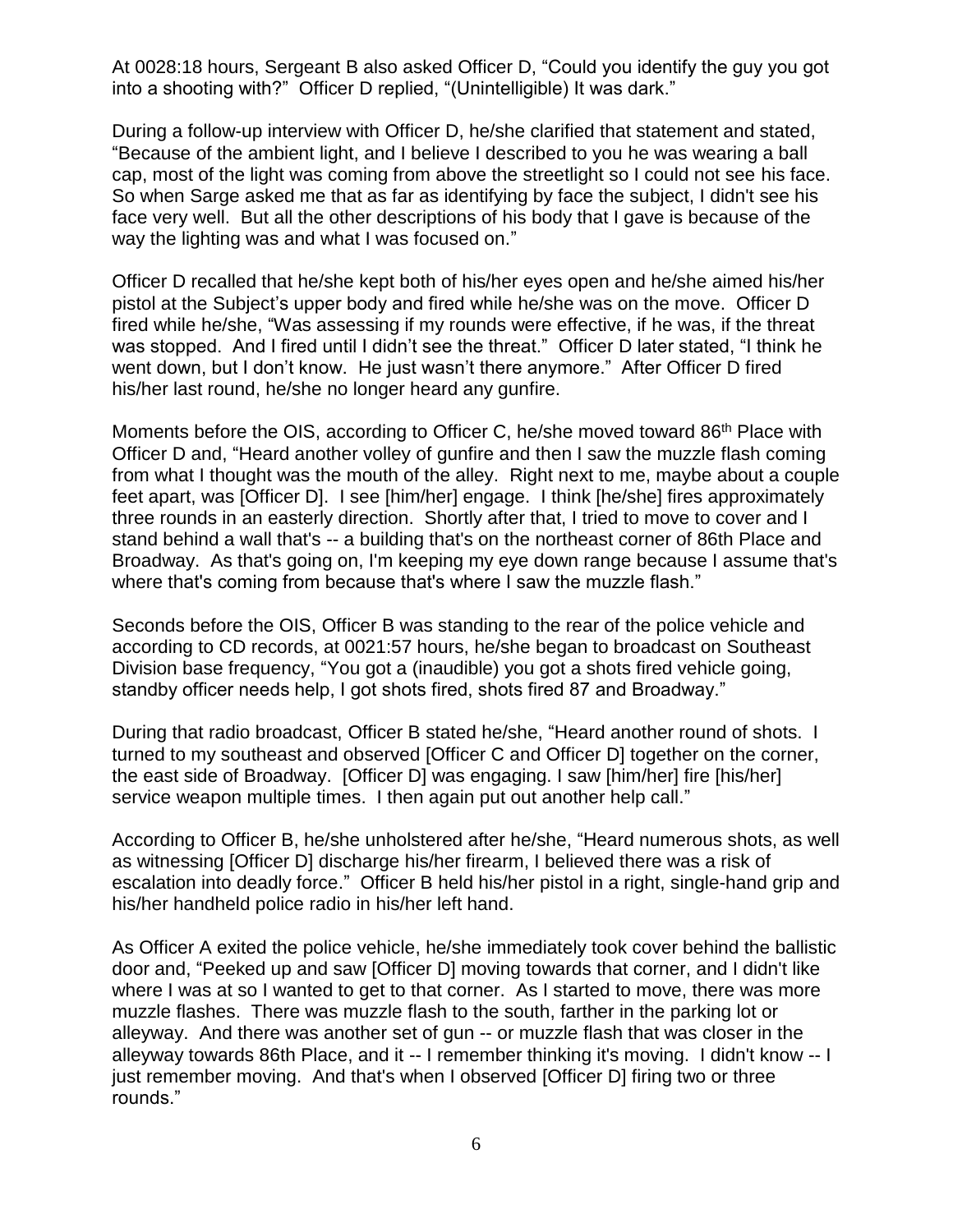Officer A also stated, "I'm worried about the round that I thought hit my vehicle. So honestly, I'm -- I'm trying to find the target the muzzle flashes are going because I'm scared for my life. And I thought if the muzzle flash is coming but I just -- I couldn't find the target and there was just too many people back there. The background was just -- it was not good. There was just too many people there. There's houses back there."

Officer A described to investigators that he/she observed Officer D fire in a controlled manner, and he/she (Officer D) was, "Putting rounds down towards a target where the, I thought he/she was firing where I was seeing the muzzle flash."

According to Sergeant A, who was the driver of the second vehicle southbound on Broadway Avenue, he/she stopped the police vehicle in the northbound lanes, north of 86<sup>th</sup> Place, when he/she heard what he/she believed to be rifle and pistol fire. At the same time, Sergeant A observed Officers B and D standing on 86<sup>th</sup> Place.

Although Sergeant A believed he/she observed Officers B and D standing on 86<sup>th</sup> Place, the investigation determined it was Officers C and D standing on 86<sup>th</sup> Place as Sergeant A stopped his/her vehicle.

Sergeant A believed the officers were firing but he/she could not tell which one. According to Sergeant A, "I believe that they were firing back. Muzzle flash and a lower caliber firearm returning fire from where they were standing, but I didn't know if it was one or two. Maybe three or four shots from a pistol."

According to Officer F, who was the front passenger of the trailing vehicle, they stopped on Broadway Avenue near Manchester Avenue, facing southbound, he/she observed the lead vehicle stop and, "I saw officers get out. I saw officers raise their firearms in a shooting stance. And then I heard a volley of shots. I couldn't tell which officers were shooting. I think I saw [Officer A] and [Officer D] out, standing and pointing in the direction of eastbound 86th Place**.**"

According to Officer G's BWV, at 0022:17 hours, Officers E and F, exited the vehicle and assisted Officers G and H out of the backseats. After doing so, Officer E and F entered the front seats of the vehicle and drove southbound toward 86<sup>th</sup> Place.

Officers G and H were in the rear seats of the police vehicle and unable to exit the vehicle without their doors being opened using the exterior door handles. According to Officer G, "It was scary. Because as we're pulling up, I'm yelling at [Officer E] like, 'Dude, stop the car. Let me out. Let me out. Let me out. Let me out.' And [he/she] drove -- so it's a bad feeling, because you just can't get out of the car. If they would have gone and dumped, we're [expletive]. We're not getting out of the car, because there's no way that my partner and I can fit between the partition plexiglass." "If they would have been put in a situation where they couldn't get out of the car, we're just sitting ducks because we're completely trapped. There's no way to get to the back of the vehicle. The windows were not rolled down. We don't have the capability of rolling the windows down from the rear of the car. We can't unlock the car. Like you're just trapped."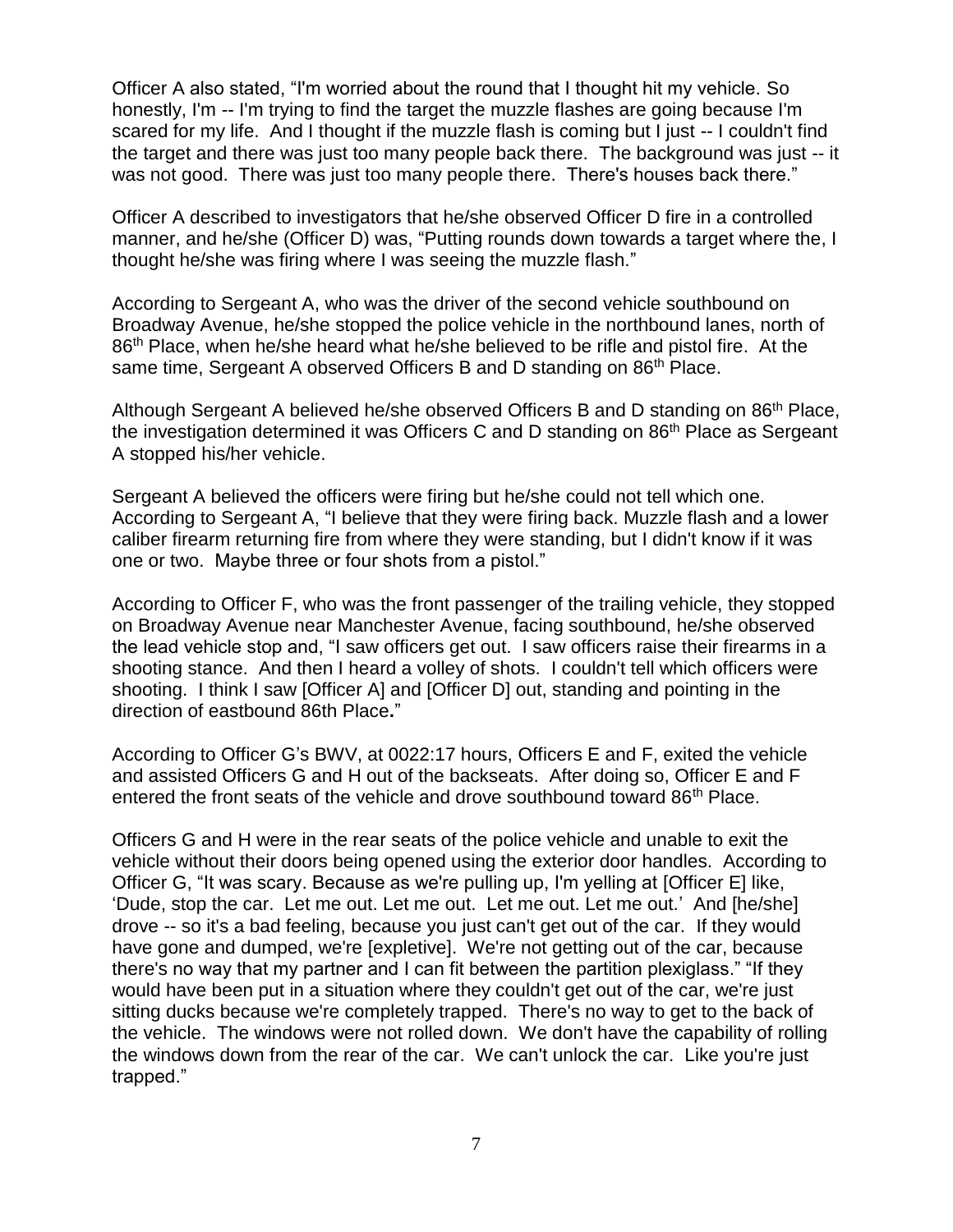According to Officer H, immediately after exiting the vehicle, he/she observed a male running northbound on the east side of Broadway Avenue, while holding his waistband. Officers G and H believed the male was possibly involved in the shooting when they unholstered and began to run in his direction.

Officer G provided the following reason for unholstering; "I continued to hear shots. I unholstered because of the radio call. And with all of that stuff, I had the reasonable belief that I was going to be involved in a situation that could escalate to deadly force or I was already in that situation."

Officer H provided the following reason for unholstering: "I noticed a gentleman, which I thought was holding his waistband, so at that point reasonably believing that that tactical situation could escalate to the use of deadly force because of gunfire and me perceiving that I'm not -- wasn't sure if this was a suspect, a victim, I drew my firearm. And I kind of start -- I point it down -- downward kind of in the low – low-ready position."

According to Officer D's BWV, at 0022:18 hours, 12 seconds after the OIS, Officer D continued to move eastbound toward the northeast sidewalk of  $86<sup>th</sup>$  Place and Broadway Avenue and stood along the right side of Officer C. Officer D stood in front of a dark colored vehicle that was parked along the north curb of 86<sup>th</sup> Place, as an unknown black vehicle approached westbound. The black vehicle had its headlights turned off and an unknown number of occupants. The vehicle drove past the officers and fled southbound on Broadway Avenue.

According to Officer B, the black vehicle's right side, rear passenger window and possibly the entire rear window was, "shot out." Officers A, B, and C repeatedly shouted to one another to stop the vehicles that were westbound, headed toward their direction.

According to Officer B's BWV, at 0022:21 hours, Officer B broadcast, "Give me an airship and a perimeter, 86 Place and Broadway to Manchester Broadway."

According to Officer D's BWV, at 0022:26 hours, he/she stood on 86<sup>th</sup> Place, east of Broadway Avenue and held his/her pistol in his/her right hand. Officer D raised his/her pistol and pointed it in the direction of the driver and front passenger of a Black Dodge Charger, that was driving toward him/her. Behind the Charger was a silver Mercedes Benz that was also driving westbound.

Officer D advised investigators that he/she pointed his/her pistol at the occupants of the Dodge Charger because he/she believed, "They were possibly involved in the shooting that occurred."

As the vehicles approached Broadway Avenue, Officer C shouted, "Get out of the car, stop the car." Officer C transitioned his/her pistol to his/her left hand and used his/her flashlight in his/her right hand, to illuminate the vehicles.

Officers B and D stood on 86<sup>th</sup> Place as the Charger and the Mercedes came to a stop. Officer D stood along the passenger side of the Charger as Officers A, B, and C continued to shout, "Stop the vehicles."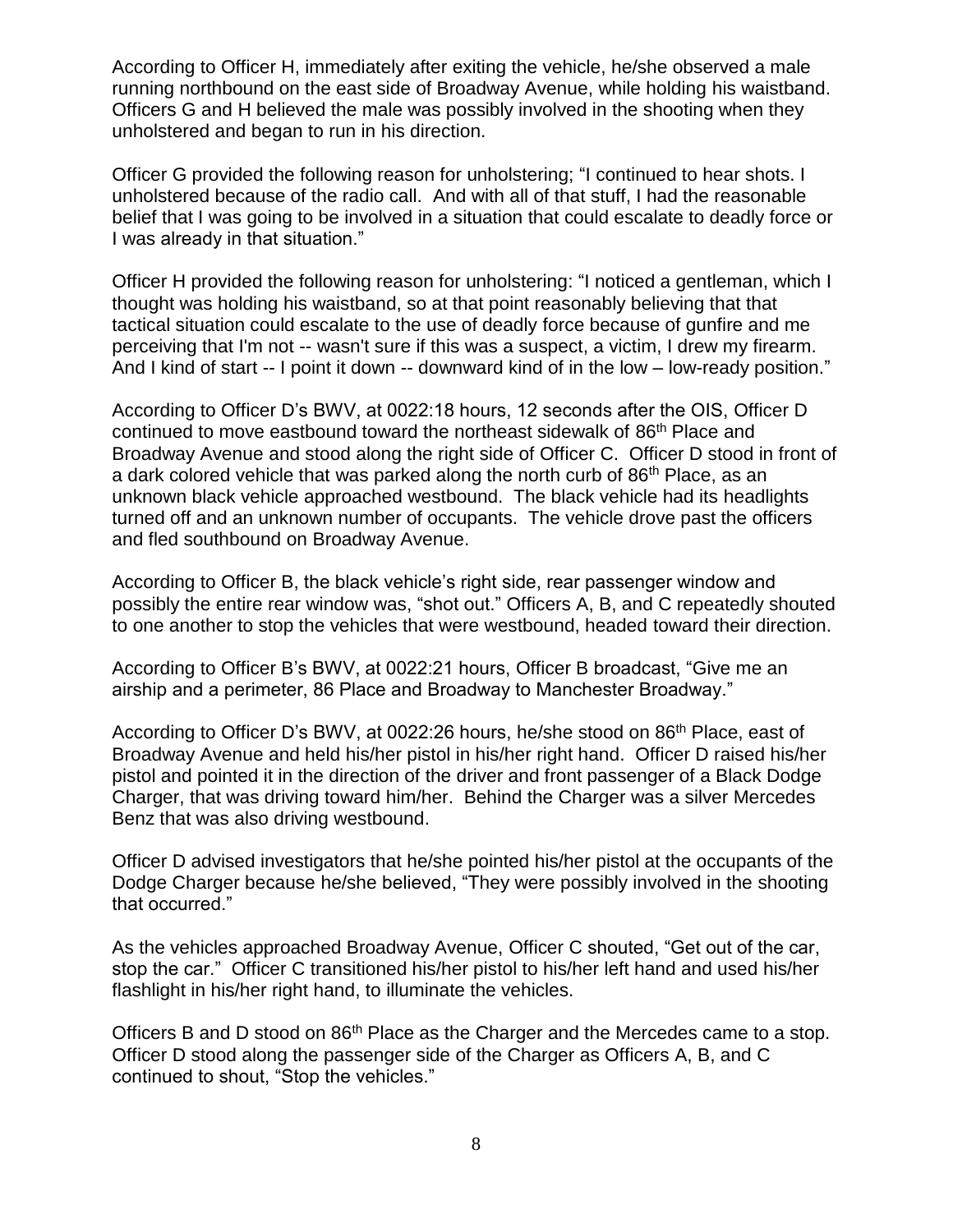According to Officer G's BWV, at 0022:26 hours, the male that Officers G and H observed running from the location got into a light-colored sports utility vehicle (SUV), that was parked on the eastside of Broadway Avenue north of 86<sup>th</sup> Place. After he entered the vehicle, the male attempted to close the driver's door. Officer G grabbed hold of the driver's door handle and pulled the door open. Officer G illuminated the male with his/her flashlight until he exited the vehicle and laid on the ground. Officer G's BWV was recording in buffer mode at this time, therefore, no audio of the male's detention was recorded.According to Officers G and H, they both gave the male commands to stop, not to get into the vehicle, and to get down into a prone position.

According to Officer B's BWV, at 0022:30 hours, Officer B broadcast, "Give me as many units as you can. We got multiple shooters."

Simultaneously, Sergeant A and Officer I exited the front seats of their vehicle. Officer I quickly opened the rear door and allowed Officer J to exit the vehicle. Upon exiting the vehicle, Sergeant A and Officers I and J unholstered their service pistols.

According to Sergeant A, he/she had, "A reasonable belief that the situation could escalate to the use of deadly force based on the gunfire heard, my officers shooting, the radio call generated -- two radio calls generated. It was quite clearly chaotic, and it sounded like a gunfight in progress."

Officer I provided the following reason for unholstering; "Due to the tactical situation, in my training and experience, the decision was made that this situation could escalate to the point where deadly force would be justified." "So I hear the shots fired. I have no -- I don't see who is shooting. I don't have no -- I don't have any clue where these shots are coming from."

Officer J provided the following reason for unholstering: "Due to the radio call, due to my supervisor saying that he/she heard shots, I -- I felt that what we were going to had a - had a reasonable -- I had a reasonable belief that that could escalate to the use of deadly force."

According to Sergeant A, upon unholstering he/she walked to the north side of 86<sup>th</sup> place and pointed his/her pistol at a male and a female, who he/she believed were "Running from the location of the shooting area," and told them to get down. "It was a prone -- quick prone. But, yes, it was a prone." As the male and female complied with Sergeant A's commands and laid on the ground, he/she continued southbound toward 86th Place.

Sergeant A began to move southbound on the east sidewalk of Broadway Avenue, toward 86<sup>th</sup> Place. As he/she arrived at the northeast corner, Sergeant A directed the officers to stop the vehicles. Sergeant A pointed his/her pistol, "at the occupants of that vehicle [Charger]. They did have their hands up. Finger off the trigger, along the slide, ready to fire in a minute's -- I mean, there was -- we had just heard the gunfire. It was a very frightening time."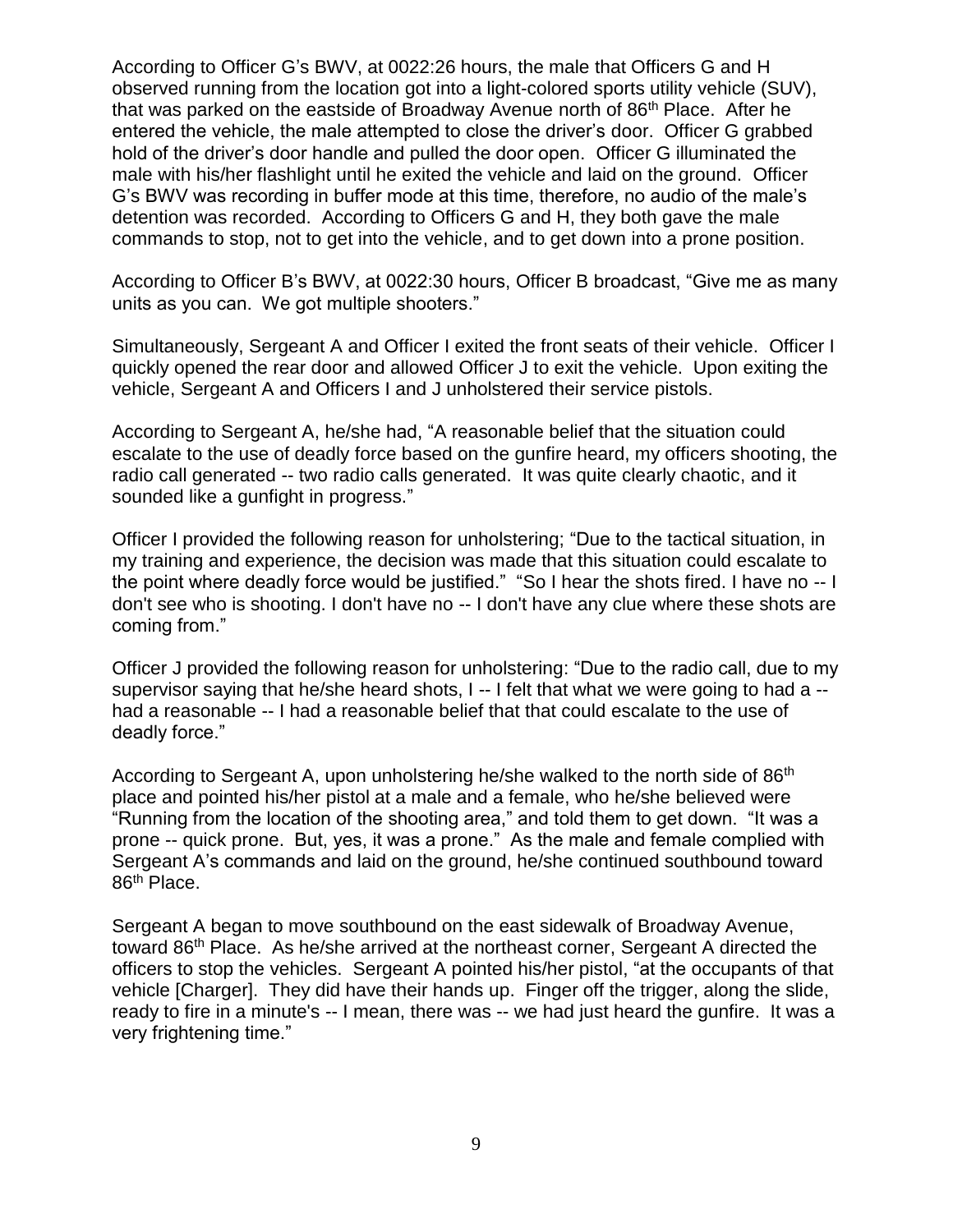According to Sergeant A's BWV, between 0022:31 and 0022:36 hours, Sergeant A held his/her pistol with a two-handed grip and allowed the muzzle of his/her pistol to cover Officers B and D as they stood with their backs toward him/her.

Sergeant A advised investigators that he/she knew, "An officer stepped in front of me at one point. I never -- I'm very careful about the direction of my muzzle. But when people are stepping in front of me, there's always going to be a brief -- even a depressed muzzle is going to be covering someone for a moment. My finger is on the slide and I'm very cautious about the four safety rules."

According to Officer J's BWV, at 0022:33 hours, Officers I and J detained the two pedestrians who Sergeant A had proned out along the east sidewalk of Broadway Avenue. Officer I holstered his/her pistol and handcuffed the male only, without incident. Both individuals were later determined not to have been involved in the incident and were subsequently released from custody.

According to Sergeant A's BWV, at 0022:37 hours, he/she advanced toward the passenger side of the Charger on 86<sup>th</sup> Place and shouted, "Stop it, stop your [expletive] car. Stop that [expletive] car. I'm telling you to stop."

According to Officer C's BWV, at 0022:38 hours, as Sergeant A approached the Charger, the Mercedes began to drive in reverse away from the officers.

According to Officer B's BWV, at 0022:38 hours, Officer B broadcast, "You got suspects fleeing eastbound. I need units two blocks to the east."

According to Officer D's BWV, at 0022:39 hours, Officer D placed his/her side-handle baton in his/her baton holder and transitioned to a two-handed grip on his/her pistol, as he/she walked along the passenger side of the Charger, toward the Mercedes. Officer D communicated to his/her partners, "Right here, right here," as he/she pointed his/her pistol at the occupants of the Mercedes. Officer A communicated to Officer D, "Watch this one," referring to the occupants of the Mercedes.

During a follow-up interview, Officer D stated he/she pointed his/her pistol at the occupants of the Mercedes because, "[T]he occupants I thought were armed and were a direct threat." "It was a gang gathering, and just arriving on scene, it's hard for people -- for me to convey the amount of gunfire we heard. It almost seemed like everybody there was armed."

After briefly travelling in reverse, the Mercedes stopped and began to drive forward. Officer D released the two-handed grip on his/her pistol, and he/she retrieved his/her flashlight with his/her left hand. Officer D stood along the passenger side of the Mercedes and used his/her flashlight to illuminate the vehicle's occupants, as they drove by him/her. The front passenger of the Mercedes, Subject 2, held his left hand out of the partially open window and stated, "Please don't shoot," as they drove around the Charger.

Simultaneously, according to Officer G's BWV, at 0022:41 hours, Officers E and F drove their vehicle closer to  $86<sup>th</sup>$  Place to use it as cover. According to Officer F, as they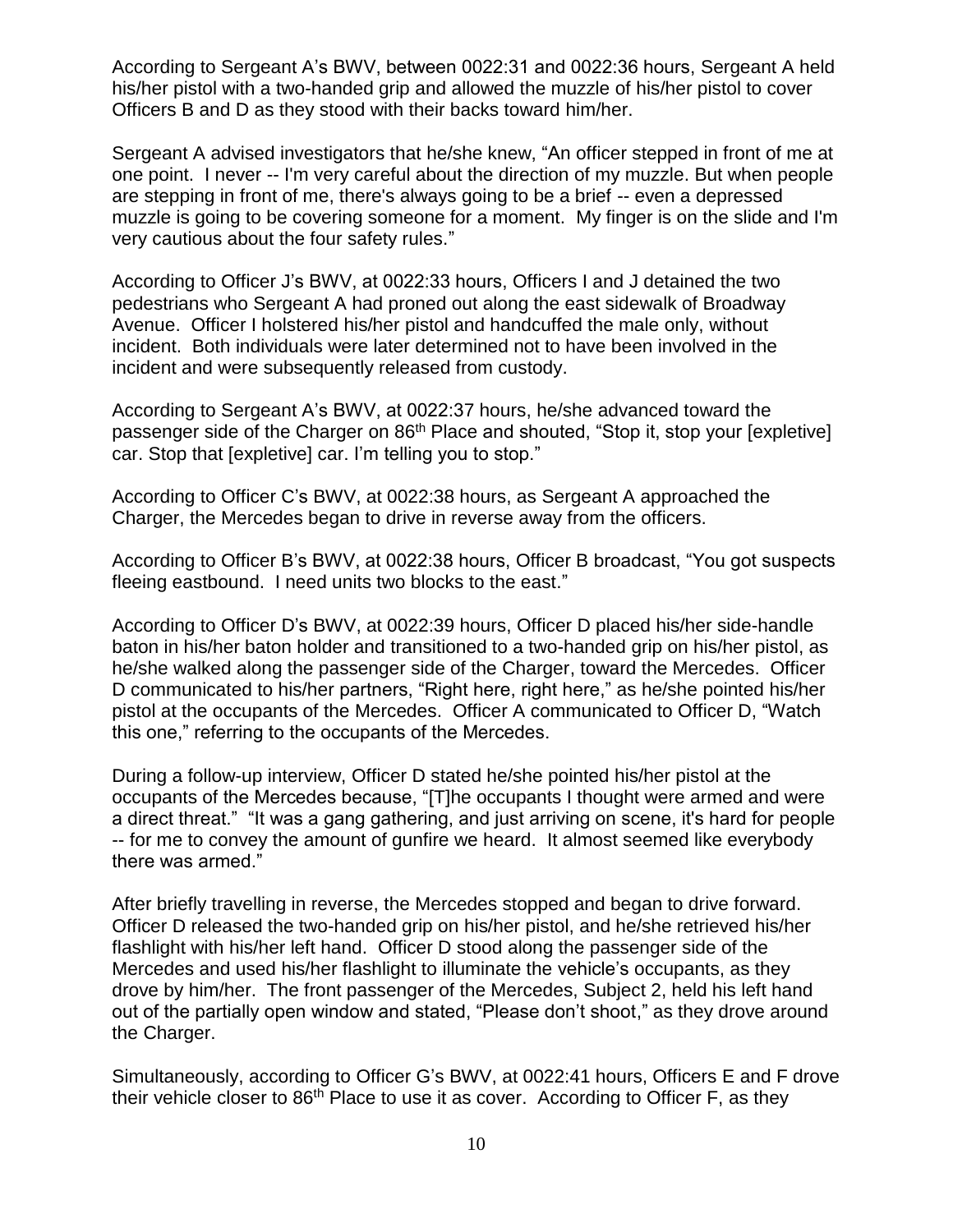drove on Broadway Avenue from Manchester Avenue, he/she, "Could hear rounds im - like impacting on, because we shoot all the time and we hit metal targets when we shoot so I know what the sound of hitting something metal behind me, behind us as we're moving up. So I'm -- I'm thinking we're being shot at." "I thought I was going to get shot."

According to Officer E, "I was hearing shots. I didn't know. I was having a hard time deciphering exactly if it was get -- I was getting shot at, if I rolled into a -- a -- a shooting in progress or a combination of both. I didn't know." "All I know is I kept on hearing shots and I -- I -- and I can see my fellow officers looking downrange or looking down 86 Place so I -- I assumed that they were in a shooting." "I didn't see anyone shoot but it appeared that I was hearing shots coming from -- because where I was -- where I was positioned at I couldn't see all the way down 86. The other officers that were ahead of me were directly looking down 86." "I was scared. I was -- I felt that -- I was scared that I was going to get shot. Whether they were shooting at me or not I was scared that I was going to get shot and that's what was on my mind."

As Officer E exited the vehicle he/she, "Was fearful that someone was shooting at me and I was going to get shot." "And so, to protect my life and my -- my partners I -- I pulled out my gun." " I unholstered and I stood by the door using the door as -- as cover."

According to Officer C's BWV, at 0022:42 hours, the Mercedes drove westbound as Sergeant A released his/her two-handed grip on his/her pistol, pointed at the Mercedes with his/her left hand, and shouted, "Stop that car, Stop it."

According to Officer B's BWV, at 0022:45 hours, he/she was standing in the roadway, on 86th Place at Broadway Avenue, broadcasting details of the incident on Southeast base frequency when the Mercedes drove in his/her direction. Officer B initially pointed his/her pistol with a single, right-hand grip towards the Mercedes and shouted, "Get on the [expletive] ground," and "Don't you move," multiple times. While shouting toward the vehicle's occupants, Officer B momentarily transitioned to a two-handed grip on his/her pistol, while also maintaining hold of his/her police radio. After approximately two seconds, Officer B released the two-handed grip on his/her pistol and placed the radio in his/her belt holder. At that time, the Mercedes momentarily stopped its forward progress.

Officer B acknowledged his/her use of foul language and stated, "I was very harsh with the driver, I was very immediate and I was aggressive." "Working this area for 25 years, I feel that suspects respond and they know an officer means business, especially a seasoned officer. And I've often spoke[n] to suspects who have confirmed that belief." "I focused my attention on the driver who I believed at that time had access to the weapon if he needed to be, but also had the access to the vehicle which could also be used as a weapon."

According to Officer C's BWV, at 0022:45 hours, Officer A was standing on the northside of 86<sup>th</sup> Place at Broadway Avenue, when the Mercedes drove toward Officer B. Officer A released the two-handed grip on his/her pistol, pointed at the Mercedes, and stated, "Stop that car, shoot' em." Officer A then took several steps toward the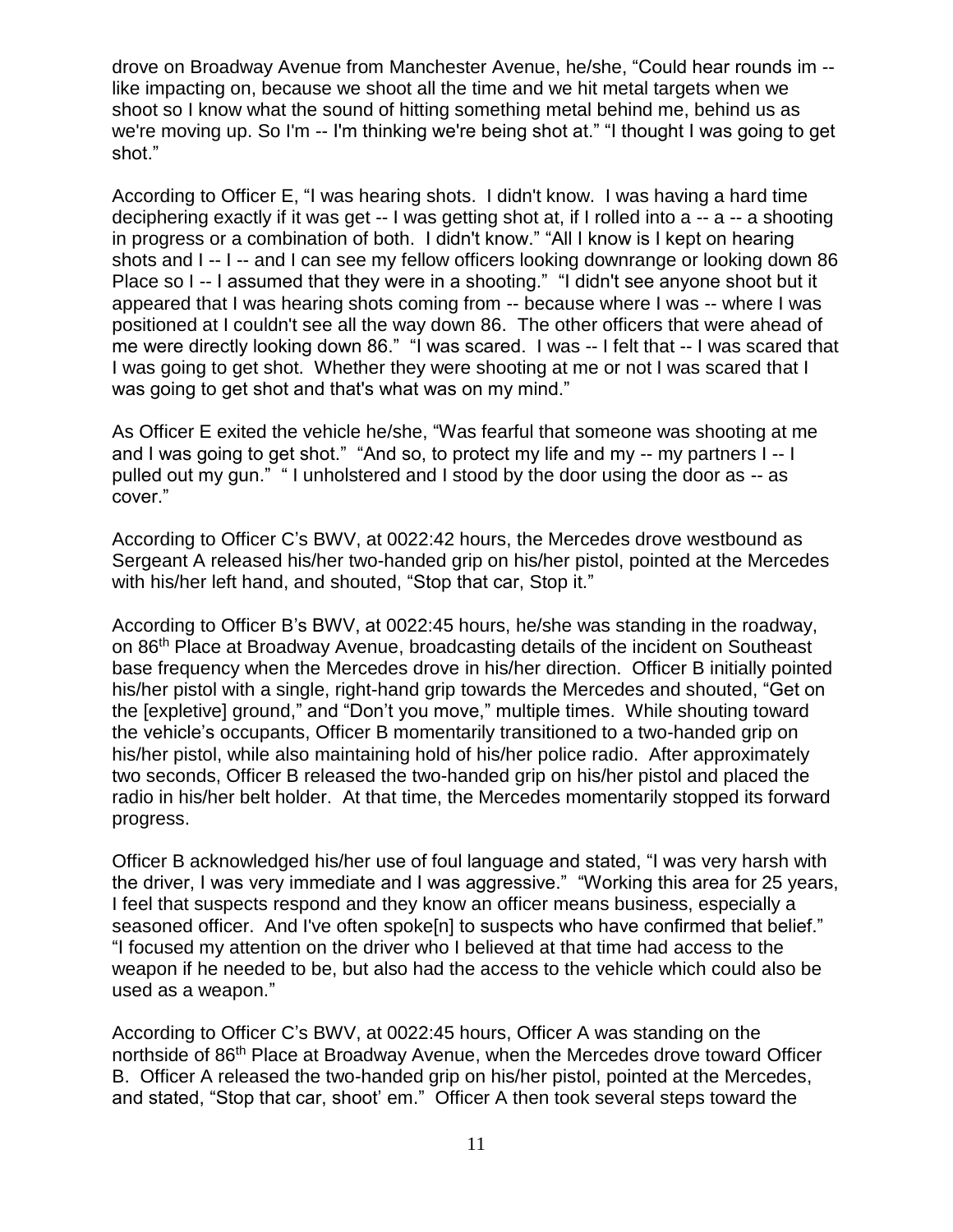Mercedes, re-acquired a two-handed grip on his/her pistol, and pointed it at the front passenger.

Officer A advised investigators that he/she pointed his/her pistol at the front passenger of the Mercedes because he/she, "Felt a threat." Officer A did not recall making the specific comment, "Shoot' em," however he/she, "Feared that they were going to run over [Officer B], because it -- for me, it looked like their intent was to escape and get away at all means." "I thought they were going to run [him/her] over."

According to Officer G's BWV, at 0022:46 hours, Officers G and H detained the male who entered the SUV at gunpoint. Officer H ran southbound toward 86<sup>th</sup> Place as Officer E approached and cleared the SUV for suspects. Officer E then holstered his/her pistol and handcuffed the male without incident.

Officers E and G then escorted the male to an awaiting uniformed patrol officer. Officer E then unholstered once again and walked to the northeast corner of Broadway Avenue and 86th Place to assist the other officers. The male detained from the SUV was later released after officers were unable to determine his involvement with the shooting.

According to Sergeant A's BWV, at 0022:46 hours, Sergeant A held his/her pistol in a two-handed grip, pointed it in the direction of the Mercedes, and shouted, "Stop, stop, you're not going anywhere."

After approximately three-seconds, the Mercedes began to slowly move forward once again, in Officer B's direction. After moving approximately 1 ½ feet, the Mercedes came to a stop. Officer B continued to stand in front of the Mercedes as he/she pointed his/her pistol at the driver. Officer B placed his/her left-hand on the vehicle's hood and gave the commands, "Get off the car," and, "Do not move." Officer B then transferred to a two-handed grip on his/her pistol and placed his/her left foot on the front bumper of the Mercedes. Officer B advised investigators that he/she felt uncomfortable standing in front of the vehicle, but he/she felt that he/she could not re-deploy.

When the Mercedes began to move toward Officer B for the second time, Sergeant A had his/her pistol pointed toward the ground with a single-handed grip and pointed his/her left finger at the Mercedes. Sergeant A shouted, "Stay right there."

Sergeant A advised investigators it would have been a better decision to have Officer B re-deploy from the front of the Mercedes; however, indicated, "I guess I was just so focused on keeping those cars -- like getting their attention off of [him/her] and on us." "I was worried for [Officer B], you know, and I was worried – [he/she] looked like [he/she] was preparing to get out of the way, if need be, but they needed to stop those cars."

Officer F advised investigators that he/she observed Officer B was, "In a bad position. So, I communicated with [him/her] to get away from the car."

According to Officer D's BWV, at 0022:49 hours, Officer D walked up along the passenger side of the Mercedes while holding his/her pistol in his/her right-hand, along his/her chest, pointed in the direction of the driver and passenger. Officer D, "Did not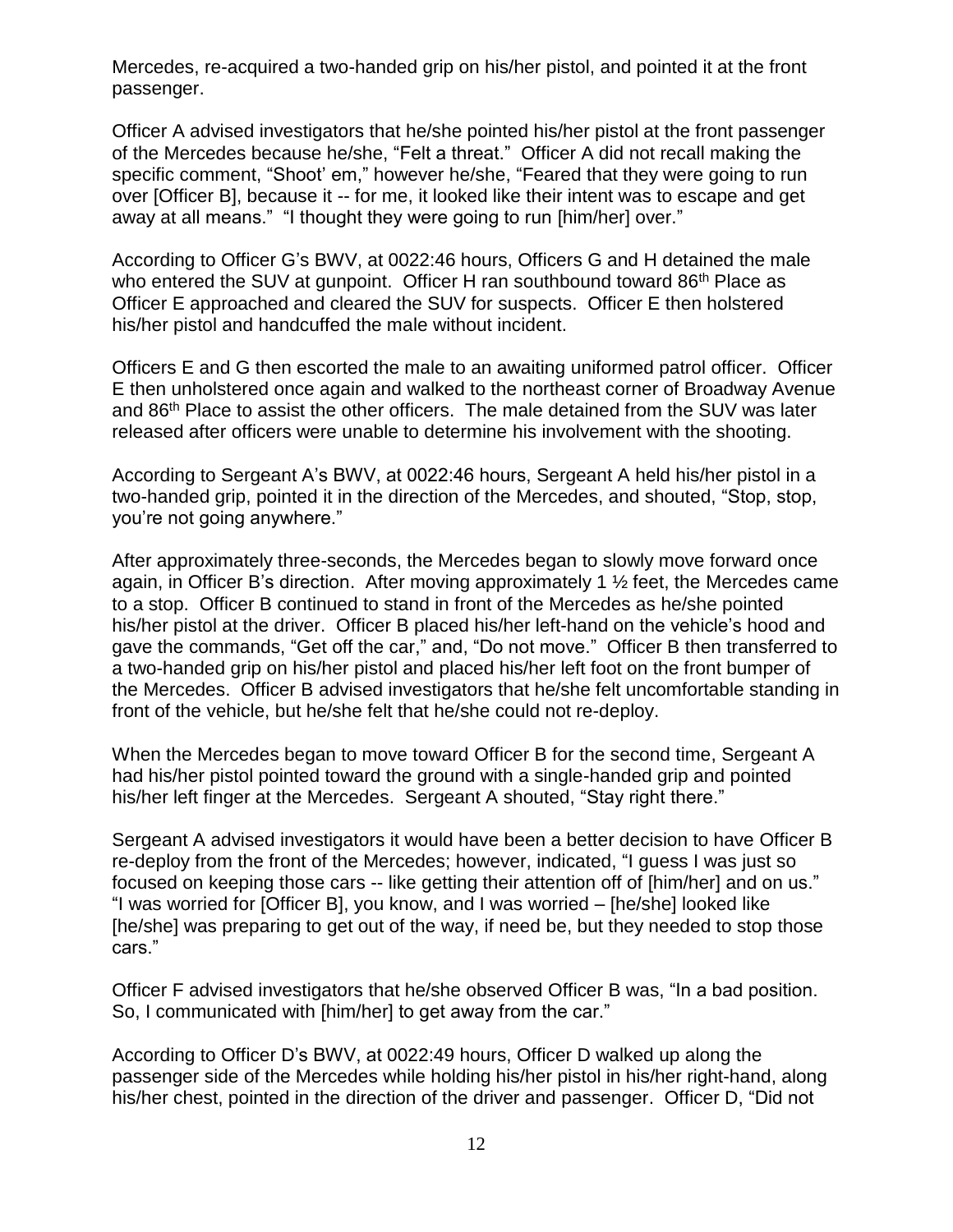want to have my gun all the way extended with my arm extended because I felt the guy in the car could grab it, so I kept it closer to my chest. But it was still ready to be utilized if the need arised, arose." Officer D ordered the driver, Subject 3 to, "Turn it off." The front passenger of the Mercedes, Subject 2, shouted from the open window, "Please, they're shooting at us, we're sorry," multiple times.

While standing near the open passenger window, Officer D shouted, "Stop the [expletive] car," and raised his/her pistol toward Subjects 2 and 3. Officer D then retrieved his/her flashlight from his/her back-left pants pocket and illuminated the interior of the Mercedes.

Officer D advised investigators that it was his/her experience dealing with gang members that foul language, "Is something that they tend to respond to more immediately."

According to Officer C's BWV, at 0022:53 hours, Officer C shouted, "Get out of the car," as Sergeant A pointed toward the Mercedes with his/her left hand and stated, "Stay right there. You're gonna -- You're about to get shot. Open that [expletive] car, open that door."

Regarding his/her language toward the occupants of the Charger and the Mercedes, Sergeant A advised investigators, "As far as I was concerned, they had either been involved in the shooting, just shot at someone else, or shot at my officers. So they were attempt murder suspects in my mind, minimum ADW suspects." "Very serious situation. I wanted them to know that we were serious about what we were asking." "At no point did I use a noun. I did not call anyone a pejorative. It was more of an adjective, a descriptive word."

Sergeant A advised investigators, during the incident he/she did not place him/herself as Incident Commander because he/she did not have the opportunity to do so. Sergeant A stated he/she initially acted in the role of an officer and it was not until things calmed down, that he/she began to direct officers and act as a supervisor.

According to CD, at 0022:55 hours, an Air Unit responded to the location and began to coordinate the response of the ground units.

According to Officer C's BWV, at 0022:59 hours, Officer A held his/her pistol in a single, left-handed grip and pointed it toward the ground. Officer A ordered the drivers of the Charger and the Mercedes to turn off their vehicles.

At various points, Officers A, B, C, D, F, H and Sergeant A gave Subjects 2 and 3 commands. Officer H advised investigators that he/she gave commands after he/she observed an unknown object in the hand of Subject 2.

According to Sergeant A, "We were very loud and direct. There was a lot of probably confusing commands being given, but it was pretty clear to anyone in the world that they were meant to stop. There were guns pointed at them from two angles -- front and from the side."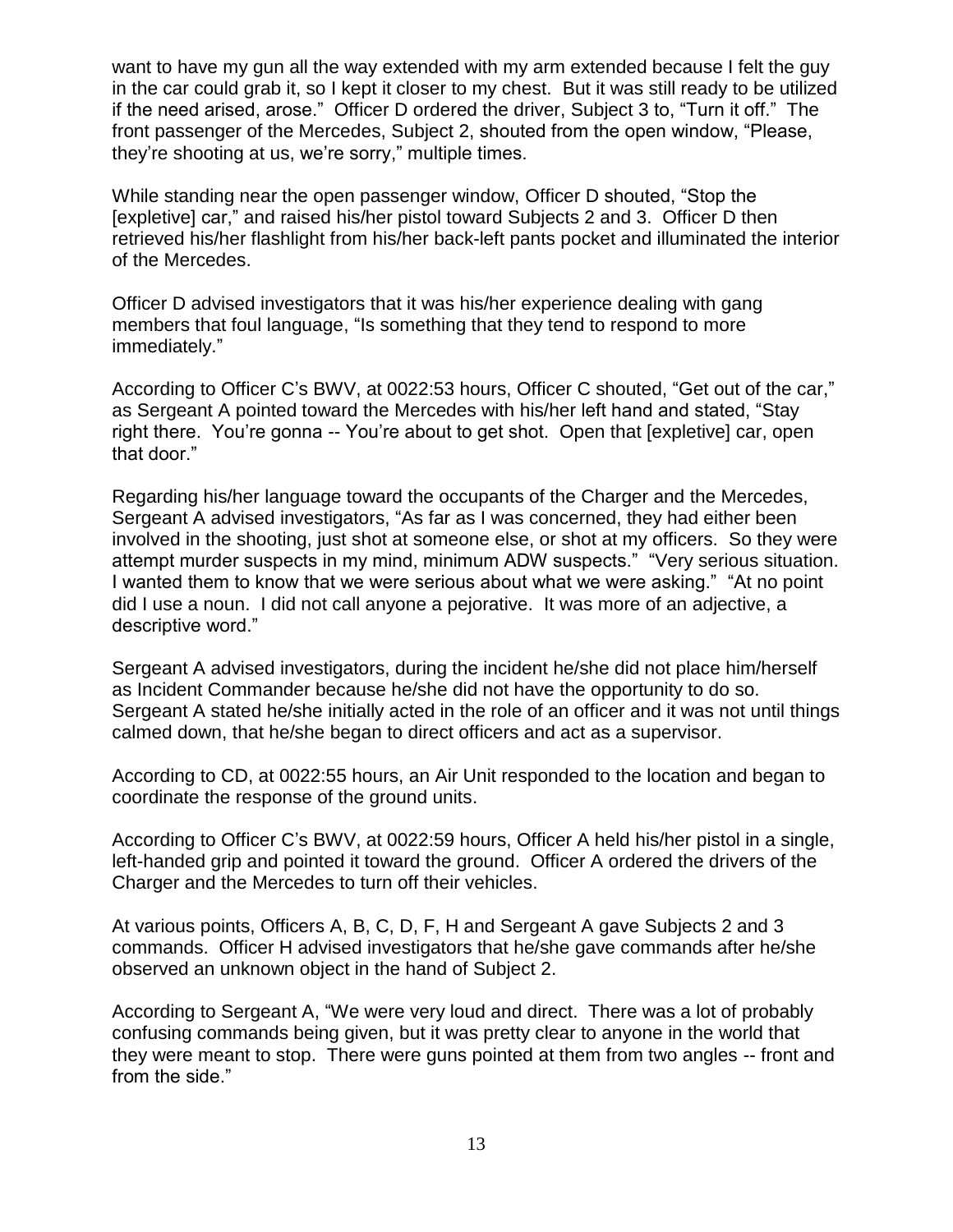According to Officer D's BWV, at 0023:07 hours, Officer B directed Officer D, "Get them out of the car." Officer D stood near the front passenger door of the vehicle and ordered Subjects 2 and 3 to get out. When Subjects 2 and 3 did not respond, Officer D told Subject 3, "Hey Turn it off. Turn the [expletive] car off. Put the keys on the roof. Put the keys on the roof. Put it in park man."

According to CD records, at 0023:09 hours, Officer B broadcast, "[B]e advised, I need an airship to take control of the scene right now. Give me at least 1 RA and I need units two blocks west, correction east of Broadway and seal the area."

According to Sergeant A's BWV, at 0023:14 hours, he/she attempted to broadcast, "[W]e're also gonna need units to stop traffic. We have units trying to flee ahh eastbound on 86<sup>th</sup> Place. Let's have units at San Pedro stop these vehicles, 86<sup>th</sup> Place and San Pedro. We're on Main, Main, Main and San Pe, Main and 86<sup>th</sup> Place."

According to Sergeant A and CD records, this broadcast was not transmitted on Southeast base frequency. Minutes later, while attempting to put out an additional broadcast, Sergeant A realized that his/her radio was still tuned to the MFF frequency.

According to Officer B's BWV, at 0023:30 hours, Officer B held his/her pistol in a right, single-handed grip, and ordered Subject 3 three separate times to get on the ground.

According to Officer F's BWV, at 0023:36 hours, Officer F stood to the right of Officer B and held his/her pistol in a two-handed grip. Officer B and Officer F ordered Subject 3 to get on the ground. Subject 3 sat on the ground and faced the officer's direction. Officer F ordered Subject 3 to turn around and to get on his stomach. Subject 3 ignored Officer F's commands and sat in that position as Officer F held him at gunpoint.

According to Sergeant A's BWV, at 0023:37 hours, as Subject 3 was being ordered out of the vehicle and onto the ground, Sergeant A shouted, "We got a guy running southbound through the alley." Officer A, who was standing near Sergeant A, ran across 86th Place, behind the officers who were giving Subject 3 commands, and southbound on Broadway Avenue.

Officer A advised investigators that he/she ran across 86<sup>th</sup> Place in front of the vehicles because, "There was a male […] in a red shirt that went running southbound through the alley and I knew we still had multiple threats in the alley or possible victims down, so I went southbound further to get a better view of the actual alley."

According to Officer B's BWV, at 0023:41 hours, Officer B broadcast, "I got runners going southbound from 86th be advised this is an OIS. I got multiple suspects involved. Give me one RA. Please keep the frequency clear until the airship gets here."

According to Sergeant A's BWV, at 0023:43 hours, Sergeant A used his/her radio to broadcast, "[W]e got a suspect running southbound. It's gonna be the north south alley west of ah Broadway, east of Broadway, south of 86<sup>th</sup> Place, going towards 87<sup>th</sup> street. Got another one, suspects fleeing southbound."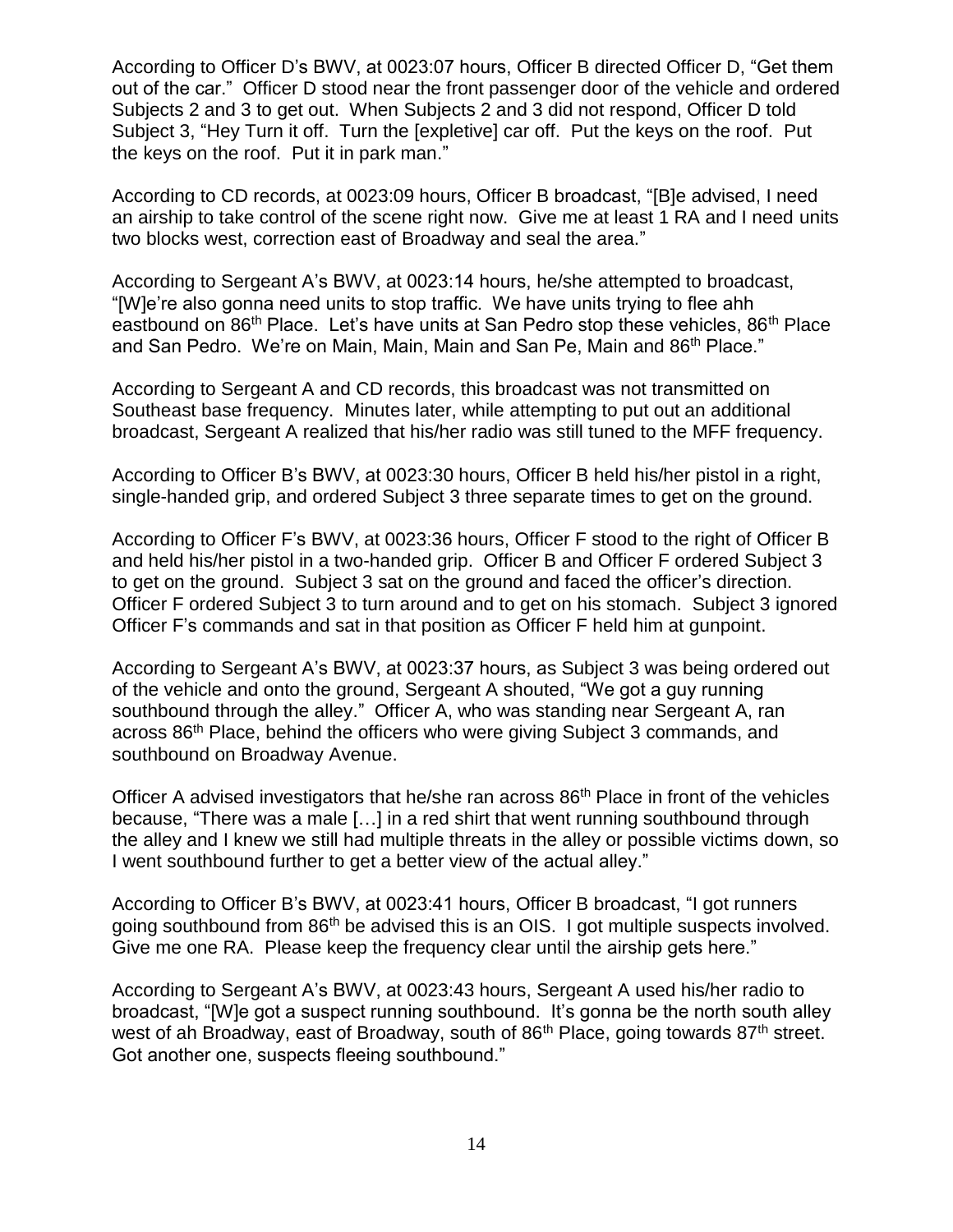At the conclusion of this broadcast is when Sergeant A realized he/she was not on Southeast Division's base frequency and his/her radio was actually tuned to the MFF frequency.

Simultaneous to the officers attempting to contain the scene at 86<sup>th</sup> Place and Broadway Avenue, Southeast Area Patrol uniformed Police Officers K, L, M, and N responded to the "officer needs help" call broadcast by Officer B.

According to Officers K and L's Digital In-car Video System, at 0023:45 hours, while responding to the location, Officers Police Officers K, L, M, and N went into pursuit of a grey, Chrysler, driving against traffic on a one-way roadway. Officers believed the vehicle's occupants were possibly involved in the OIS.

According to Officer D's BWV, at 0023:46 hours, after Subject 3 exited the vehicle, Officer D communicated to Officer H that he/she was going to have Subject 2 step out. Officer D ordered Subject 2 out of the vehicle and he complied. Subject 2 stood outside of the Mercedes as Officer D ordered him to keep his hands where he could see them. Officers D and H simultaneously gave Subject 2 commands to walk toward them. Subject 2 walked forward, toward Officer H, with his hands up. As he approached, Officer H holstered his/her pistol and told Subject 2 to turn around. Subject 2 turned around and Officer H placed him in handcuffs. Officer H escorted Subject 2 over to the southeast curb and had him sit on the sidewalk in front of Officer F.

According to Officer D's BWV, at 0024:35 hours, Officer H unholstered his/her pistol a second time. Officer H held his/her pistol in his/her right hand and a flashlight in his/her left, as he/she approached the Mercedes from the front and cleared the vehicle from the passenger side. According to Officer H, while clearing the vehicle, he/she observed a handgun, with a drum magazine, on the passenger side floorboard.

According to Officer H, "I unholstered my gun at that point because as I'm about to clear the vehicle, I note that the tactical situation could escalate to the use of deadly force."

During an initial interview with investigators, Officer H recalled clearing the Mercedes Benz with two other officers. However, BWV footage showed that Officer H cleared the Mercedes alone. During a re-interview with Officer H and reviewing the related BWV footage, Officer H stated although he/she cleared the vehicle alone, he/she was aware that multiple officers were in close proximity, in the event he/she would have needed assistance.

Forensic Services Division (FSD), Firearms Analysis Unit (FAU) recovered a loaded .40 caliber semi-automatic pistol with a high-capacity, drum magazine seated in the magazine well, loaded with fourteen, .40 S&W caliber cartridges from the passenger side floorboard of the Mercedes. The pistol's slide was open due to a jam. During further examination, FAU determined twenty of the discharged cartridge cases recovered at the crime scene were fired from this .40 caliber pistol.

Police Officers O and P responded to the incident. Officer O handcuffed Subject 3 and conducted a pat down search.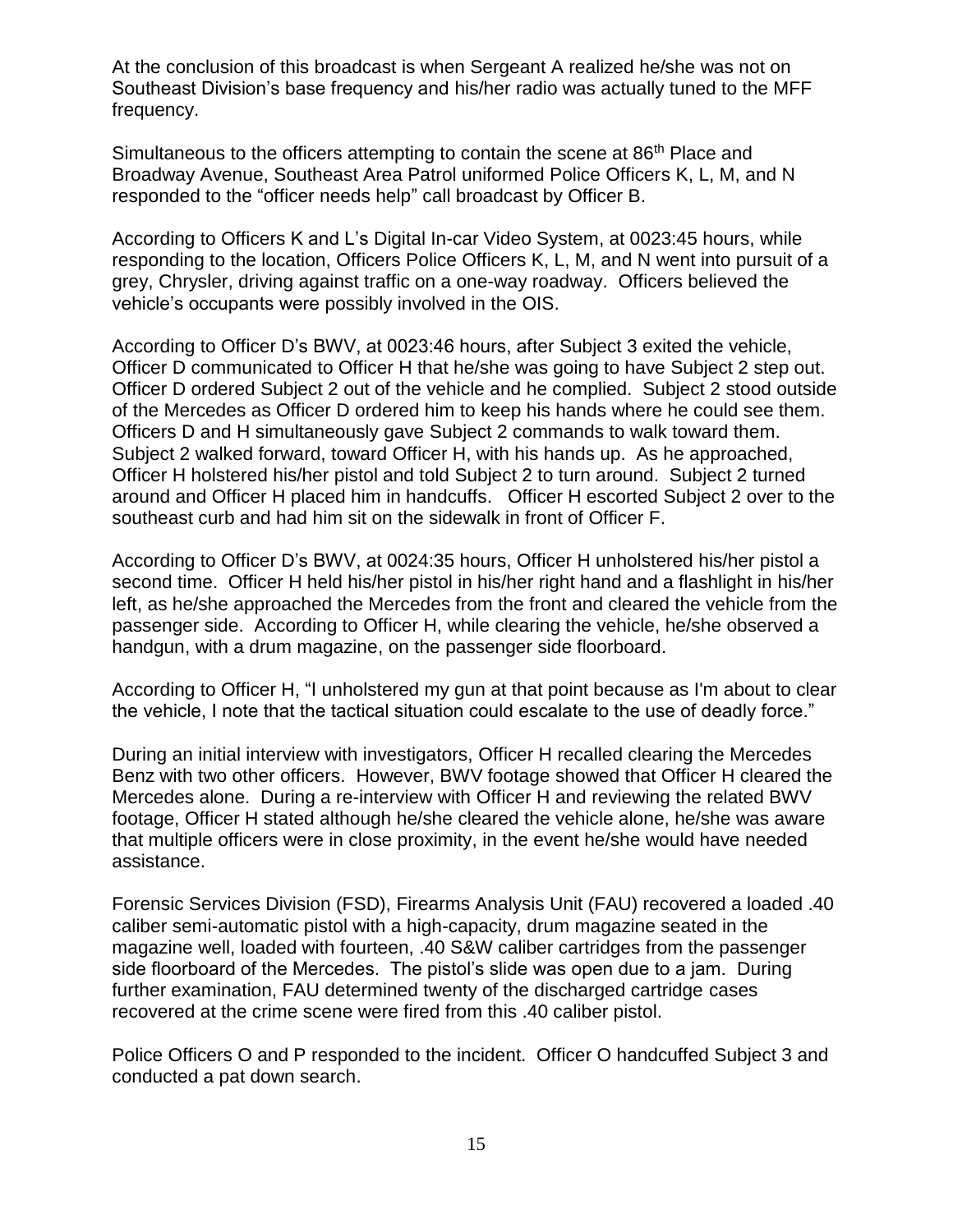After Subject 3 was taken into custody, Officer F holstered his/her pistol, stood Subject 2 up, and escorted him south of 86<sup>th</sup> Place, where he/she leaned him against a parked vehicle.

Officers O and P escorted Subject 3 to the command post and maintained his/her custody until they were released from the scene. Subject 3 was later booked at 77<sup>th</sup> Street Jail Facility.

Subject 2 was initially escorted to the command post, then later to Southeast Station where he was inadvertently released from custody by Southeast Area personnel. On June 8, 2020, a warrant was issued for Subject 2's arrest. On June 18, 2020, Subject 2 surrendered at Southeast Station and was placed under arrest for the outstanding felony warrant.

Sergeants B and C were at Southeast Station completing administrative duties, when they heard the officers' request for help on Southeast base frequency. Sergeants B and C responded together and arrived at scene approximately two-minutes and thirtyseconds after the OIS.

Upon arrival, Sergeant B began to monitor Officer D and later obtained his/her public safety statement.

According to CD records, at 0027:57 hours, Sergeant B broadcast over Southeast base frequency that he/she was the Incident Commander.

Southeast Patrol Division, uniformed Sergeant D, arrived at scene two-minutes and 27 seconds after the OIS.

According to Sergeant D's BWV, at 0027:48 hours, Sergeant D advised Sergeant B that he/she would address the tactical aspect of the incident. Moments later, Sergeants C and D together, formulated a plan that they would each lead a separate, 10-officer search team, to clear the north and south parking lots, off 86<sup>th</sup> Place, for possible victims or suspects. Prior to conducting the search, Sergeants C and D ensured the searching officers had their proper equipment, including their ballistic helmets.

Sergeant D advised investigators, although he/she ensured the officers were wearing their ballistic helmets, he/she was not. When asked why, Sergeant D replied, "I should have had it. I didn't."

During an initial interview with investigators, Sergeant C stated that he/she donned his/her ballistic helmet prior to conducting the search of the parking lots. However, investigators reviewed BWV footage which depicted Sergeant C not wearing a ballistic helmet during various points of the search. During a subsequent interview, Sergeant C stated, "During the commotion and the high stress of the incident, I -- I neglected to put my helmet on. But at the time of the interview, I -- I assumed that I had donned the helmet. And it was not of malice or any forethought that I stated that I had my helmet on because I assumed that I did have -- I did have my helmet on."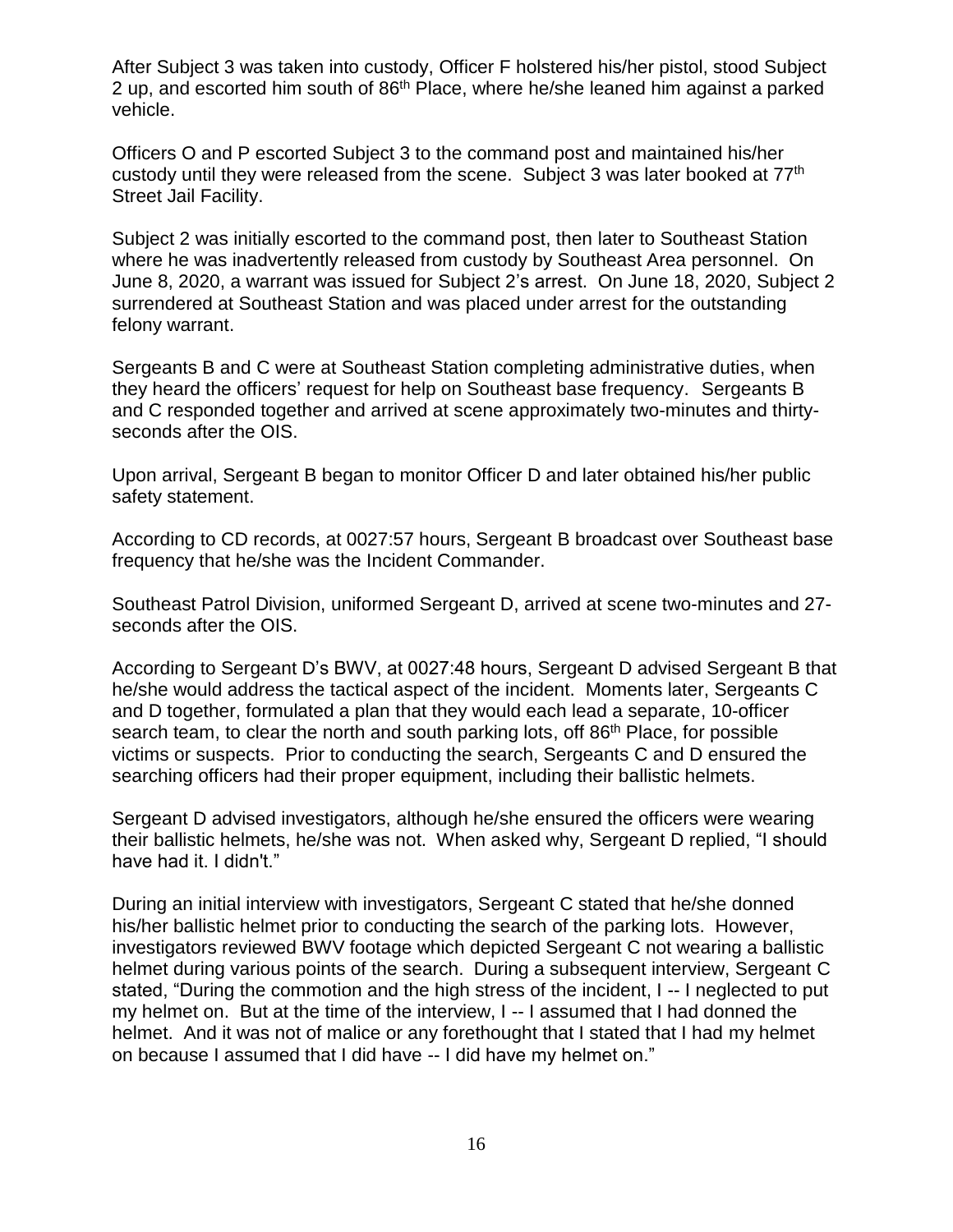Officers E and G were among the officers who participated in the search of the parking lots. According to Officers E and G, prior to beginning the search, Officers E and G unholstered their pistol because they were searching for armed suspects.

At 0033:29 hours, the search teams began clearing the north and south parking lots on 86<sup>th</sup> Place. During the search, six female and three males were located in the north parking lot. All nine of the individuals were detained without incident and escorted to the command post.

After further investigation, all nine individuals were released from custody after Southeast Area personnel were unable to determine their involvement in the shooting.

At 0039:06 hours, CD broadcast on Southeast base frequency that Los Angeles County Sheriff's Department deputies had contacted a shooting victim, possibly related to the OIS. Victim A was transported to Hospital in critical condition. Detectives conducted a follow-up visit to the hospital and were informed that Victim A was unconscious and was unavailable for questioning.

The following day, on June 4, 2020, Detectives returned to the hospital and interviewed Victim A. During the interview, Victim A stated he was driving in his Dodge Charger on Broadway Avenue when he stopped at a stop sign. While at the stop sign, Victim A heard someone say, "[expletive] cops," and shot him. Victim A then drove from the location and was on his way to hospital when he saw the Sheriff's patrol vehicle.

While at the hospital, Detectives met with the treating physician. He informed detectives that Victim A suffered a gunshot wound to his back and to his right wrist. Detectives were given two fired bullet fragments that were removed from Victim A during surgery. Firearms Analysis Unit later determined the two fired bullet fragments that were removed from Victim A were not fired from Officer D's pistol.

The information provided below is pertaining to the vehicle pursuit initiated by Officers K, L, M, and O at 0023:45 hours.

While responding to 86<sup>th</sup> Place and Broadway Avenue, Officers K, L, M, and O observed a vehicle, driving eastbound on 86<sup>th</sup> Place, which is a westbound traffic only roadway, conduct a northbound turn onto Main Street. Officers believed the occupants of the vehicle could have been involved in the shooting and attempted to conduct a traffic stop. Upon activating their forward-facing emergency lights and siren, the driver failed to yield. A 2.3-minute,  $2.28$ -mile pursuit ensued through Southeast,  $77<sup>th</sup>$  Street and Newton Areas. Officers K and L were the primary unit and Officers M and O were the secondary unit in the pursuit.

During the pursuit, Officers K and L observed a pistol thrown from the passenger side window of the Subject's vehicle, on 80<sup>th</sup> Street between Main Street and San Pedro Street, in a residential neighborhood.

After the pursuit terminated, Officer L returned to 80<sup>th</sup> Street and located a 9-millimeter semi-automatic pistol. According to Officer L, the pistol had the hammer back, with a 9 millimeter, Luger caliber, cartridge in the chamber and a seated magazine. Officer L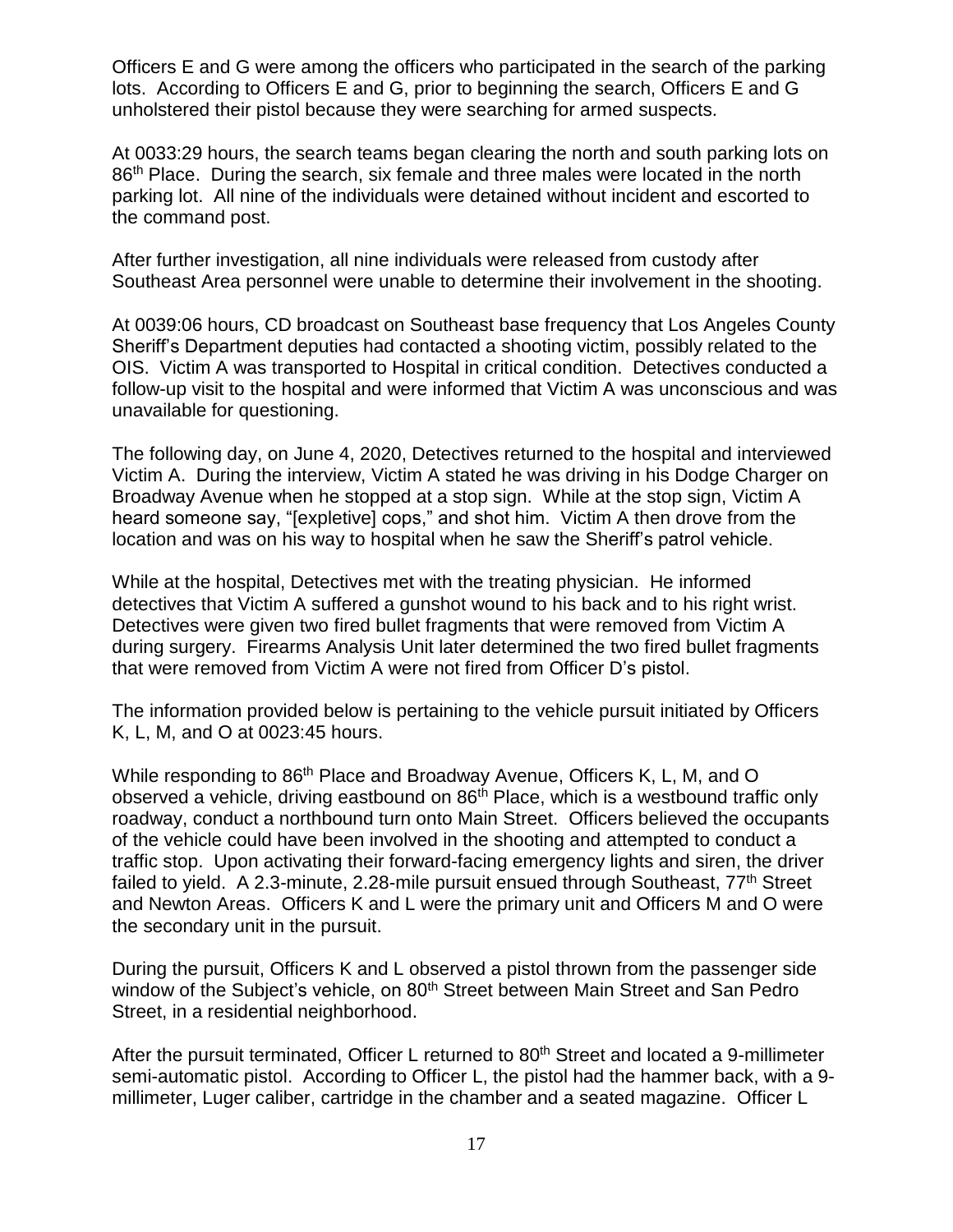recovered the items and transported them back to the crime scene where they were collected by FAU. FAU later determined seven of the discharged cartridge cases recovered from the area where Officer D placed Subject 1 during the OIS, were fired from this 9-millimeter, pistol. FSD, Serology also determined that Subject 1's DNA was present on this pistol.

According to Officer K and L's DICVS at 0024:19 hours, an item could be seen sliding across the street. This was not observed by the officers during the pursuit. Later in the day, at approximately 1210 hours, Police Officers Q and R, were dispatched to a found handgun radio call. Upon arrival, officers were directed to a second 9-millimeter semiautomatic pistol. Officer's Q and R recovered the pistol and booked it as analyzed evidence. During further examination, FAU determined four of the discharged cartridge cases recovered from the crime scene, were fired from this 9-millimeter.

The vehicle continued to evade officers before it abruptly stopped on San Pedro Avenue and let two occupants out, Subjects 4 and 5. The subjects fled on foot, as the driver of the vehicle continued to evade the officers. Officer L engaged in a foot pursuit, while Officer K drove forward and parked the police vehicle. Officer K established a perimeter to contain the individuals. Officers M and N continued pursuing the vehicle.

Metropolitan Division, K-9 units responded to the location and after a lengthy search, located both individuals. Subject 4 was taken into custody without incident. As Subject 5 was located, a canine contact occurred. Subject 5 was transported to hospital where he was treated and cleared for booking.

Subjects 4 and 5 were later released from custody after investigators were unable to determine their involvement with the shooting or establish their possession of the pistols thrown from the vehicle.

During the pursuit the driver committed numerous traffic violations in an attempt to evade officers, having no regard for the communities' safety or the rules of the road. The pursuit terminated after the driver collided with a curb. According to Officer N's BWV, at 0027:22 hours, the driver, Subject 1 was taken into custody after a short foot pursuit.

Upon taking Subject 1 into custody, Officers M and N discovered that Subject 1 had a gunshot wound on the left side of his face. At 0027:17 hours, Officer M requested a Rescue Ambulance for Subject 1. FAU later determined the fired bullet removed from the left side of Subject 1's face was fired from Officer D's pistol.

At 0042:30 hours, a LAFD Rescue Ambulance arrived at scene and transported Subject 1 to hospital for medical treatment.

Investigators determined that Subject 1's clothing was not consistent with the clothing description provided by Officer D. Subject 1 was wearing a long sleeve, royal blue shirt and black jeans, that were rolled up just above his calves. As previously mentioned in this summary, Officer D initially described the subject as wearing a white T-shirt with a gold chain. Hours later during an interview with investigators, Officer D described the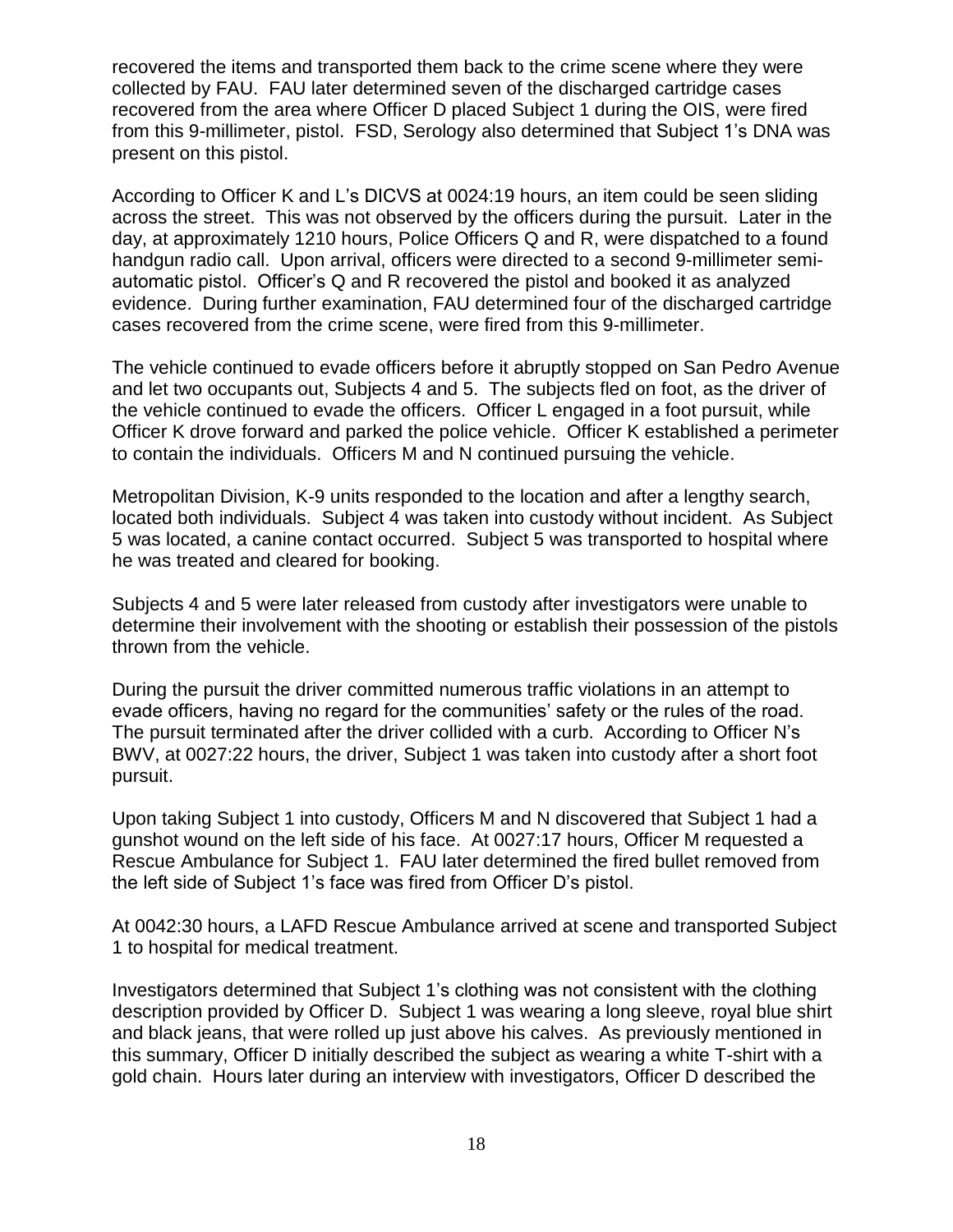subject as wearing: a black baseball cap, a black or dark colored T-shirt with a white Tshirt underneath and a gold necklace.

On June 5, 2020, detectives interviewed Subject 1 regarding the incident. Subject 1 stated while trying to break up a fight, he began to hear gunfire. Subject 1 ran to his vehicle and got in. While trying to drive from the parking lot, Subject 1 observed someone run up from his left side and shoot him in the face.

| <b>NAME</b> | <b>TIMELY</b><br><b>BWV</b><br><b>ACTIVATION</b> | FULL 2-<br><b>MINUTE</b><br><b>BUFFER</b> | <b>BWV</b><br><b>RECORDING</b><br>OF ENTIRE<br><b>INCIDENT</b> | <b>TIMELY</b><br><b>DICVS</b><br><b>ACTIVATION</b> | <b>DICVS</b><br><b>RECORDING</b><br>OF ENTIRE<br><b>INCIDENT</b> |
|-------------|--------------------------------------------------|-------------------------------------------|----------------------------------------------------------------|----------------------------------------------------|------------------------------------------------------------------|
| Sergeant A  | Yes                                              | <b>No</b>                                 | Yes                                                            | N/A                                                | N/A                                                              |
| Officer A   | Yes                                              | <b>No</b>                                 | Yes                                                            | N/A                                                | N/A                                                              |
| Officer B   | Yes                                              | Yes                                       | Yes                                                            | N/A                                                | N/A                                                              |
| Officer C   | Yes                                              | No                                        | Yes                                                            | N/A                                                | N/A                                                              |
| Officer D   | Yes                                              | <b>No</b>                                 | Yes                                                            | N/A                                                | N/A                                                              |
| Officer E   | No                                               | No                                        | No                                                             | N/A                                                | N/A                                                              |
| Officer F   | Yes                                              | <b>No</b>                                 | Yes                                                            | N/A                                                | N/A                                                              |
| Officer G   | No                                               | Yes                                       | No                                                             | N/A                                                | N/A                                                              |
| Officer H   | No                                               | No                                        | No.                                                            | N/A                                                | N/A                                                              |
| Officer I   | No                                               | Yes                                       | No                                                             | N/A                                                | N/A                                                              |
| Officer J   | Yes                                              | No                                        | Yes                                                            | N/A                                                | N/A                                                              |

# **BWV and DICVS Policy Compliance**

# **Los Angeles Board of Police Commissioners' Findings**

The BOPC reviews each Categorical Use of Force incident based upon the totality of the circumstances, namely all of the facts, evidence, statements and all other pertinent material relating to the particular incident. In every case, the BOPC makes specific findings in three areas: Tactics of the involved officer(s); Drawing/Exhibiting of a firearm by any involved officer(s); and the Use of Force by any involved officer(s). Based on the BOPC's review of the instant case, the BOPC made the following findings:

# **A. Tactics**

The BOPC found Sergeant A and Officers A, B, D, G, and H's tactics to warrant Administrative Disapproval. The BOPC found Officers C, E, F, I, and J's tactics to warrant a Tactical Debrief.

# **B. Drawing and Exhibiting**

The BOPC found Sergeant A and Officers A, B, C, D, E, F, G, H, I, J's drawing and exhibiting of a firearm to be In Policy.

# **C. Lethal Use of Force**

The BOPC found Officers D's lethal use of force to be In Policy.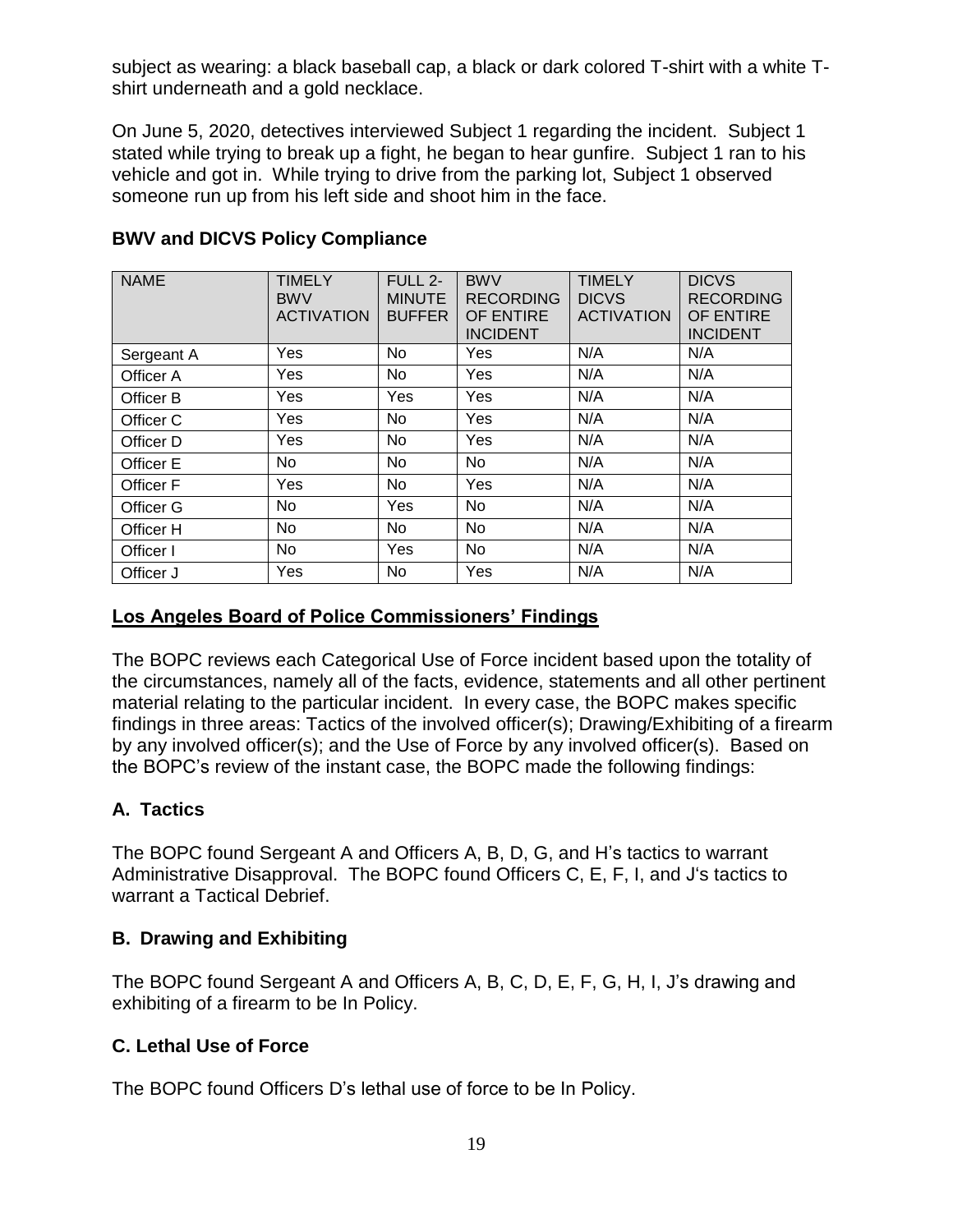# **Basis for Findings**

In making its decision in this matter, the Commission is mindful that every "use of force by members of law enforcement is a matter of critical concern both to the public and the law enforcement community. It is recognized that some individuals will not comply with the law or submit to control unless compelled to do so by the use of force; therefore, law enforcement officers are sometimes called upon to use force in the performance of their duties. It is also recognized that members of law enforcement derive their authority from the public and therefore must be ever mindful that they are not only the guardians, but also the servants of the public. The Department's guiding principle when using force shall be reverence for human life. Officers shall attempt to control an incident by using time, distance, communications, and available resources in an effort to deescalate the situation, whenever it is safe, feasible, and reasonable to do so. As stated below, when warranted, Department personnel may use objectively reasonable force to carry out their duties. Officers may use deadly force only when they reasonably believe, based on the totality of circumstances, that such force is necessary in defense of human life.

Officers who use unreasonable force degrade the confidence of the community we serve, expose the Department and fellow officers to physical hazards, violate the law and rights of individuals upon whom unreasonable force or unnecessary deadly force is used, and subject the Department and themselves to potential civil and criminal liability. Conversely, officers who fail to use force when warranted may endanger themselves, the community and fellow officers." (Special Order No. 4, 2020, Policy on the Use of Force - Revised.)

The Commission is cognizant of the legal framework that exists in evaluating use of force cases, including the United States Supreme Court decision in Graham v. Connor, 490 U.S. 386 (1989), stating that:

"The reasonableness of a particular use of force must be judged from the perspective of a reasonable officer on the scene, rather than with the 20/20 vision of hindsight. The calculus of reasonableness must embody allowance for the fact that police officers are often forced to make split-second judgments – in circumstances that are tense, uncertain and rapidly evolving – about the amount of force that is necessary in a particular situation."

The Commission is further mindful that it must evaluate the actions in this case in accordance with existing Department policies. Relevant to our review are Department policies that relate to the use of force:

**Use of De-Escalation Techniques**. It is the policy of this Department that, whenever practicable, officers shall use techniques and tools consistent with Department deescalation training to reduce the intensity of any encounter with a Subject and enable an officer to have additional options to mitigate the need to use a higher level of force while maintaining control of the situation.

**Use of Force – Non-Deadly.** It is the policy of the Department that personnel may use only that force which is "objectively reasonable" to: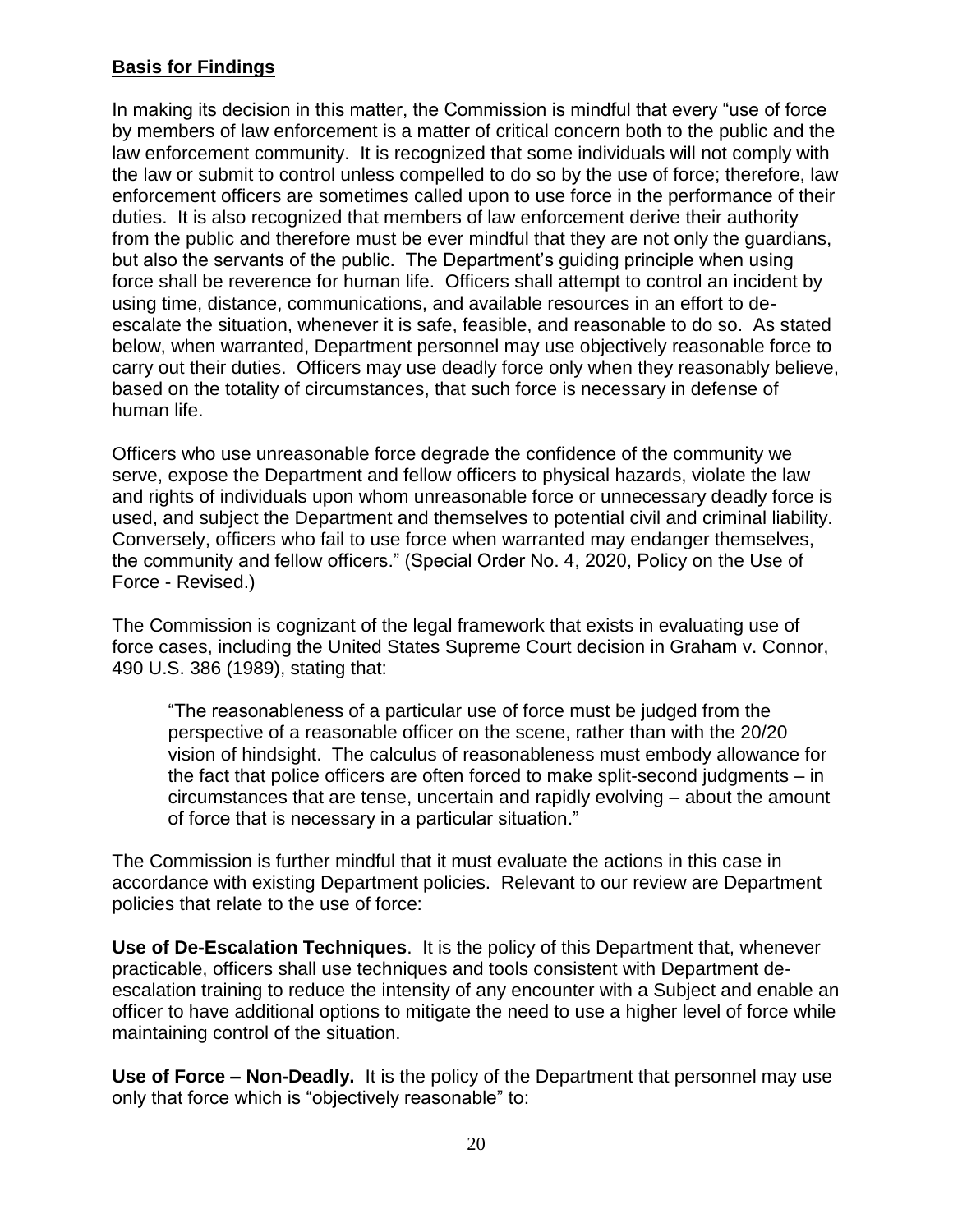- · Defend themselves;
- · Defend others;
- · Effect an arrest or detention;
- · Prevent escape; or,
- · Overcome resistance.

**Use of Force – Deadly.** It is the policy of the Department that officers shall use deadly force upon another person only when the officer reasonably believes, based on the totality of circumstances, that such force is necessary for either of the following reasons:

- To defend against an imminent threat of death or serious bodily injury to the officer or another person; or,
- To apprehend a fleeing person for any felony that threatened or resulted in death or serious bodily injury, if the officer reasonably believes that the person will cause death or serious bodily injury to another unless immediately apprehended. Where feasible, a peace officer shall, prior to the use of force, make reasonable efforts to identify themselves as a peace officer and to warn that deadly force may be used, unless the officer has objectively reasonable grounds to believe the person is aware of those facts.

In determining whether deadly force is necessary, officers shall evaluate each situation in light of the particular circumstances of each case and shall use other available resources and techniques if reasonably safe and feasible.

**Note:** Because the application of deadly force is limited to the above scenarios, an officer shall not use deadly force against a person based on the danger that person poses to themselves, if an objectively reasonable officer would believe the person does not pose an imminent threat of death or serious bodily injury to the officer or another person.

**The Department's Evaluation of Deadly Force.** The Department will analyze an officer's use of deadly force by evaluating the totality of the circumstances of each case consistent with the California Penal Code Section 835(a), as well as the factors articulated in Graham v. Connor. (Special Order No. 4, 2020, Policy on the Use of Force - Revised.)

An officer's decision to draw or exhibit a firearm should be based on the tactical situation and the officer's reasonable belief that there is a substantial risk that the situation may escalate to the point where deadly force may be justified. (Los Angeles Police Department Manual.)

## **A. Tactics**

Tactical De-Escalation Techniques

- **P**lanning
- **A**ssessment
- **T**ime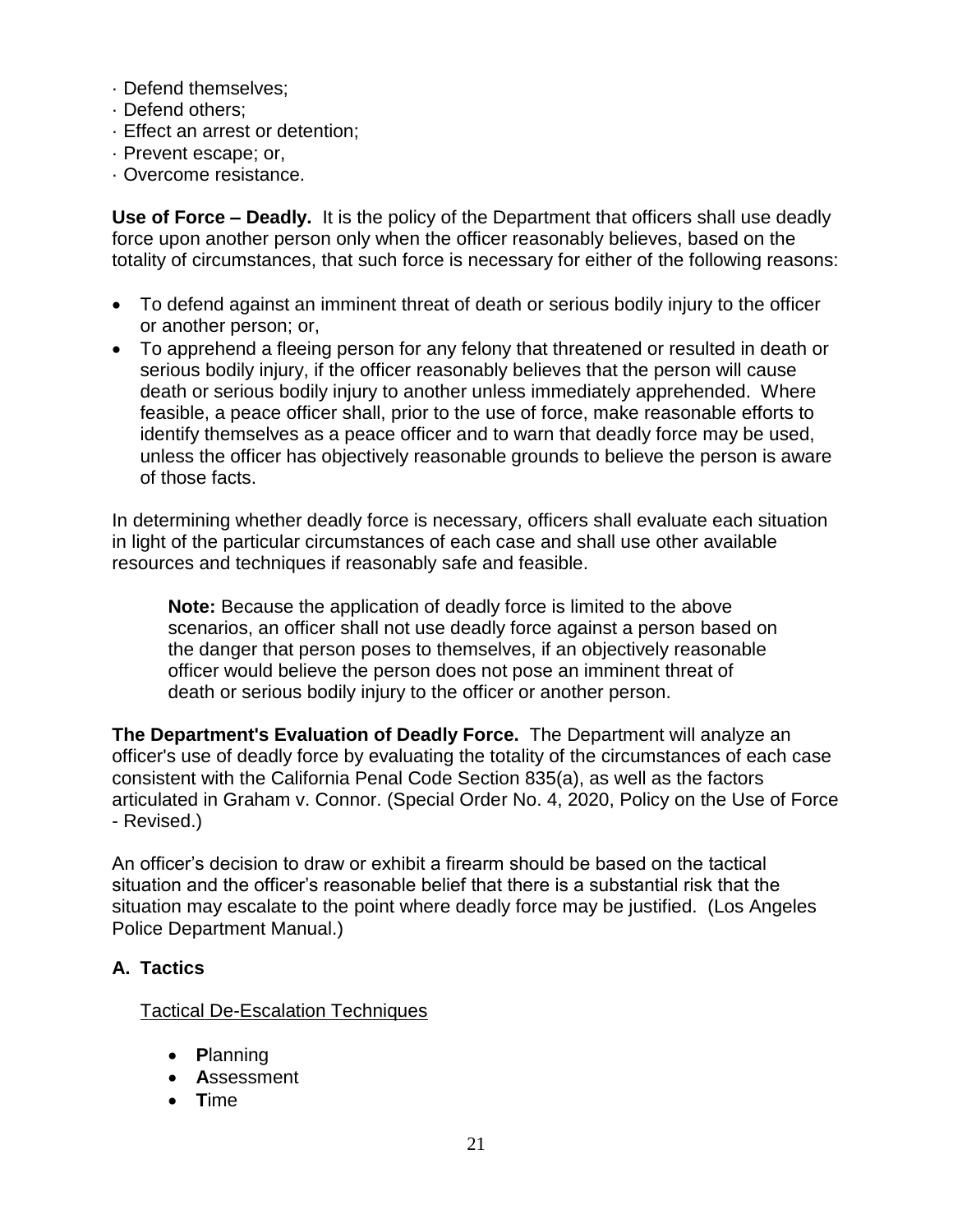- **R**edeployment and/or Containment
- **O**ther Resources
- **L**ines of Communication (Use of Force Tactics Directive No. 16, October 2016, Tactical De-Escalation Techniques)

Tactical de-escalation does not require that an officer compromise his or her safety or increase the risk of physical harm to the public. De-escalation techniques should only be used when it is safe and prudent to do so.

**Planning** – At the time of the OIS, Officer E heard shots being fired but could not determine the exact location of the shots. As this was happening, Officer E believed he/she did not have time to create a "plan" with his/her partner officers.

However, after Officer E arrived at the intersection of 86<sup>th</sup> Place and Broadway Avenue, he/she exited his/her vehicle and realized he/she did not hear shots being fired anymore. At that time, Officer E observed a male which he/she believed to possibly be the shooting suspect, running away from the OIS location. Officer E was standing near Officer G and they both observed the male running to a vehicle parked on the east curb of Broadway Avenue, north of 86<sup>th</sup> Place. Officer E discussed a plan with Officer G to take this individual into custody. Officer E told Officer G that he/she (Officer E) would approach and handcuff the suspect. Officer G advised Officer E to wait a few seconds and after waiting, Officer E holstered his/her service pistol, approached the male, and handcuffed him. Officer F and the officers within his/her unit frequently engaged in training as a unit. Officer F redeployed to the southeast corner of 86<sup>th</sup> Place and Broadway Avenue in the event that Subject 2 or Subject 3 attempted to flee southbound on Broadway Avenue. Subject 3 was ordered by officers to exit his vehicle and was directed to an area approximately six feet in front of Officer F. Officer F made a plan with nearby officers to approach Subject 3 and order him into a prone position so they could safely approach and take him into custody.

Officer I observed an unidentified male with short hair on the east sidewalk wearing a green shirt with black sleeves, unknown color pants, and a small gold chain. Officer I made the decision to detain the male while holding him at gunpoint. Officer I maintained his/her service pistol pointed at a low-ready position in the direction of the male. Once the scene had calmed down, Officer J discussed a plan with Officer I to take the male into custody.

On the day of the incident, Officer C and his/her partner officers discussed their tactical response to the MFF deployment and also discussed the importance of having their ballistic helmets and less-lethal weapon systems with them during the deployment.

Sergeant D advised Sergeant B that he/she and Sergeant C would oversee that tactical aspect of the incident. Sergeant D began forming a plan with Sergeants A, B, and C to secure the area. Sergeant D's plan was to look for any victims and any possible suspects that were still in the area of the parking lot on the north and south side of 86<sup>th</sup> Place, east of Broadway Avenue. Sergeant D gathered ten officers to conduct the search while Sergeant C gathered ten officers for his/her search team.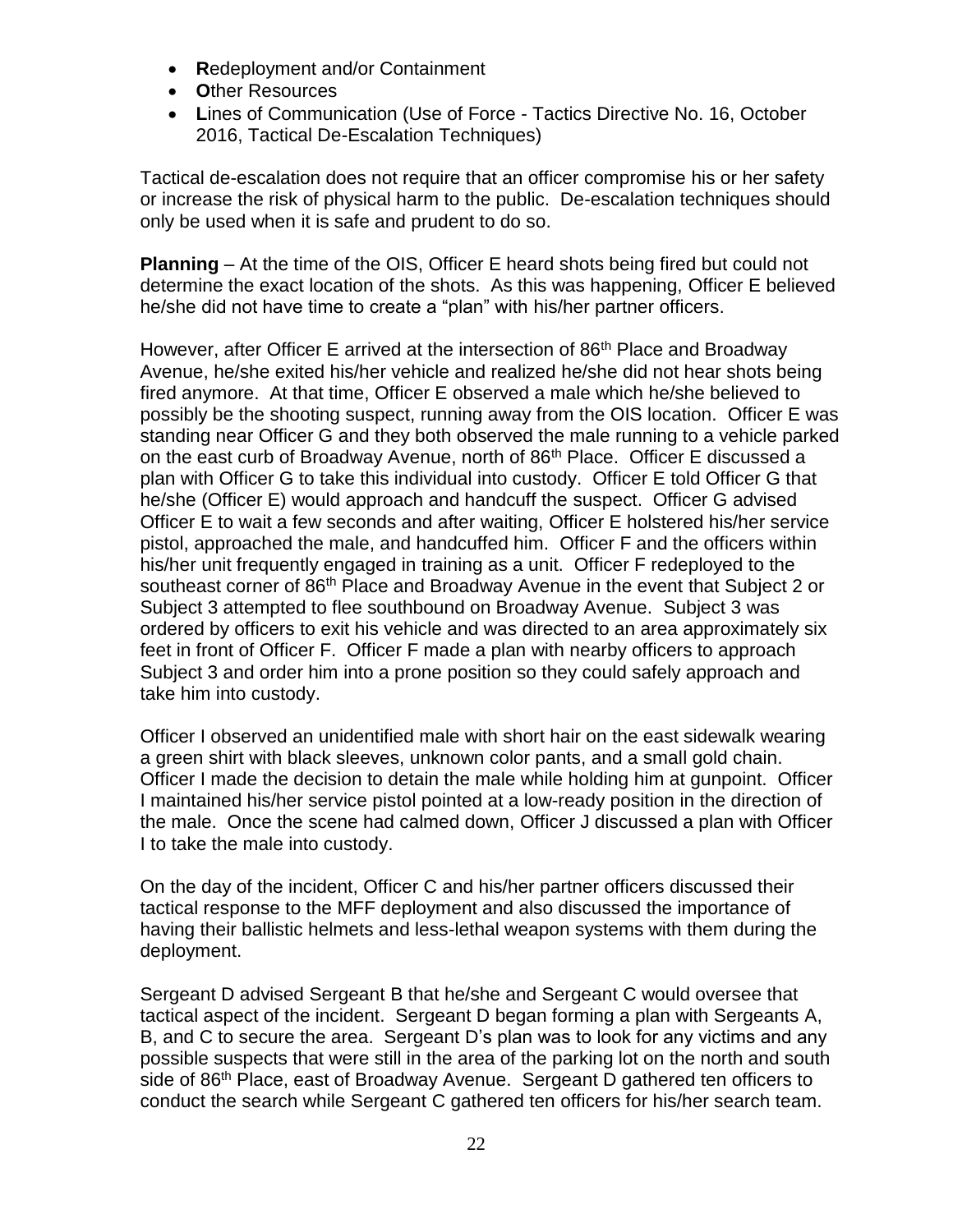Sergeant D ensured the search teams had either a 40mm LLL or a Bean Bag Shotgun.

**Assessment** – Officer D assessed the background of the subject at whom he/she fired his/her service pistol. Officer D observed the background to be a wall or inanimate object. Officer D observed the subject was standing at or near a car. Officer D believed his/her background was clear and was not firing into a crowd. After the OIS, Officer D assessed to see if his/her rounds were effective by seeing if the threat was stopped.

Officer F exited his/her police vehicle and stood behind his/her vehicle's door as cover while he/she assessed the scene. Officer F observed Officer B standing in front of a silver Mercedes on Broadway Avenue at 86<sup>th</sup> Place and redeployed to Officer B to provide assistance with numerous suspects.

After exiting his/her police vehicle, Officer H assessed the scene and redeployed toward Officers B and D. Officer H observed Officer B's attention focused on a silver Mercedes containing Subjects 2 and 3. Officer H provided assistance to Officer B while Subjects 2 and 3 were taken into custody.

Officer G exited his/her police vehicle and looked to the southeast toward 86<sup>th</sup> Place and Broadway Avenue and assessed the area. Officer G continued to hear shots and had reasonable belief that he/she was going to be involved in a situation that could escalate to deadly force or was already in that situation. Officer G observed a male which he/she believed to possibly be a suspect. Office G approached the male in an effort to detain him as a possible shooting suspect.

Officer A arrived at the location and exited his/her police vehicle. Officer A looked in the direction of moving muzzle flash, in an easterly direction on 86<sup>th</sup> Place, and observed a silver Mercedes attempting to drive westbound 86<sup>th</sup> Place toward Broadway Avenue. Officer A believed the occupants were possible shooting suspects and assisted in containing the scene.

**Time** – Officers A and B utilized time to their advantage. Officers A and B heard shots being fired and observed muzzle flash from the area of 86<sup>th</sup> Place, east of Broadway Avenue. However, Officers A and B both maintained positions near their police vehicle to utilize cover and to request help from CD. Officer E was standing near Officer G when they both observed a male running to a vehicle parked on the east curb of Broadway Avenue, north of 86<sup>th</sup> Place. Officer E discussed a plan with Officer G to take this individual into custody which included Officer G advising Officer E to utilize time and to not rush the approach.

**Redeployment and/or Containment –** During this dynamic situation, Officer D believed being seated in a black and white police vehicle made him/her an identifiable target and he/she wanted to exit his/her police vehicle to redeploy to the northeast corner of 86<sup>th</sup> Place and Broadway Avenue. Officer C observed Officer D redeploying towards 86<sup>th</sup> Place. Officer C redeployed in the direction of Officer D and caught up to Officer D in the middle of the intersection of Broadway, west of  $86<sup>th</sup>$ Place. According to Officer A, he/she observed Officer D redeploying to the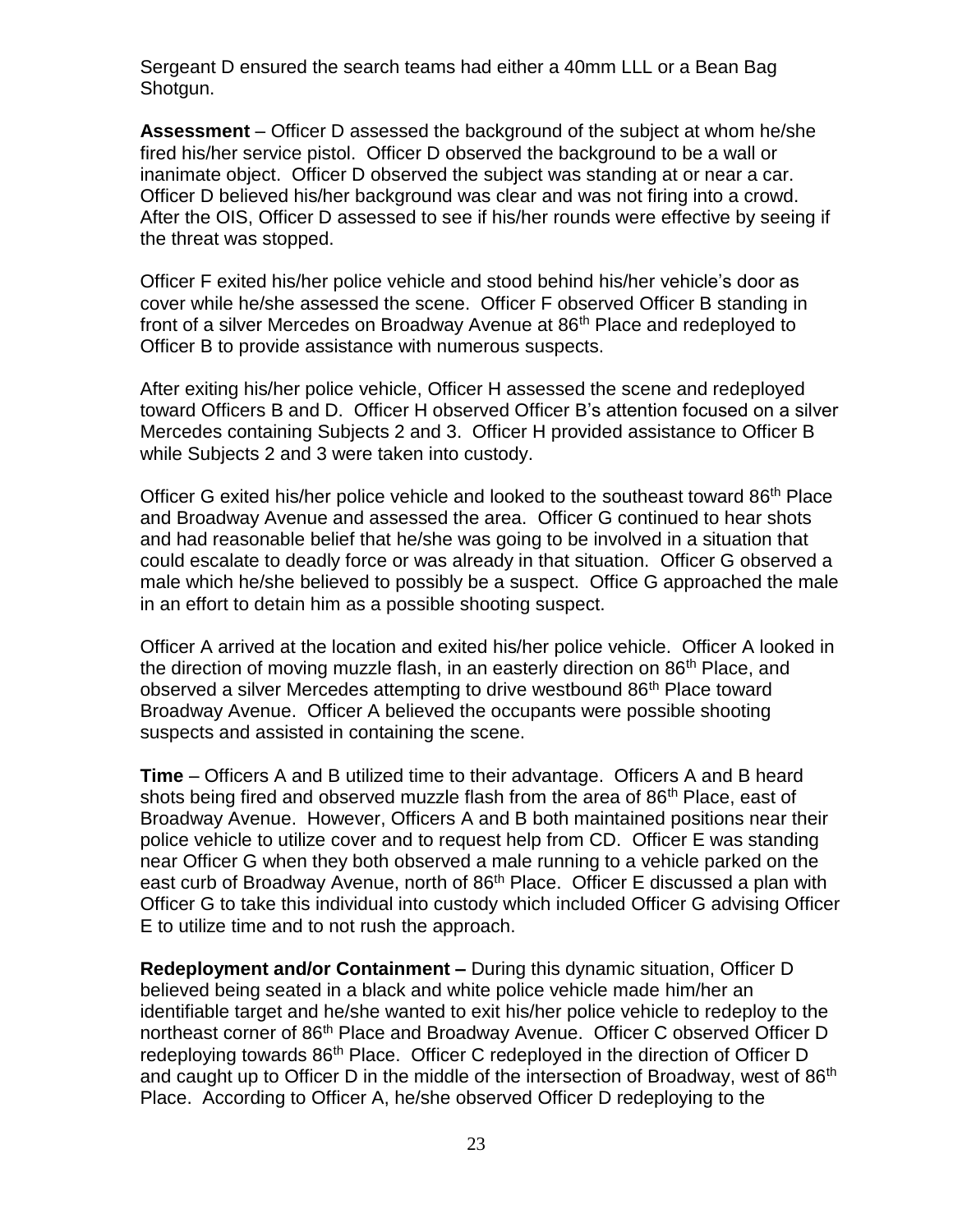northeast corner of 86<sup>th</sup> Place and Broadway Avenue, and he/she began to redeploy toward 86<sup>th</sup> Place and Broadway Avenue. After the OIS, Officer B broadcast a help call and requested a perimeter to contain the suspects. Officer F observed other officers focused on a silver Mercedes and believed that Subjects 2 and 3 were possible suspects from the shooting. Officer F redeployed to the southeast corner of 86<sup>th</sup> Place and Broadway Avenue in case Subject 2 or 3 attempted to flee southbound on Broadway Avenue. Officer B did not feel comfortable standing in front of the Mercedes but felt he/she could not redeploy. Officer B believed he/she needed to keep all the shooters from 86<sup>th</sup> Place, to his/her east as opposed to allowing them to get west, behind all of the officers.

**Other Resources** – Officer B requested various resources throughout the incident. Officer B requested additional officers, a Rescue Ambulance, and an Air Unit to assist with managing the scene. Officer C discussed the officers' tactical response to the MFF and emphasized the importance of having their ballistic helmets and less-lethal weapon systems with them. Sergeant D ensured the search teams had either a 40mm LLL or a Bean Bag Shotgun. Additionally, Sergeant D heard Sergeant C tell all officers on the search teams to don their ballistic helmets. Sergeant D ensured the search teams had either a 40mm LLL or a Bean Bag Shotgun.

**Lines of Communication** – While Officer A drove toward the shooting location, a male ran behind Officer A's police vehicle and southbound on the west sidewalk of Broadway Avenue. The male appeared to be running away from something and Officer D communicated his/her observations to Officers A, B, and C. After the OIS, Officer D communicated to Officer H requesting his/her assistance in taking Subject 2 into custody. Officer B broadcast throughout the incident to CD giving updated information for responding officers. Officers B and D maintained communication with occupants of vehicles attempting to flee the location. Officer B broadcast a "shots fired" help call and put out the description of the vehicle and its direction of travel. Sergeant A heard confusing commands being given but believed it was clear to the occupants of the vehicles that they were to stop their vehicles. Sergeant A communicated to Subjects 2 and 3 to stop their vehicle. Additionally, Sergeant A briefed responding sergeants regarding the OIS.

• During its review of the incident, the BOPC noted the following tactical considerations:

## **1. Body Armor/Ballistic Vest**

Officer B was not wearing his/her ballistic vest during the incident. Officer B stated he/she took the vest off after his/her unit was demobilized. Officer B stated he/she took off his/her ballistic vest for comfort.

The BOPC noted at the time Officer B removed his/her ballistic vest, he/she was on-duty. Shortly after, Officer B was travelling to the  $77<sup>th</sup>$  Street station. Officer B made no attempt to don his/her ballistic vest prior to travelling to the station. Officer B's removal of his/her ballistic vest was a substantial deviation from Department policy as Officer B was on-duty prior to the OIS and during the OIS.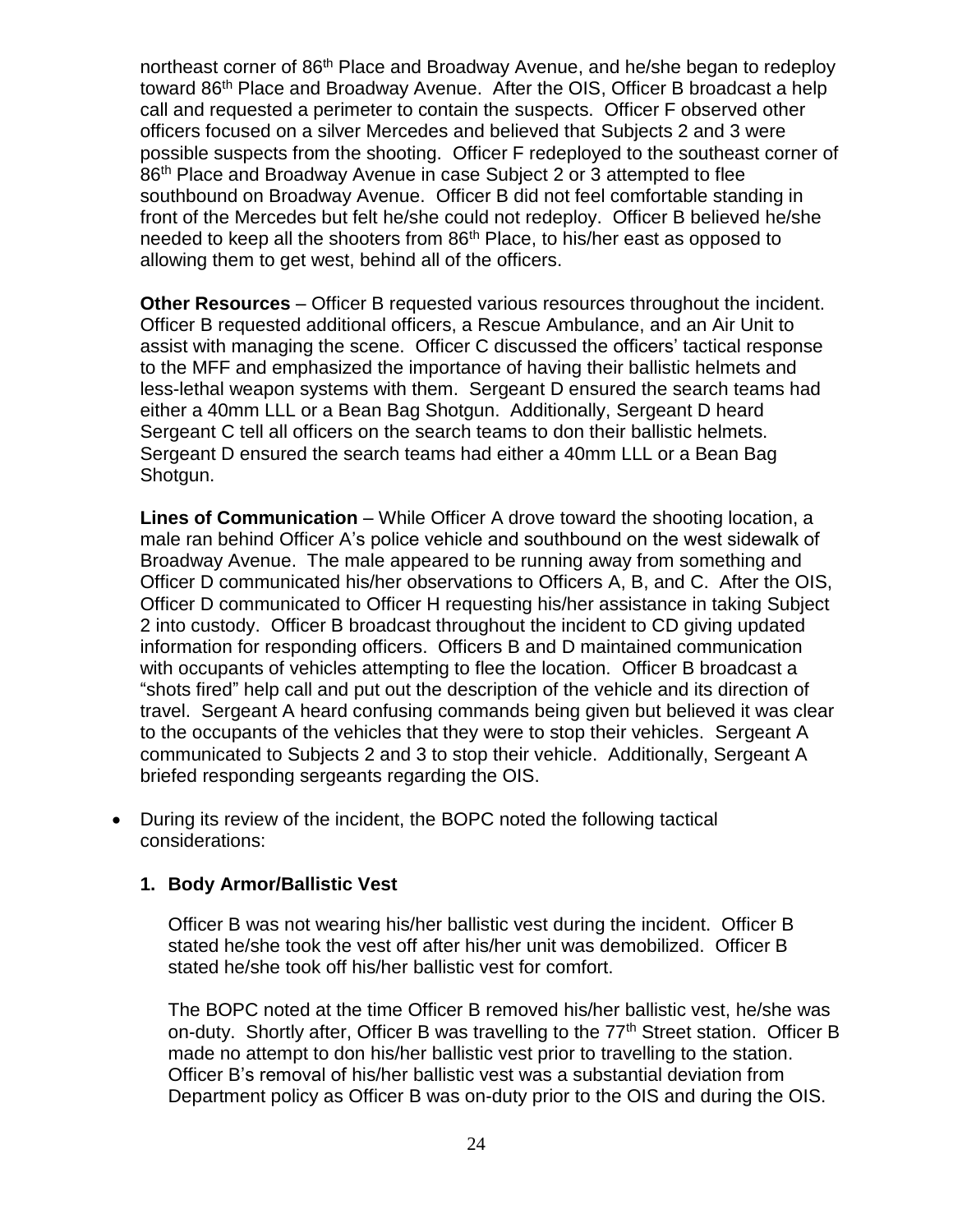Based on the totality of the circumstances, the BOPC determined that Officer B's actions were a substantial deviation without justification from approved Department tactical training.

## **2. Required Equipment- TASER**

Officer B was not equipped with a TASER and explained to detectives that he/she did not have one assigned to him/her. Additionally, after hearing sergeants and officers advise that there was an equipment shortage, Officer B did not attempt to check a TASER out from the Kit Room at the start of his/her shift on the day of the incident.

The BOPC noted at the beginning of Officer B's shift on the day of the incident, he/she believed he/she was told there were equipment shortages due to Department wide mobilization as a result of civil unrest. Officer B had previously been assigned a TASER but believed it had been reassigned to another officer. Officer B made no attempt to retrieve a TASER from the equipment room at the start of his/her shift. Officer B's deployment into the field without a TASER device was a substantial deviation from Department Policy as Officer B was onduty prior to the OIS and during the OIS.

Based on the totality of the circumstances, the BOPC determined, that Officer B's actions were a substantial deviation without justification, from approved Department tactical training.

## **3. Updating Status**

Officer B directed Officer A to respond to the "shots fired" radio call. Officer B did not update his/her status. Sergeant A and Officers A, B, C, D, E, F, G, H, I, and J did not broadcast their updated locations when following behind Officer A toward the location of the radio call.

The BOPC noted there were a total of ten officers and one sergeant deployed into three vehicles. Sergeant A and Officers A, B, C, D, E, F, G, H, I, and J made no attempt to advise CD of their intent to respond to the radio call at 86<sup>th</sup> Place and Broadway Avenue. Additionally, Officer B was the sole officer who made the decision to respond to the radio call location upon hearing the radio call broadcast by CD. Officer B made no attempt to update the officers' status.

Based on the totality of the circumstances, the BOPC determined, that the actions of Officers C, D, E, F, G, H, I, and J were a substantial deviation, with justification, from approved Department tactical training.

The BOPC determined that Sergeant A, as the supervisor assigned to the MFF squad, had the responsibility to ensure that CD was notified of the unit's intention to respond to the radio call prior to arriving at scene. Although Officer B broadcast his/her Code Six location after exiting his/her police vehicle, Officers A and B as the lead vehicle in the MFF configuration had the responsibility to notify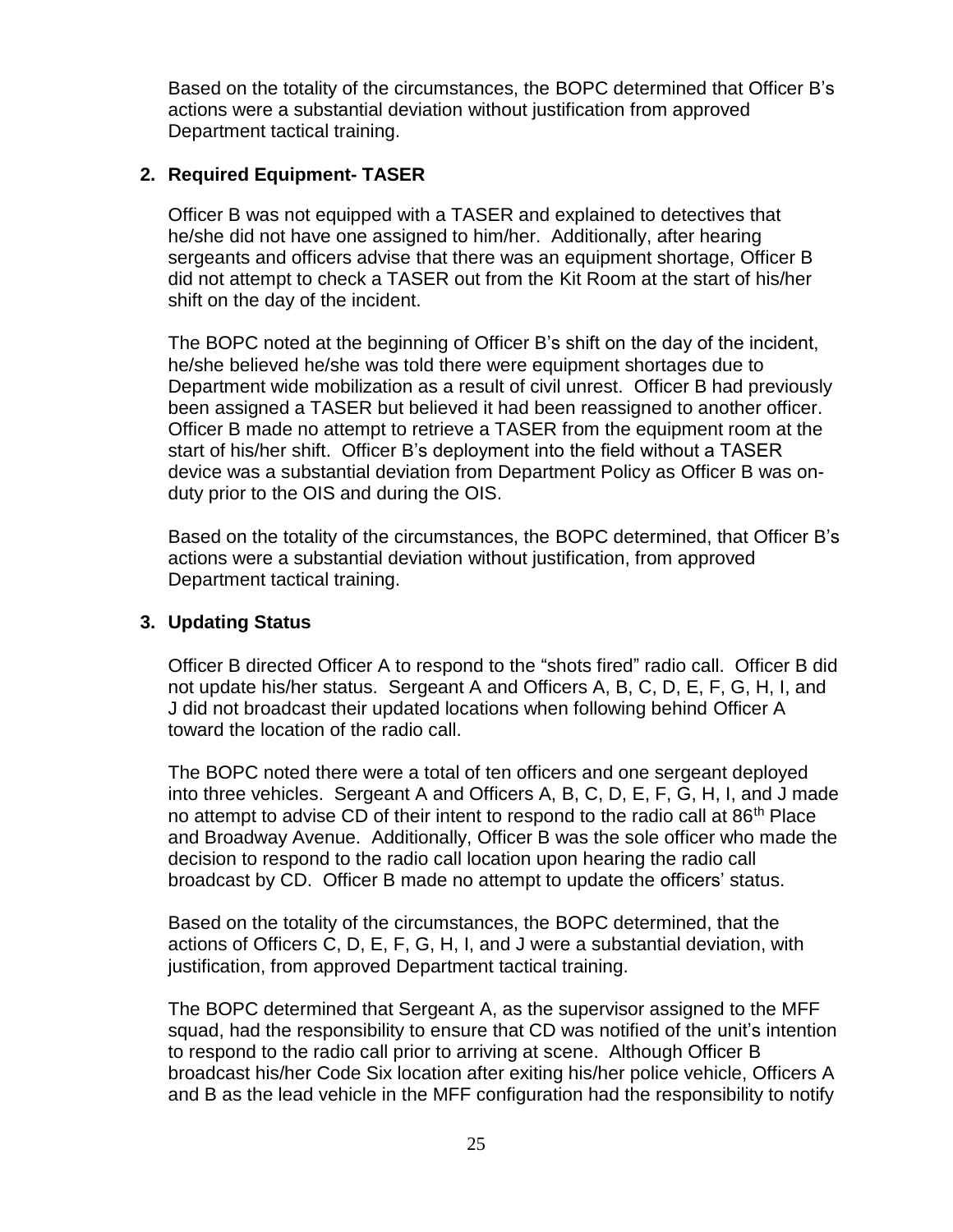not only CD but the officers trailing behind them of their intention to respond to the area of the radio call.

Based on the totality of the circumstances, the BOPC determined, that the actions of Sergeant A and Officers A and B were a substantial deviation, without justification, from approved Department tactical training

### **4. Tactical Communication/Tactical Planning**

Officer B was monitoring Southeast base frequency and heard CD's broadcasts regarding the shots fired radio call near 87<sup>th</sup> Street and Broadway Avenue. Officer B told Officer A, the driver officer, to turn and drive in the direction of the radio call location due to their close proximity. Officer B did not communicate a plan with the other officers in his/her vehicle and did not communicate his/her plans to respond to the radio call with Sergeant A or any of the other six officers in trail behind his/her vehicle.

Sergeant A walked to the north side of 86<sup>th</sup> Place, on the east sidewalk, and observed a male and female who he/she believed were running from the shooting location. Sergeant A ordered the male and female to get onto the ground and into a prone position. After the male and female complied with Sergeant A's commands and laid on the ground, Sergeant A left the male and female and continued walking southbound toward the northeast corner of 86<sup>th</sup> Place and Broadway Avenue. Officers I and J followed behind Sergeant A and shortly after took custody of the male and female. However, no tactical plan was discussed between Sergeant A and Officers I and J to take the individuals into custody.

Sergeant A did not communicate his/her observations or intended actions to Officers I or J, on multiple occasions throughout the incident. Containment of armed suspects demands optimal situational awareness. The ability to maintain the tactical advantage rests on the ability of officers to effectively communicate, thus ensuring a coordinated effort and successful resolution. As a result, Sergeant A's actions placed the officers in a tactical disadvantage.

The BOPC noted that Officer B was the sole officer who made the decision to respond to the location of the radio call upon hearing the broadcast from CD. Officer B made no attempt to communicate this decision with Sergeant A or Officers A, C, D, E, F, G, H, I, and J. The BOPC also noted Sergeant A's actions when he/she gave commands to a possible male and female suspect as he/she was walking to Officer D's position. Sergeant A was followed by Officer I who was behind him/her, however, Sergeant A did not communicate with Officer I or direct him/her to detain the male and female or warn Officer I that the male and female were possible suspects of the shooting. Sergeant A, after giving the male and female commands to get onto the ground, walked past the male and female and approached Officers A and D, leaving the male and female unmonitored.

Operational success is based on the ability of officers to effectively communicate during critical incidents. Officers, when faced with a tactical incident, improve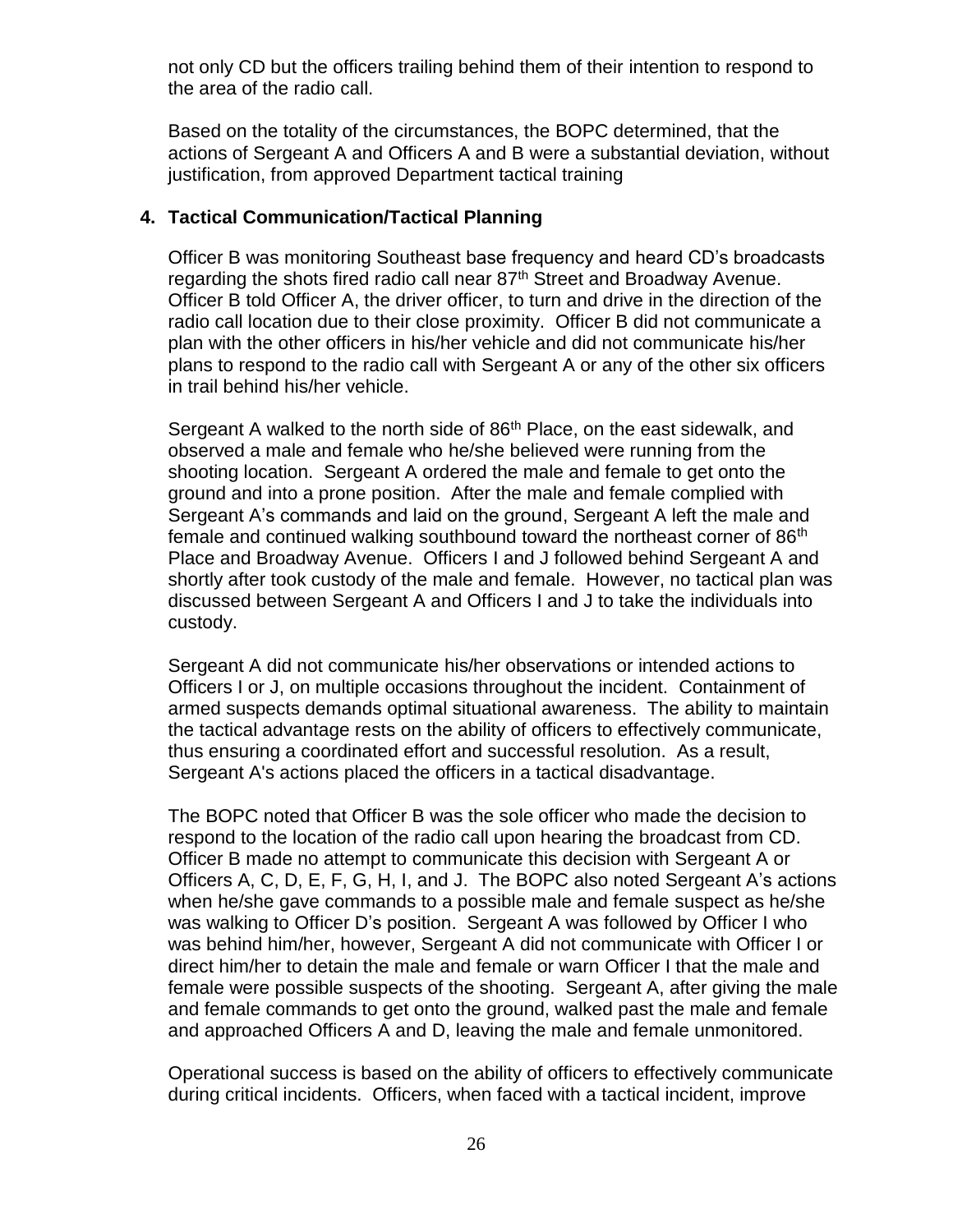their overall safety by their ability to recognize an unsafe situation and work collectively to ensure a successful resolution.

Based on the totality of the circumstances, the BOPC determined, that Sergeant A and Officers A and B's actions were a substantial deviation without justification from approved Department tactical training.

## **5. Tactical Vehicle Deployment**

Officer A drove southbound on Broadway Avenue toward 87<sup>th</sup> Place. However, the gunfire emanating from 86<sup>th</sup> Place drew his/her attention. Officer A stopped his/her police vehicle in the northbound lanes of traffic on Broadway Avenue, north of 86<sup>th</sup> Place. Officer A stopped his/her vehicle in a disadvantageous position in the direction of on-coming traffic and a half street width's distance from the next available cover. Sergeant A and Officer E later followed and parked in the northbound traffic lanes of Broadway Avenue, north of  $86<sup>th</sup>$  Place.

The BOPC noted Officer A's quick assessment of the area which was beneficial to all officers. Officer A's assessment prevented him/her from driving past the shooting location which was broadcast to have been at 87<sup>th</sup> Place. However, the shooting location was on 86<sup>th</sup> Place and Officer A was able to stop north of the shooting location. However, the BOPC noted Officer A parked his/her police vehicle in the northbound lanes of traffic, facing southbound, and into on-coming traffic. The BOPC would have preferred Officer A to have stopped prior to the northbound lanes of traffic and parked in a more tactically advantageous position.

Based on the totality of the circumstances, the BOPC determined that Officer A's actions were a substantial deviation with justification from approved Department tactical training.

## **6. Running with Firearm**

Officer D drew his/her service pistol then ran eastbound from his/her police vehicle toward the northeast corner of 86<sup>th</sup> Place and Broadway Avenue.

The BOPC noted the urgency of the situation caused by the Subject's deadly actions. However, the BOPC discussed the necessary balance between urgency and officer safety. The BOPC discussed Officer D's actions of running with his/her service pistol could have led to an unintentional discharge.

Based on the totality of the circumstances, the BOPC determined, that Officer D's actions were a substantial deviation with justification from approved Department tactical training.

# **7. Approaching Possibly Armed Suspect**

Officers G and H exited their police vehicle and observed a male running northbound on Broadway Avenue on the east sidewalk and believed the male was involved in the shooting that had occurred. Officers G and H ran toward the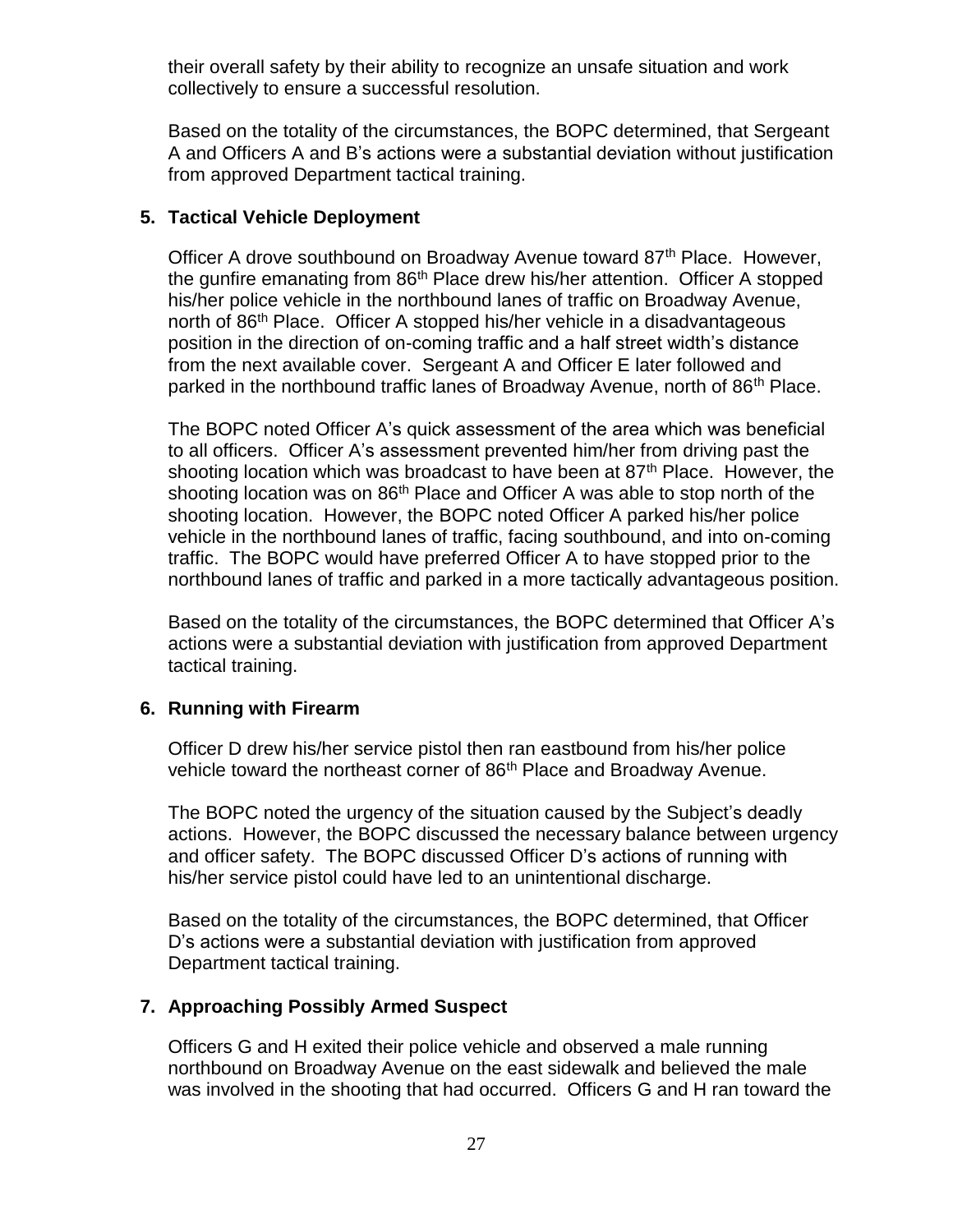male as the male entered a vehicle parked along the east curb of Broadway Avenue, north of 86<sup>th</sup> Place. Before the male could close the driver's side door, Officer G took hold of the door and ordered the male out of the vehicle and into a prone position where he was taken into custody, without incident.

The BOPC noted the urgency of the situation at the time that Officers G and H approached a male who they believed to be armed and a possible suspect of the shooting. However, the BOPC noted that Officers G and H had the benefit of their police vehicle nearby which they could have utilized for cover. Officers G and H chose to approach the Subject as he was entering his vehicle in what appeared to be an attempt to flee. Officers G and H approached the driver's door, as the male was attempting to close it, and ordered the Subject out of the vehicle. The BOPC noted that Officers G and H placed themselves in positions of danger as they approached a possibly armed suspect. The BOPC would have preferred that Officers G and H had utilized cover to their advantage as they gave commands to the possible suspect.

The BOPC considered the facts and circumstances surrounding Officers G and H's decision to not seek cover and approach a possibly armed suspect.

The utilization of cover enables an officer to confront an armed suspect while simultaneously minimizing their exposure. As a result, the overall effectiveness of a tactical incident can be enhanced while also increasing an officer's tactical options.

In this case, Officers G and H placed themselves at a tactical disadvantage by not seeking cover and initiating contact with a suspect who they believed was possibly armed. Officers G and H chose to approach the Subject as he was entering his vehicle in what appeared to be an attempt to flee the location. By taking unilateral action, Officers G and H took an unnecessary risk, and the BOPC would have preferred for them to wait behind cover and request additional resources so that they could communicate, assign contact and cover roles, and devise a plan to take the Subject into custody.

Based on the totality of the circumstances, the BOPC determined that Officers G and H's actions were a substantial deviation, without justification, from approved Department tactical training.

#### **8. Utilization of Cover**

Officer D left his/her available cover of a parked vehicle and approached the passenger side of a black Dodge Charger, without the benefit of cover. Later during the incident, Officer D walked to the driver's side of the uncleared Dodge Charger as it was stopped at the intersection of 86<sup>th</sup> Place and Broadway Avenue. Officer D approached the passenger side of the silver Mercedes and was standing between the two uncleared vehicles, which he/she believed contained occupants that were involved in the shooting.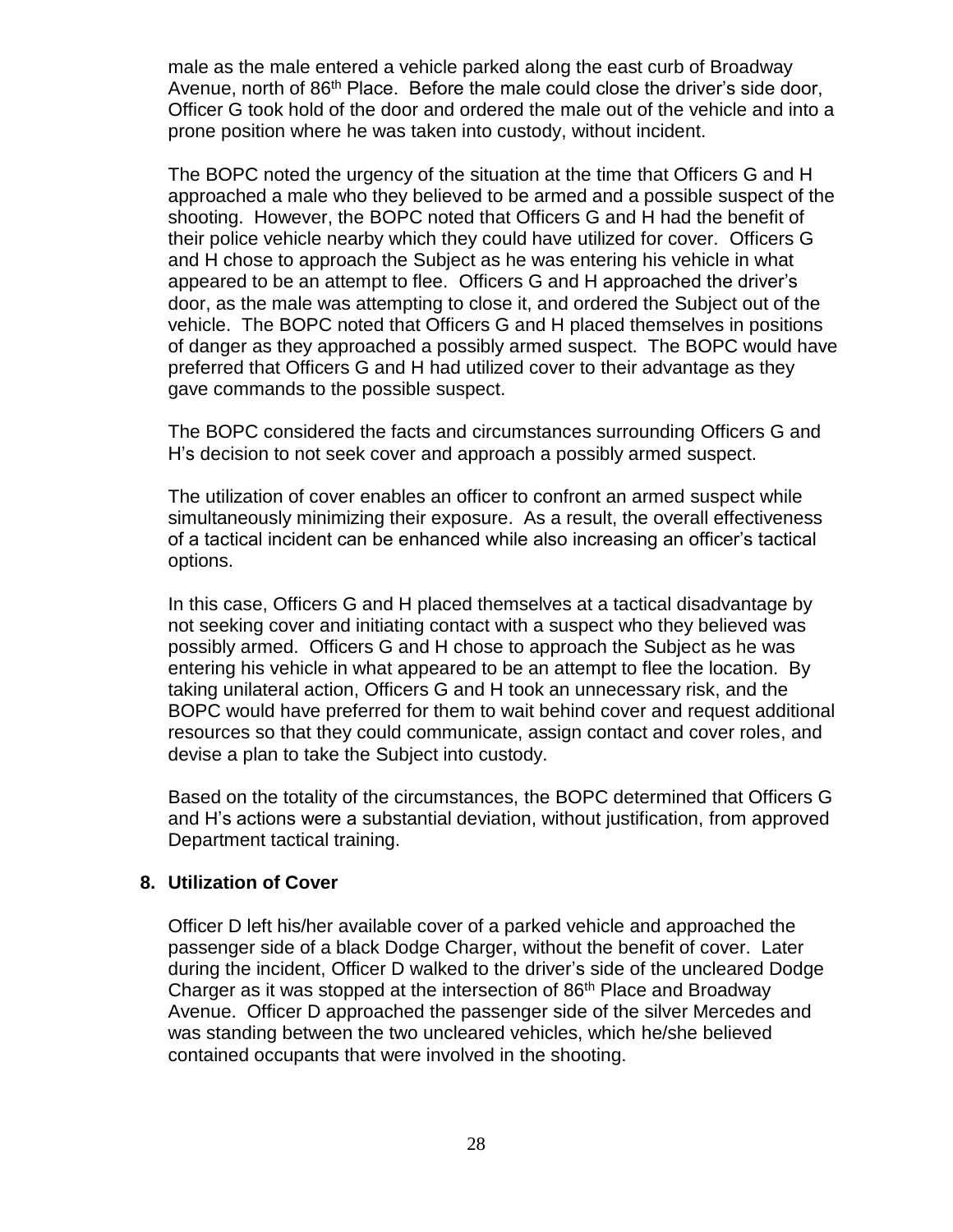Officer B walked to the center of the intersection at 86<sup>th</sup> Place and Broadway Avenue facing eastbound, as a silver Mercedes attempted to maneuver around the stopped Dodge Charger and drive eastbound on 86<sup>th</sup> Place to Broadway Avenue.

The BOPC noted that Officers B and D redeployed from their police vehicle and went across Broadway Avenue to the northeast corner of 86<sup>th</sup> Place. Officer D ran across Broadway Avenue as shots were being fired in what he/she believed to be his/her direction. Once Officer D arrived at the northeast corner, he/she found cover behind a vehicle that was parked on the north curb of 86th Place, east of Broadway Avenue. However, when a vehicle approached Broadway Avenue from 86<sup>th</sup> Place, Officers B and D believed the occupants were suspects from the shooting. Officers B and D left available cover and walked toward the vehicles, without the benefit of cover. Officer D stood by the passenger side of the moving Dodge Charger while Officer B walked to the center 86<sup>th</sup> Place at Broadway Avenue.

Based on the totality of the circumstances, the BOPC determined, that Officers Officer B and D's actions were a substantial deviation without justification from approved Department tactical training.

#### **9. Situational Awareness**

As Officer B was standing in front of the Mercedes at the intersection of 86<sup>th</sup> Place and Broadway Avenue, the Mercedes moved approximately one and a half feet forward toward Officer B. Officer B placed his/her left hand on the hood of the Mercedes while holding his/her service pistol in his/her right hand and pointing it at the driver (Subject 3). Officer B then transitioned to a two-handed grip and placed his/her left foot on the front bumper of the Mercedes. Officer B stated that he/she felt uncomfortable being in front of the vehicle but did not believe he/she could redeploy.

Officer A ran southbound on Broadway Avenue, behind Officer B, as Officer B was giving commands to Subject 3 and had his/her service pistols pointed in Subject 3's direction, and southbound on the south side of 86<sup>th</sup> Place. Officer A placed him/herself in the background of Officer B as Officer B had his/her service pistol drawn.

The BOPC noted Officer B's decision to utilize his/her body to block a fleeing vehicle from leaving a location at which a shooting had just occurred. Officer B ordered the Subjects out of their vehicle as Officer B placed his/her hand and foot on the vehicle's front hood and bumper. The BOPC noted Officer B did not have the available resources with him/her to take both Subject 2 and 3 into custody were they to have complied with Officer B's orders to exit the vehicle. The BOPC noted the vehicle could have been used by Subject 3 as a deadly weapon. Additionally, Subject 3's actions of moving his vehicle forward, towards Officer B, showed he was not complying with orders. Officer B had the opportunity to redeploy to a position of cover at this point and did not. Officer B placed him/herself in a poor tactical position which then encouraged additional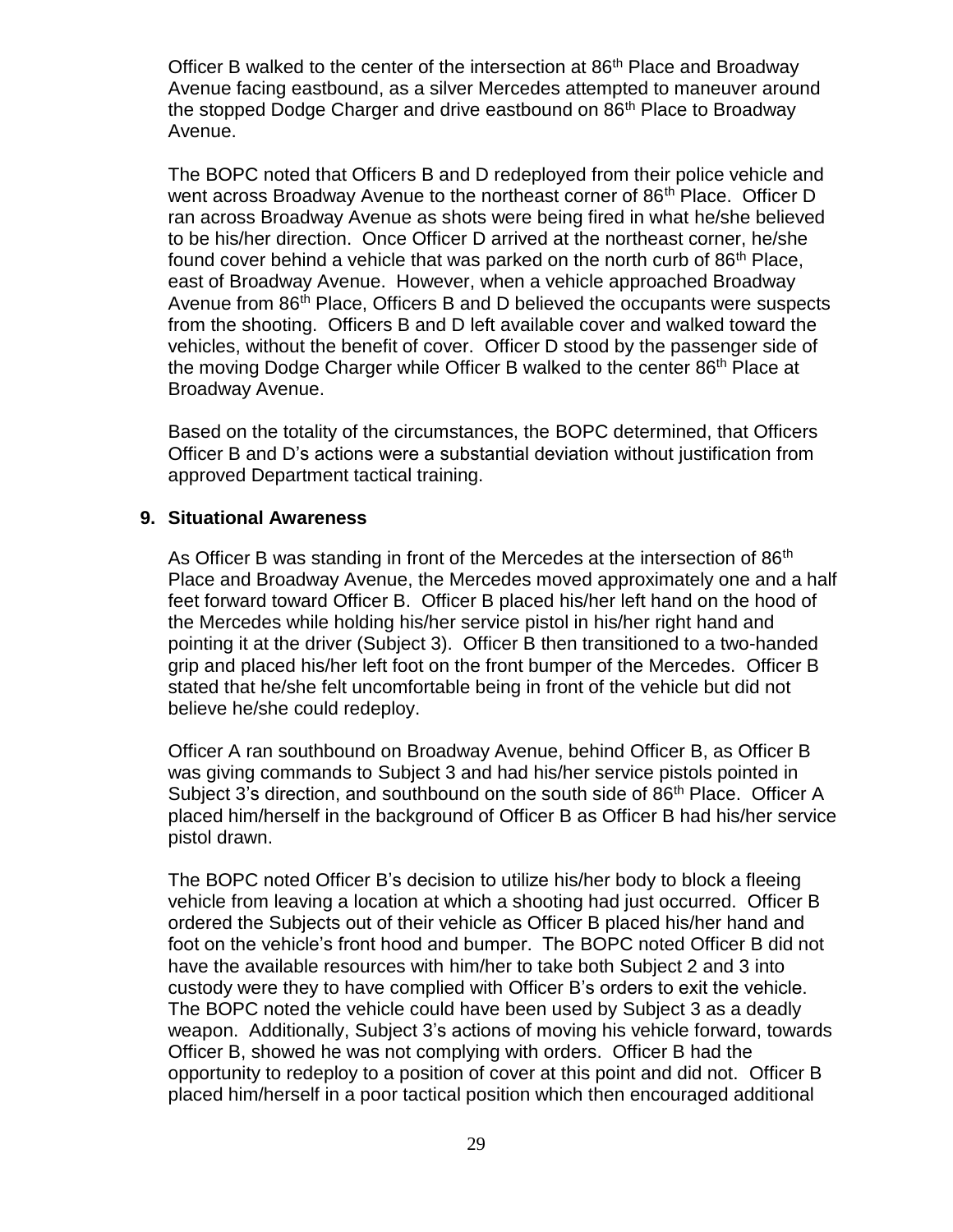officers to also place themselves in poor tactical positions in an effort to assist Officer B. Officer B's actions not only placed him/herself in danger, but he/she also placed his/her partner officers in danger as well.

Based on the totality of the circumstances, the BOPC determined, that Officer B's actions were a substantial deviation without justification from approved Department tactical training.

### **10. General Officer Safety and Communications**

Officer A heard Sergeant A state a male was seen running away from the scene of the shooting and southbound in the north/south alley, south of 86<sup>th</sup> Place and east of Broadway Avenue. Officer A ran southbound on Broadway Avenue, behind Officer B, as Officer B faced eastbound and was giving commands to Subject 3. Officer A ran to the entrance of the alley by him/herself in search for the male.

The BOPC noted Officer A paralleled the north/south alley of 86<sup>th</sup> Place, east of Broadway Avenue, by running southbound on Broadway Avenue to obtain a visual of a possible suspect that was believed to be running southbound in the alley. The BOPC discussed that Officer A estimated he/she ran southbound, by him/herself, approximately 200 feet away from his/her partner officers. The BOPC noted that Officer A also did this without communicating with his/her partner officers.

Generally, officers are discouraged from pursuing potentially armed suspects on foot. Nonetheless, officers must be afforded a level of discretion regarding the appropriateness of their decision to engage in a foot pursuit of an armed suspect.

Officer A was directed by Sergeant A to a potential shooting suspect, at which time Officer A left cover and ran after the Subject by him/herself. In this case, Officer A made the decision to run after and attempt to locate a potentially armed suspect without waiting for his/her partners to join him/her. It was Officer A's responsibility to have communicated his/her observations, coordinated with his/her partners, and sought cover, until his/her partners were close enough to join in his/her search for the subject.

Based on the totality of the circumstances, the BOPC determined that Officer A's actions were a substantial deviation, without justification, from approved Department tactical training.

- The BOPC also considered the following:
	- **Service Pistol in One Hand and Side Handle Baton in Other** Officer D stated that he/she tried to place his/her side-handle baton in his/her baton ring on his/her duty belt when he/she exited his/her police vehicle but was unable to do so. Officer D observed the muzzle flashes on 86<sup>th</sup> Place and as he/she ran toward the northeast corner of 86<sup>th</sup> Place and Broadway Avenue, he/she held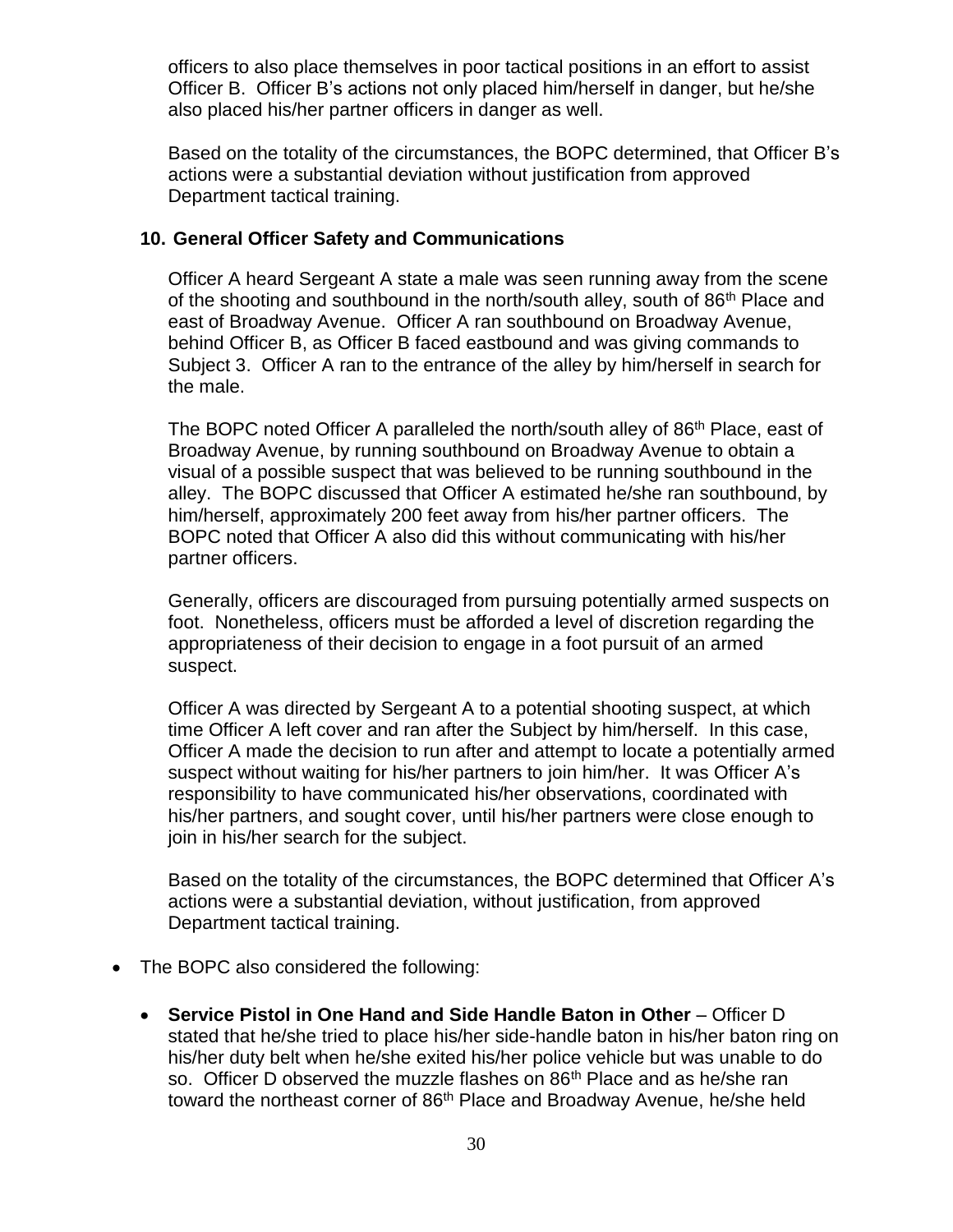his/her service pistol in his/her right hand and his/her side-handle baton in his/her left hand.

- **Two-Handed Grip on Service Pistol while Holding Radio** Officer B was standing in the middle of the roadway at the intersection of 86<sup>th</sup> Place and Broadway Avenue as a silver Mercedes drove toward him/her. Officer B transitioned from his/her single, right-hand grip of his/her service pistol to a twohanded grip while maintaining a grasp on his/her handheld police radio. Officer B pointed his/her service pistol at the occupants of the Mercedes. Approximately two seconds later, Officer B placed his/her handheld police radio in its holder on his/her duty belt and re-acquired his/her two-handed grip on his/her service pistol.
- **Non-Conflicting Simultaneous Commands** Sergeant A and Officers A, B, C, D, F, and H gave non-conflicting simultaneous commands to Subjects 2 and 3.
- **Non-Medical Face Coverings –** Sergeant A and Officers A, B, C, D, E, F, H, I, and J were not wearing face coverings during this incident. Officers were reminded of the importance of wearing personal protective equipment for their safety and the safety of the public.
- **Radio Communications** Officer B broadcast a "shots fired" call to CD. While doing so, he/she broadcast utilizing the wrong unit designation. Officers were reminded of the importance of utilizing the correct unit designation for the benefit of responding units and for communications division accuracy.

Sergeant A made multiple broadcasts on the MFF frequency. Sergeant A incorrectly identified his/her unit designation. Sergeant A was reminded of the importance of utilizing the correct unit designation for the benefit of responding units and for communications division accuracy. Additionally, Sergeant A was reminded to ensure at least one officer from each vehicle containing department personnel have their radio on the base frequency for whichever division they are assigned or traveling through.

• **Service Pistol Positioning** – Officer D held his/her service pistol in his/her righthand and along the front of his/her chest as it was pointed in a low-ready position in the direction of Subjects 2 and 3 as they sat in the front passenger and driver's seat of the Mercedes. Officer D did not want Subject 2 to be able to reach for his/her service pistol.

Officer A ordered the drivers of the Charger and the Mercedes to turn off their vehicles. While doing so, Officer A held his/her service pistol in a single hand grip with his/her service pistol's muzzle pointed toward the ground.

• **Requesting a Rescue Ambulance (RA) –** Officer J approached a female who was seated on the east sidewalk of Broadway Avenue, north of 86<sup>th</sup> Place and asked if she had been injured. Officer J informed the female that she would be walked to the CP for questioning regarding her role as a possible witness to the shooting incident. According to Officer J's BWV, he/she asked the female if she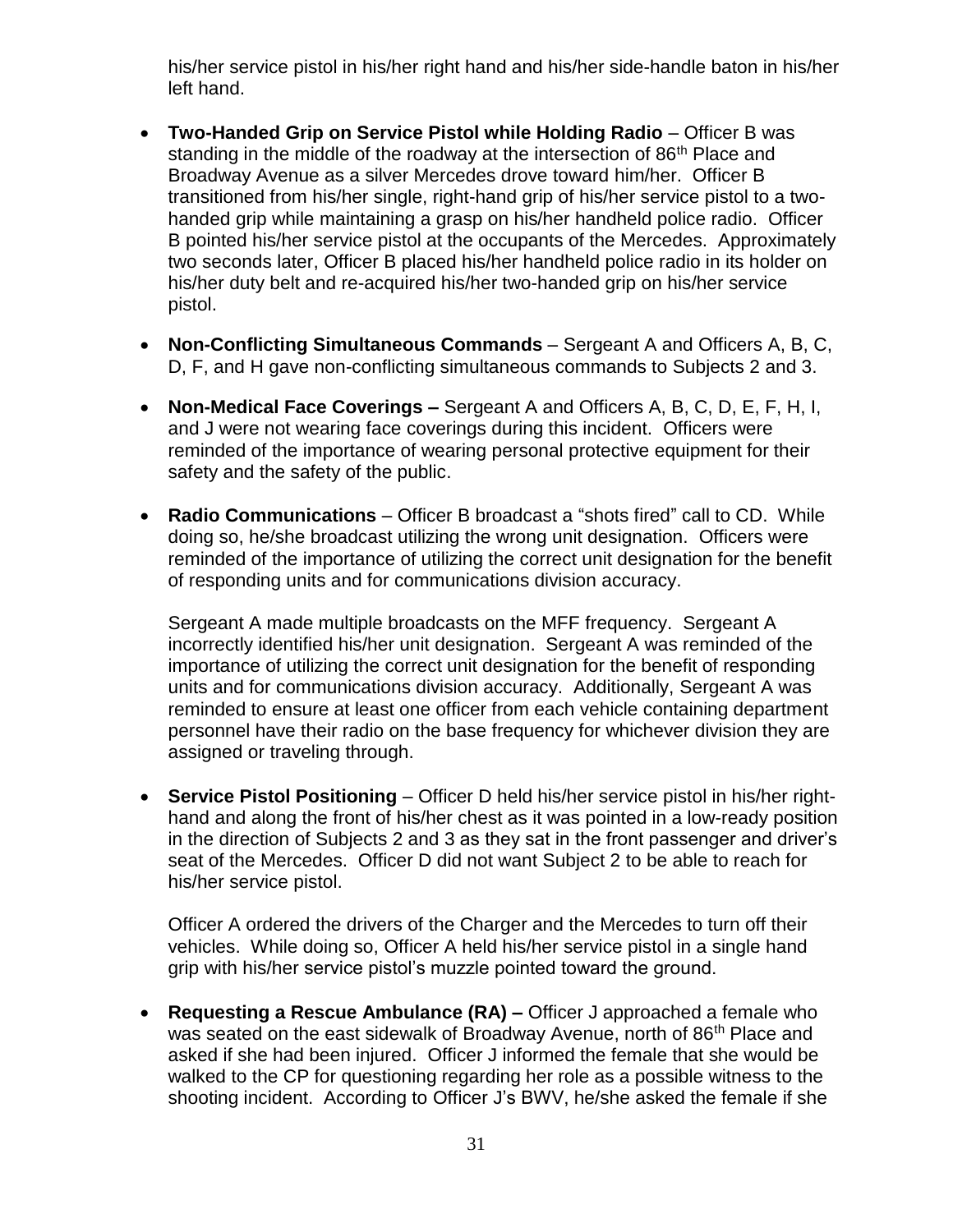was having a seizure and an intermittent clinking noise can be heard as the female sat next to a wrought iron gate. Officer J raised his/her handheld police radio numerous times, but the frequency was being utilized for an extended period of time. Officer J stated that he/she believed he/she would have to wait until a Code Four was broadcast before he/she could utilize the frequency to request an RA. As LAFD arrived at the location at the request of an unidentified officer for a shooting victim, Officer J approached LAFD personnel and asked them to assess the female whom he/she believed had a seizure. LAFD personnel told Officer J they would assess her after the shooting victim. Officer J returned to the female, who told Officer J she did not want to be seen by the RA and that she frequently had seizures. Officer J informed her that he/she could not let her leave without being seen by the RA. Officer J walked the female to the CP and notified the officers taking custody of her that she would require an assessment by the RA.

## **Command and Control**

Sergeant A was the first and only supervisor at scene leading up to and during the OIS. Sergeant A, upon hearing shots fired, communicated to Officers I and J what he/she heard. Sergeant A immediately ordered Officer I to open the rear passenger compartment door of the police vehicle for Officer J so he/she would be able to exit the police vehicle. Sergeant A observed Officer D as the OIS occurred and began to assess the scene. Sergeant A exited his/her police vehicle and observed numerous community members exiting 86<sup>th</sup> Place onto Broadway Avenue. Sergeant A detained two community members who he/she believed were possible suspects of the shooting. At this point, Sergeant A powered on his/her BWV device. Sergeant A explained that he/she typically powered off his/her BWV device when deployed to a MFF because the BWV battery would not last for a 14-16 hour shift. Therefore, to save battery time Sergeant A powered off his/her BWV device.

Sergeant A walked to Officer D and began giving commands to the occupants of two vehicles that were trying to exit 86<sup>th</sup> Place onto Broadway Avenue. Sergeant A observed Subjects 2 and 3, in the silver Mercedes, begin to drive toward Officer B. Sergeant A became concerned for Officer B but did not give Officer B orders to redeploy. Sergeant A believed in hindsight that he/she would have preferred to have directed Officer B to redeploy. However, Sergeant A believed they were all in a good tactical position since he/she and Officer B had their service pistols ready to fire if Subject 3 had driven into Officer B. While this was occurring, Sergeant A allowed the muzzle of his/her service pistol to cover the backs of the officers standing in front of him/her. Sergeant A stated there would always be brief covering of another officer and stated he/she was very cautious since his/her finger was on the slide of his/her service pistol. Sergeant A stated that he/she did not have the opportunity to broadcast his/her status as Incident Commander due to a lack of time. Additionally, Sergeant A believed that he/she initially acted in the role of an officer and not a sergeant but then transitioned to the role of a sergeant once the situation had de-escalated. Sergeant A broadcast multiple times but discovered his/her handheld police radio was still on the MFF frequency and was not on Southeast base frequency. Sergeant A then heard the initiation of the vehicle pursuit that occurred in relation to the OIS. Sergeant A stated it was difficult to control the scene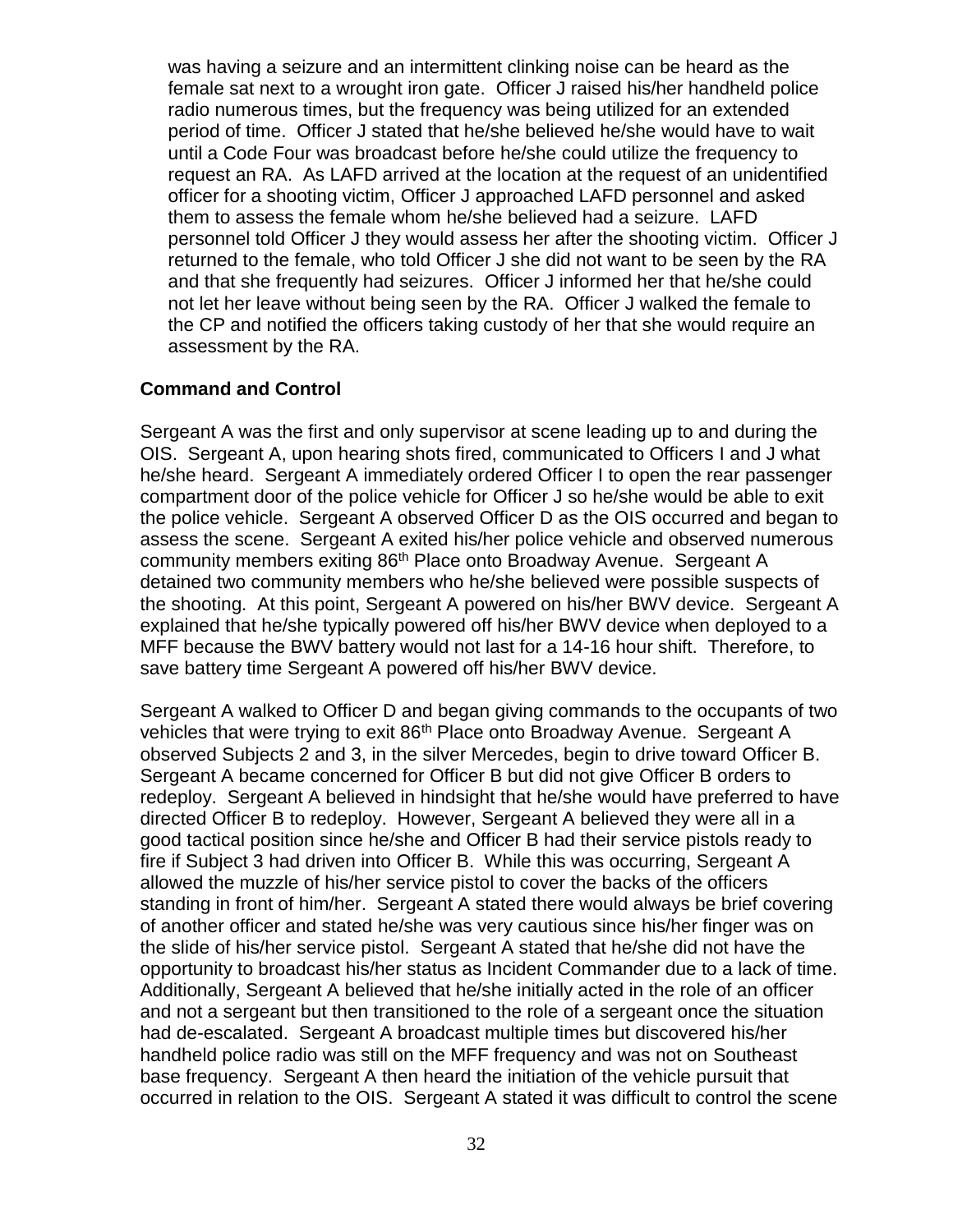while a pursuit was in progress and its resulting radio traffic. After the occupants of the two vehicles were handcuffed, Sergeant A began organizing a team to search for victims. However, Sergeants C and D arrived and ensured Sergeant A did not begin a search and was separated and monitored due to his/her involvement in the OIS.

The BOPC noted that Sergeant A had the benefit of arriving with the officers to the shooting call and was present during the OIS. The BOPC considered Sergeant A's statement regarding his/her inability to act as a supervisor and instead acted in the role of an officer. The BOPC determined that Sergeant A did not adequately provide command and control to the officers leading up to or during the OIS. The BOPC noted his/her lack of action was a substantial deviation from Department policy and Sergeant A's role as a supervisor.

The actions of Sergeant A were not consistent with Department supervisory training and did not meet the BOPC's expectation of a field supervisor during a critical incident.

Sergeants B and C were completing administrative duties when they heard the help call broadcast by CD. Sergeants B and C responded to the scene together in one police vehicle. Upon their arrival, Sergeant B declared him/herself as the Incident Commander. Captain A arrived and Sergeant B relinquished IC duties to Captain A. Sergeant B began to establish the CP.

Sergeant C arrived and placed him/herself and Sergeant B Code Six. Sergeant C met with Sergeant D, who had arrived shortly after Sergeants B and C, and created a plan to conduct a search for victims in the area of the incident. Sergeant C took one group of ten officers. After ensuring all officers had donned their ballistic helmets, Sergeants C and D ensured they had enough personnel for an arrest team, a less-lethal team, a lethal officer, and cover officers. Sergeant C explained he/she wanted to ensure that these elements were in place in the event suspects were still in the area. After the search was complete, witnesses were escorted to the CP.

Sergeant D created a plan with Sergeant B wherein Sergeant D would assist with IC duties and would be the IC of the tactical duties such as the search for victims. Sergeant D took one group of ten officers. After ensuring all officers had donned their ballistic helmets, Sergeants C and D ensured they had enough personnel for an arrest team, a less-lethal team, a lethal officer, and cover officers. Sergeant D explained that he/she wanted to ensure he/she had these elements in place in the event suspects were still in the area.

The BOPC noted that Sergeants C and D did not don their ballistic helmets prior to initiating their searches of the parking lots. The BOPC determined that Sergeants C and D would benefit from attending the Tactical Debrief.

The actions of Sergeants B, C, and D were consistent with Department supervisory training and the BOPC's expectations of field supervisors during a critical incident.

• The evaluation of tactics requires that consideration be given to the fact that officers are forced to make split-second decisions under very stressful and dynamic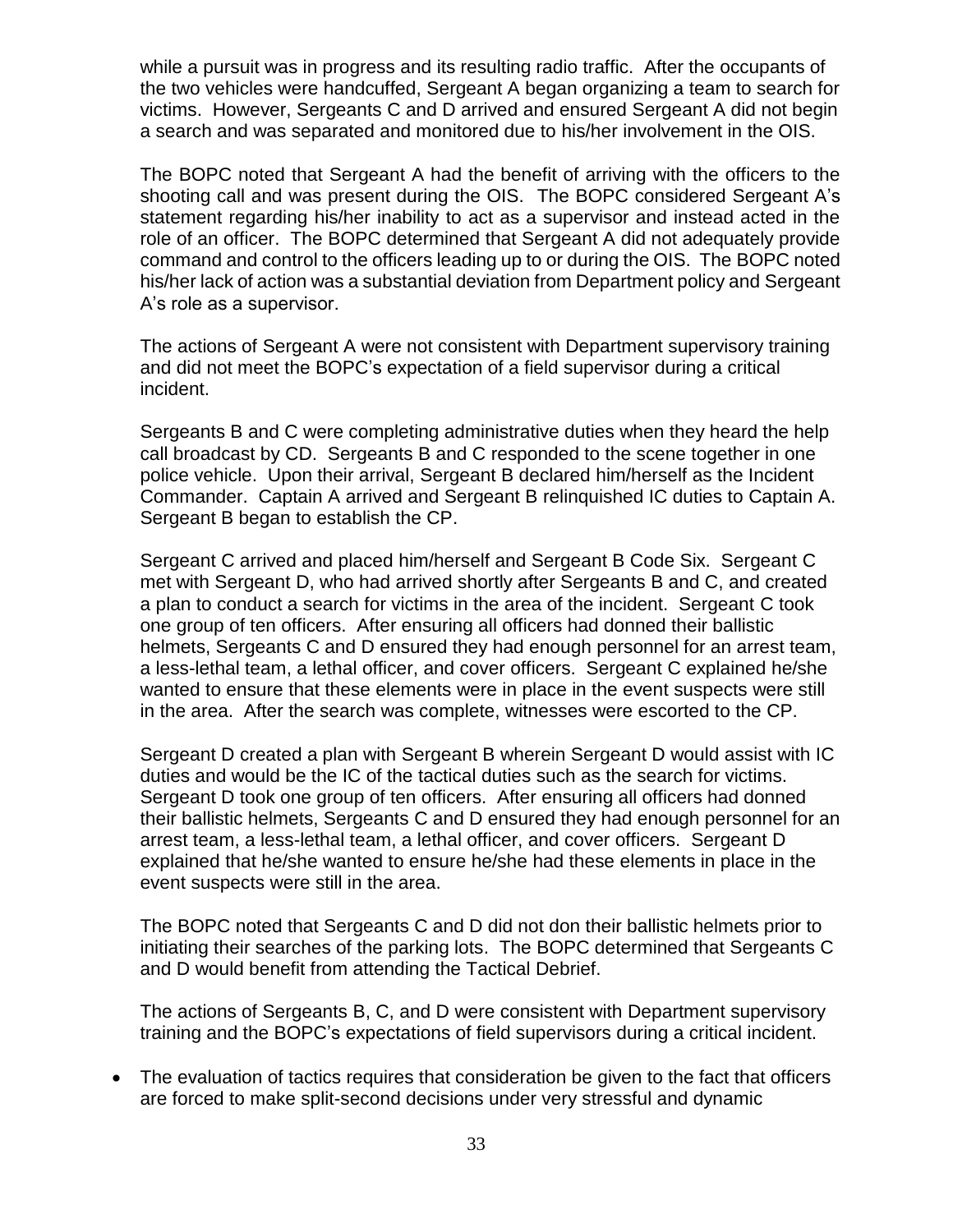circumstances. Tactics are conceptual and intended to be flexible and incident specific, which requires that each incident be looked at objectively and the tactics be evaluated based on the totality of the circumstances.

Each tactical incident also merits a comprehensive debriefing. In this case, there were areas identified where improvement could be made. A Tactical Debrief is the appropriate forum for the involved personnel to discuss individual actions that took place during this incident.

The BOPC found Sergeant A and Officers A, B, D, G, and H's tactics to warrant Administrative Disapproval. The BOPC found Officers C, E, F, I, and J's tactics to warrant a Tactical Debrief.

## **B. Drawing and Exhibiting**

## • **Sergeant A**

According to Sergeant A, he/she exited his/her police vehicle and walked to the north side of the street. Sergeant A observed a lot of people exiting the mouth of the alley near 86<sup>th</sup> Place, east of Broadway Avenue. Sergeant A observed two people on the east sidewalk of Broadway Avenue trying to run northbound. Sergeant A had a reasonable belief that the situation could escalate to one involving the use of deadly force based on the gunfire heard. Sergeant A drew his/her service pistol and held it in a low-ready position. Sergeant A redeployed toward the northeast corner of 86<sup>th</sup> Place and Broadway Avenue. Sergeant A observed a male and a female running from the shooting location. Sergeant A ordered the two individuals to a prone position on the ground on the east sidewalk, north of 86<sup>th</sup> Place, and told them not to move. The two individuals complied and laid on the ground. Sergeant A then continued past the two people and approached the northeast corner of 86<sup>th</sup> Place and Broadway Avenue.

The BOPC conducted a thorough evaluation of the reasonableness of Sergeant A's drawing and exhibiting of his/her service pistol. The BOPC considered that Sergeant A heard gunshots emanating from a shooting call location. Sergeant A, believing that he/she needed to immediately defend his/her life, drew his/her service pistol. Sergeant A drew his/her service pistol in response to the shots being fired and the shooting Subject's actions. The BOPC noted the totality of the circumstances, Sergeant A's observations, and situational awareness prior to him/her making the decision to draw his/her service pistol.

Based on the totality of the circumstances, the BOPC determined, that an officer with similar training and experience as Sergeant A, while faced with similar circumstances, would reasonably believe that there was a substantial risk that the situation may escalate to the point where deadly force may be justified.

Therefore, the BOPC found Sergeant A's drawing and exhibiting of a firearm to be In Policy.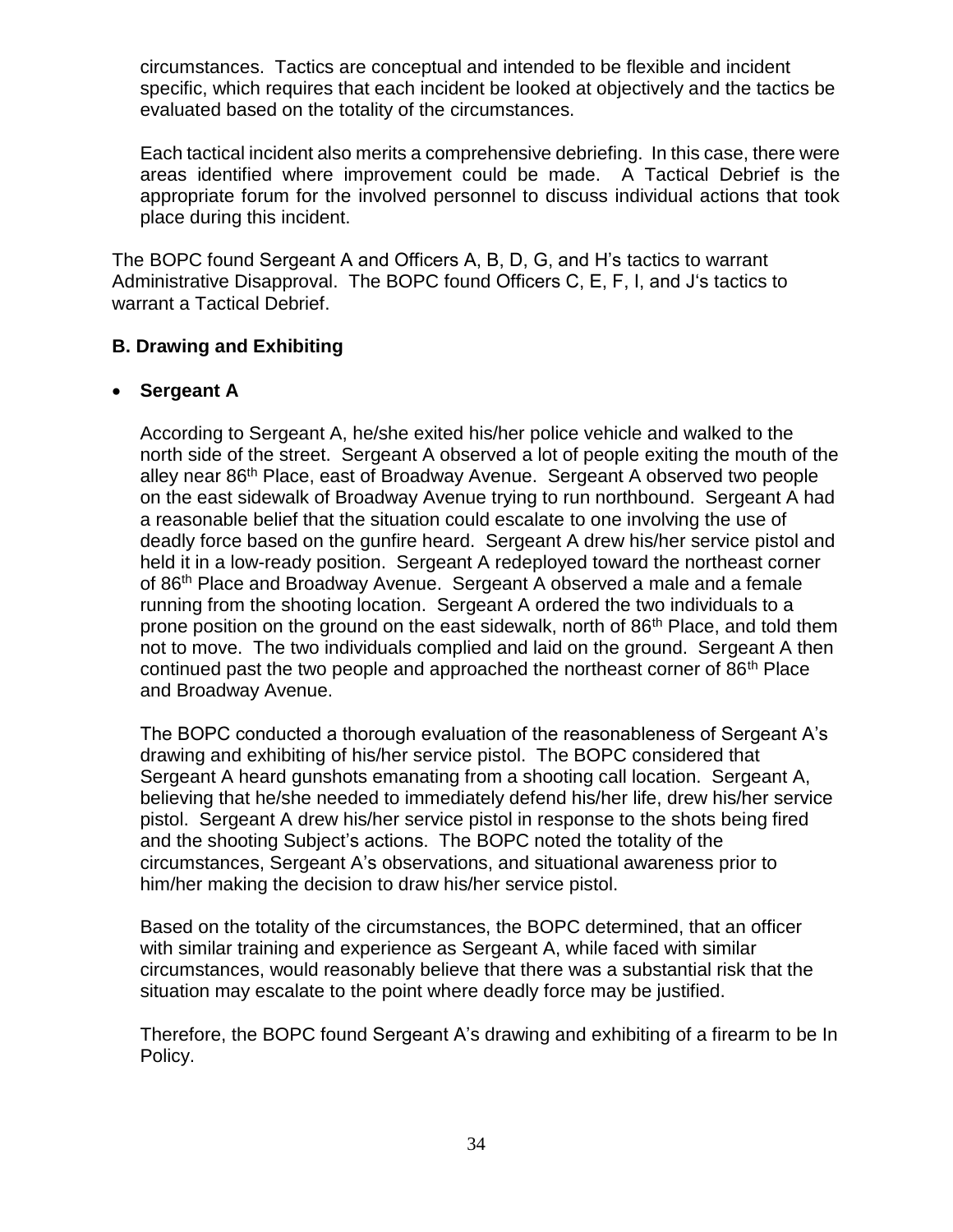# • **Officer A**

According to Officer A, he/she stopped his/her police vehicle and simultaneously heard 20 to 30 rapid-fire gunfire similar to an AK-47 style weapon and exited his/her police vehicle. Officer A observed a four-door, black vehicle with tinted windows driving westbound on 86<sup>th</sup> Place then turning northbound onto Broadway Avenue at a high rate of speed. Officer A feared for his/her safety and believed there was an active shooter nearby. Officer A drew his/her service pistol utilizing a two-handed grip and held it in a low-ready position. Officer A turned back toward 86<sup>th</sup> Place when he/she heard more gunfire had started erupting. Officer A observed muzzle flash emanating from the area of  $86<sup>th</sup>$  Place. Officer A suddenly realized that he/she had forgotten to open the rear door of his/her police vehicle to let the officers in the rear passenger compartment out of the vehicle. Officer A turned toward his/her police vehicle and when he/she did so, Officer A heard what he/she believed to be an impact on his/her police vehicle and ducked back behind the ballistic panel of his/her vehicle's door. Officer A continued to hear rounds being fired intermittently.

The BOPC conducted a thorough evaluation of the reasonableness of Officer A's drawing and exhibiting of his/her service pistol. The BOPC considered that Officer A heard gunshots emanating from a shooting call location. Officer A, believing he/she needed to immediately defend his/her life, drew his/her service pistol. Officer A drew his/her service pistol in response to the shots being fired and the shooting Subject's actions. The BOPC noted the totality of the circumstances, Officer A's observations, and situational awareness prior to him/her making the decision to draw his/her service pistol.

Based on the totality of the circumstances, the BOPC determined that an officer with similar training and experience as Officer A, while faced with similar circumstances, would reasonably believe that there was a substantial risk that the situation may escalate to the point where deadly force may be justified.

Therefore, the BOPC found Officer A's drawing and exhibiting of a firearm to be In Policy.

# • **Officer B**

According to Officer B, he/she exited his/her police vehicle with Officer A and immediately went Code Six, utilizing his/her handheld radio. Officer B observed a four-door dark sedan leaving the scene as shots were ringing out. The dark sedan appeared to have its windows shot out. Officer B broadcast a "shots fired" help call and put out the description of the vehicle and its direction of travel which was northbound on Broadway Avenue. Officer B observed muzzle flash in the area of Broadway Avenue and 86<sup>th</sup> Place. Additionally, Officer B observed muzzle flashes going in an easterly direction and a southerly direction. Officer B believed there were at least three shooters. Officer B felt scared and believed there was a risk of escalation into deadly force. Officer B drew his/her service pistol with his/her right hand as he/she continued to hold his/her handheld radio in his/her left hand. Officer B maintained his/her finger along the frame of his/her service pistol.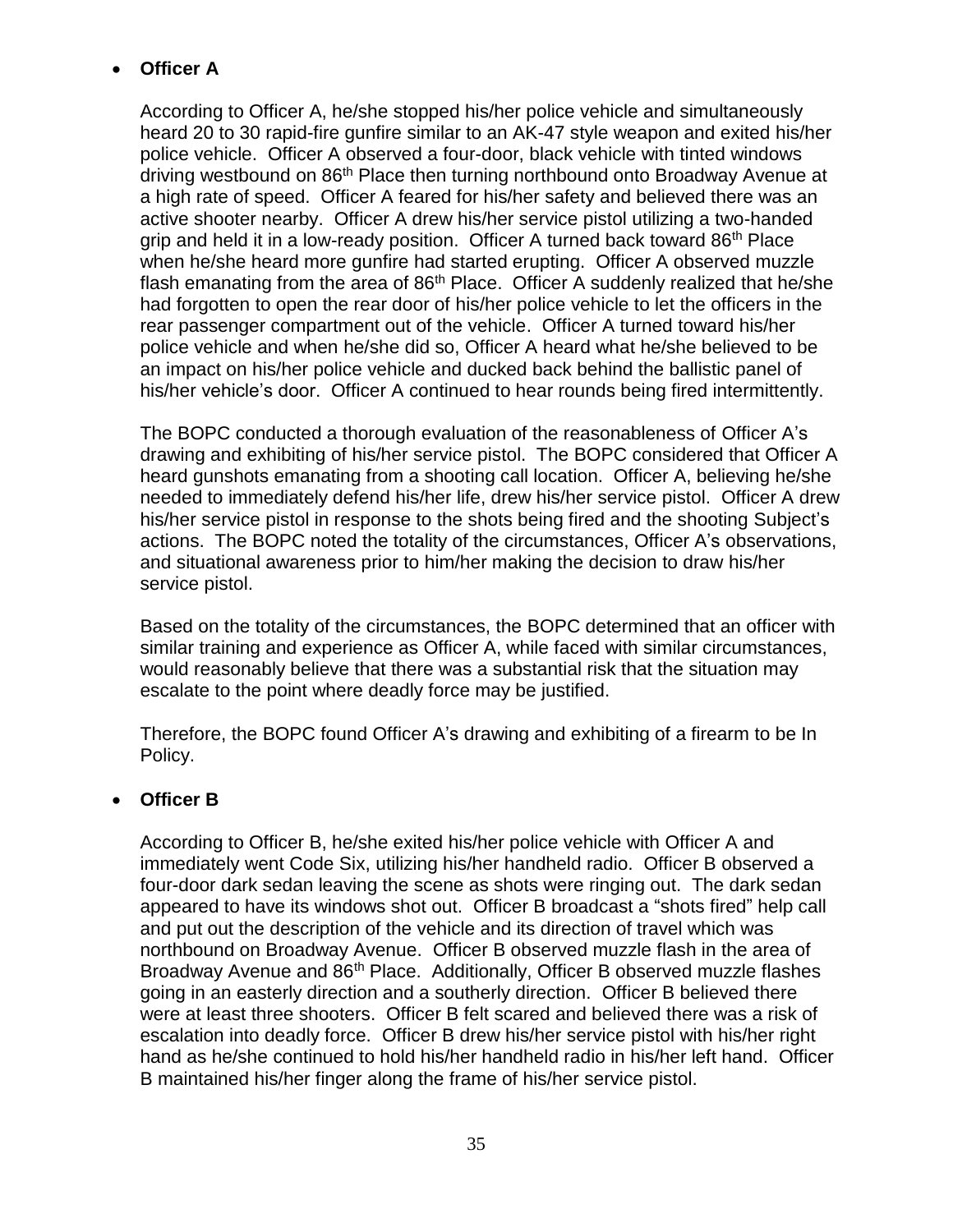The BOPC conducted a thorough evaluation of the reasonableness of Officer B's drawing and exhibiting of his/her service pistol. The BOPC considered that Officer B heard gunshots emanating from the location of a radio call of a shooting. Officer B, believing he/she needed to immediately defend his/her life, drew his/her service pistol. Officer B drew his/her service pistol in response to the shots being fired and the shooting Subject's actions. The BOPC noted the totality of the circumstances, Officer B's observations, and situational awareness prior to him/her making the decision to draw his/her service pistol.

Based on the totality of the circumstances, the BOPC determined that an officer with similar training and experience as, Officer B while faced with similar circumstances, would reasonably believe that there was a substantial risk that the situation may escalate to the point where deadly force may be justified.

Therefore, the BOPC found Officer B's drawing and exhibiting of a firearm to be In Policy.

## • **Officer C**

According to Officer C, he/she heard a volley of gunfire consisting of approximately 10 to 12 rounds or more as their police vehicle was still in motion. Officer C also believed he/she was the target of the gunshots. When Officer A stopped their police vehicle, Officer C reached over his/her door, through the open window, and opened his/her door. Officer C exited his/her police vehicle and walked around to the back of his/her police vehicle. Officer C believed the situation was going to escalate to one involving a use of deadly force and released the first retention of his/her double retention holster. Officer C drew his/her service pistol and held it at a low-ready position with his/her finger along the frame. Officer C observed Officer D redeploying towards 86<sup>th</sup> Place. Officer C redeployed towards Officer D and caught up with Officer D in the middle of the intersection of Broadway, just west of 86<sup>th</sup> Place. Officer C heard another volley of gunfire then observed muzzle flash emanating from the mouth of the alley.

The BOPC conducted a thorough evaluation of the reasonableness of Officer C's drawing and exhibiting of his/her service pistol. The BOPC considered that Officer C heard gunshots emanating from a shooting call location. Officer C, believing that he/she needed to immediately defend his/her life, drew his/her service pistol. Officer C drew his/her service pistol in response to the shots being fired and the shooting Subject's actions. The BOPC noted the totality of the circumstances, Officer C's observations, and situational awareness prior to him/her making the decision to draw his/her service pistol.

Based on the totality of the circumstances, the BOPC determined, that an officer with similar training and experience as Officer C, while faced with similar circumstances, would reasonably believe that there was a substantial risk that the situation may escalate to the point where deadly force may be justified.

Therefore, the BOPC found Officer C's drawing and exhibiting of a firearm to be In Policy.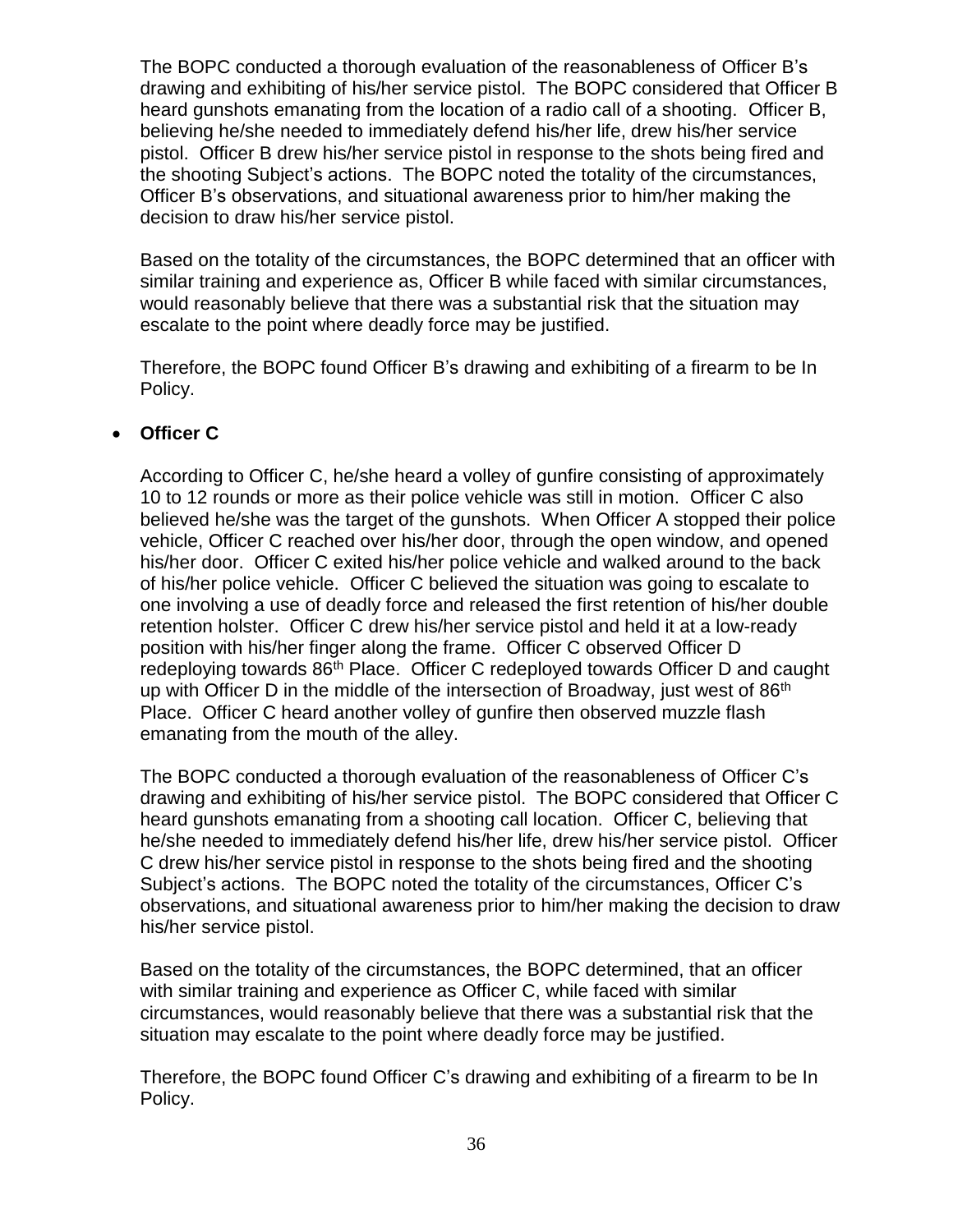# • **Officer D**

According to Officer D, he/she heard multiple guns being fired at the same time in very quick succession. Officer D believed there were semiautomatic firearms being used. Officer D believed that Officer A was driving to the radio call location at 87<sup>th</sup> Place. However, Officer D's attention was drawn to 86<sup>th</sup> Place and Broadway Avenue. Officer D observed a business structure on the east side of Broadway Avenue, on the northeast corner at 86<sup>th</sup> Place and knew there was a vacant lot on the south side of 86<sup>th</sup> Place. Officer D believed the gunfire was emanating from those two areas. Officer A stopped their police vehicle in the middle of Broadway Avenue just north of the intersection of 86<sup>th</sup> Place, with their police vehicle parked at an angle in a southeasterly direction. Officer D heard people screaming and yelling and heard tires screeching. Officer D observed a crowd of over one hundred people gathered around the alley, east of Broadway Avenue on 86<sup>th</sup> Place near the motorcycle club. Officer D observed people fleeing northbound in the alley and eastbound down the street.

During this dynamic situation, Officer D believed that being in a black and white police vehicle made him/her an identifiable target and wanted to exit his/her police vehicle and redeploy away from it. However, the unit was required to have four officers in one car on the day of the incident. Because of this requirement, Officer D was in the rear passenger compartment of the police vehicle and could not get out immediately. However, Officer D's window was rolled down and he/she was able to reach through the open window and open the door utilizing the exterior door handle. After Officer D opened his/her door and exited the police vehicle, he/she held his/her side handle baton in his/her left hand. Officer D began to run away from his/her police vehicle toward the northeast corner of 86<sup>th</sup> Place and Broadway Avenue in an attempt to identify where the gunfire was coming from. Officer D observed Officer C slightly off to his/her right side. Officer D attempted to holster his/her side handle baton in the baton ring attached to his/her duty belt, however Officer D was unable to secure the baton in the ring properly and continued to hold his/her baton in his/her left hand. Officer D drew his/her service pistol with his/her right hand while running.

The BOPC also conducted a thorough evaluation of the reasonableness of Officer D's drawing and exhibiting of his/her service pistol. The BOPC considered that Officer D heard gunshots emanating from a shooting call location. Officer D, believing that he/she needed to immediately defend his/her life, drew his/her service pistol. Officer D drew his/her service pistol in response to the shots being fired and the shooting Subject's actions. The BOPC noted the totality of the circumstances, Officer D's observations, and situational awareness prior to him/her making the decision to draw his/her service pistol.

Based on the totality of the circumstances, the BOPC determined, that an officer with similar training and experience as Officer D, while faced with similar circumstances, would reasonably believe that there was a substantial risk that the situation may escalate to the point where deadly force may be justified.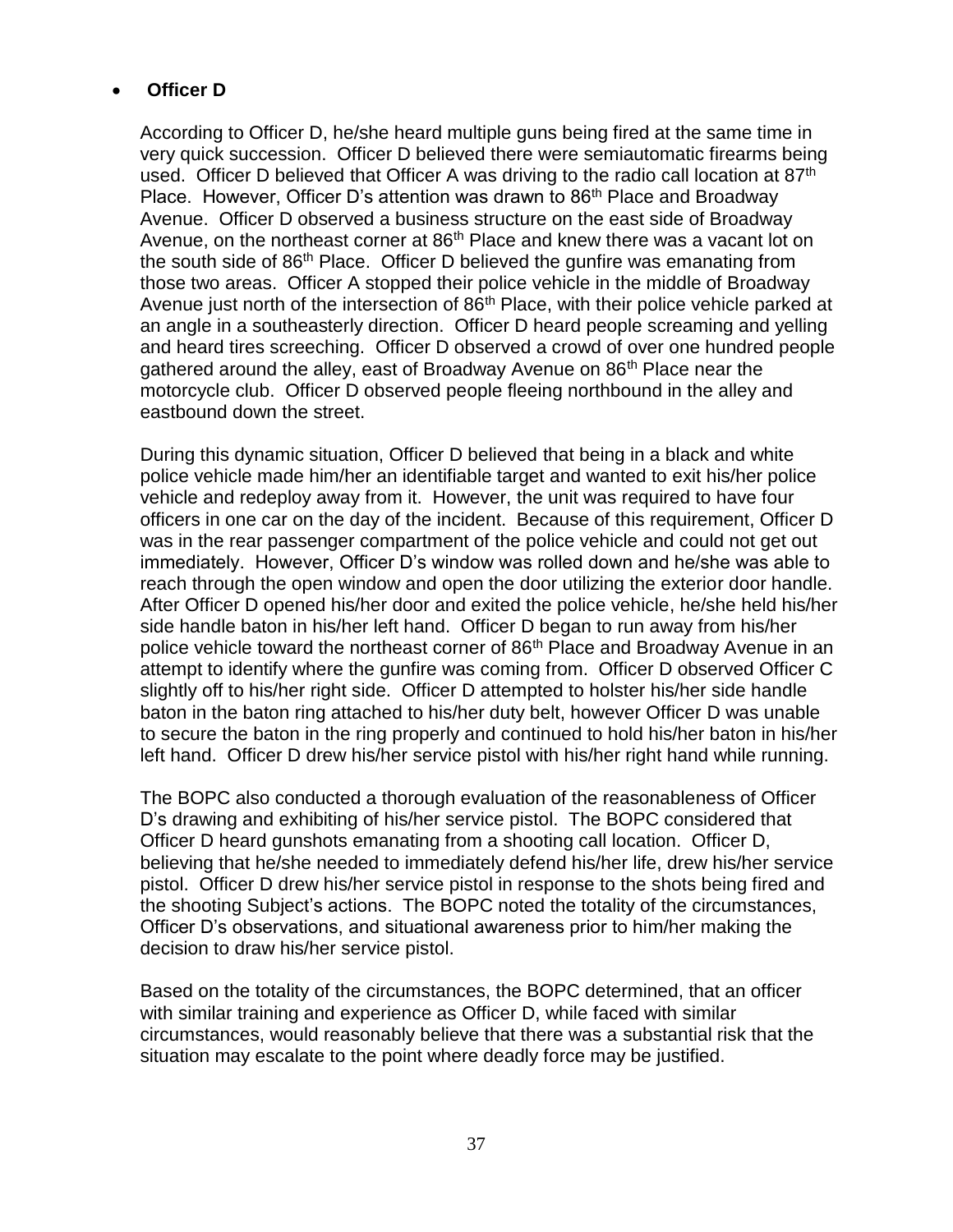Therefore, the BOPC found Officer D's drawing and exhibiting of a firearm to be In Policy.

# • **Officer E**

# First Occurrence

According to Officer E, after letting Officers G and H out of the rear passenger compartment of their police vehicle, he/she re-entered his/her police vehicle in the driver seat and drove it toward  $86<sup>th</sup>$  Place to utilize it for cover. Officer E stopped his/her vehicle a second time approximately 20 feet north of 86<sup>th</sup> Place facing the area from which Officer E believed the shots had emanated. Officer E became fearful that someone was shooting at him/her and believed that he/she was going to get shot. To protect his/her life and the lives of his/her partner, Officer E drew his/her service pistol as he/she placed his/her police vehicle into park. Officer E held his/her service pistol at a low-ready position with his/her finger along the frame. After he/she stopped his/her police vehicle, Officer E did not hear shots being fired. Officer E exited his/her police vehicle and stood by his/her driver's door, utilizing it as cover. Officer E observed people getting into vehicles on 86<sup>th</sup> Place and trying to leave the area from which shots had emanated.

Officer E observed the general area of where the shots were coming from and determined it to be in front of an industrial building and a north/south alley. Further downrange on 86<sup>th</sup> Place appeared to be approximately two residential structures east of the parking lot on 86<sup>th</sup> Place. Officer E observed a male enter a gray vehicle parked along the east curb of Broadway Avenue, directly in front of Officer E's police vehicle. The male appeared to be attempting to leave the area. Officer E believed the male was the Subject trying to flee from the scene. Officers E and G ordered the male to exit the vehicle, but the male did not comply. After repeated attempts at verbalizing with the male, the male began to comply. Officer E discussed a plan with Officer G. Officer E told Officer G that he/she (Officer E) would handcuff the Subject. Officer G told Officer E to wait a few seconds. After waiting, Officer E holstered his/her service pistol, approached the male and handcuffed him. Officer E completed a quick search of the male and transferred the custody of the Subject to uniformed officers at scene.

# Second Occurrence

According to Officer E, he/she walked to the Mercedes stopped on 86<sup>th</sup> Place and Broadway Avenue. Officer E drew his/her service pistol a second time due to the ongoing tactical situation and due to the probability of a deadly force scenario.

# Third Occurrence

According to Officer E, he/she joined Sergeant C and several other officers to form a search team to locate victims, suspects, or witnesses on 86<sup>th</sup> Place. Officer E believed the suspects he/she would be searching for would possibly be armed, and Officer E wanted to be able to defend him/herself if a suspect began shooting at him/her during the search. Additionally, Officer E believed the scene was still an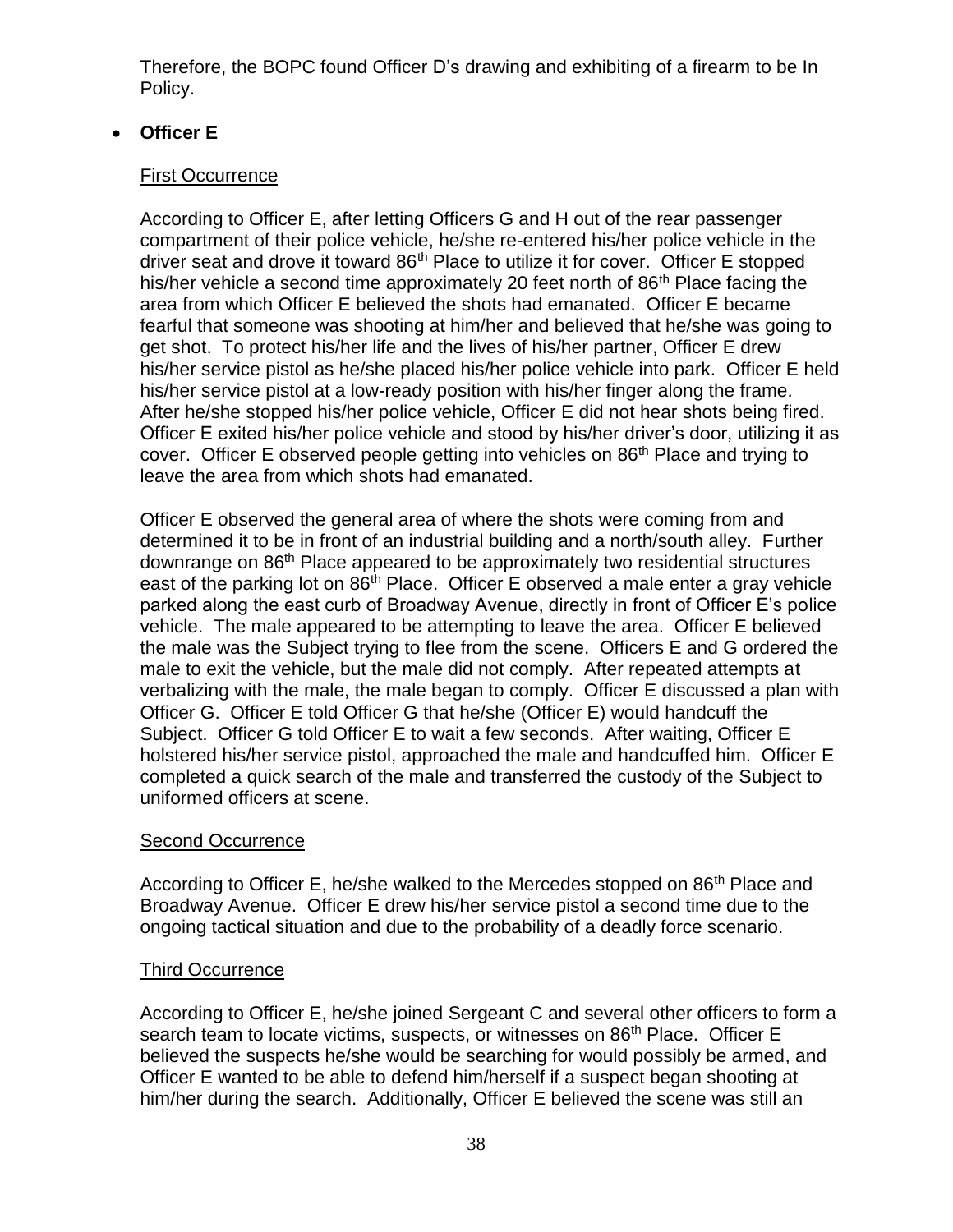active tactical situation with multiple suspects leaving or trying to leave the area where the shooting occurred. Officer E drew his/her service pistol a second time at the beginning of the search.

The BOPC also conducted a thorough evaluation of the reasonableness of Officer E's drawing and exhibiting of his/her service pistol. The BOPC noted that Officer E drew his/her service pistol on three separate occasions during this incident.

The BOPC conducted a thorough evaluation of the reasonableness of Officer E's first drawing and exhibiting of his/her service pistol. The BOPC considered that Officer E heard gunshots emanating from the location of a shooting call. Officer E, believing that he/she needed to immediately defend his/her life, drew his/her service pistol. Officer E drew his/her service pistol in response to the shots being fired and the shooting Subject's actions. The BOPC noted the totality of the circumstances, Officer E's observations, and situational awareness prior to him/her making the decision to draw his/her service pistol.

The BOPC also evaluated Officer E's second occurrence of drawing and exhibiting his/her service pistol. After Officer E had holstered his/her service pistol to handcuff a possible suspect, Officer E turned the male over to the custody of uniformed officers nearby. Officer E observed multiple suspects were still attempting to flee from the area of the shooting. Officer E believed the area was still an ongoing tactical situation and drew his/her service pistol a second time. Officer E believed he/she may have to defend his/her life.

The BOPC also evaluated Officer E's third occurrence of drawing and exhibiting his/her service pistol. Due to the ongoing tactical situation and suspects from the shooting still not located, Officer E drew his/her service pistol a third time during a search for possible shooting suspects. Officer E believed he/she may have to defend his/her life if he/she were to come upon a shooting suspect during the search.

Based on the totality of the circumstances, the BOPC determined that an officer with similar training and experience as Officer E, while faced with similar circumstances, would reasonably believe that there was a substantial risk that the situation may escalate to the point where deadly force may be justified.

Therefore, the BOPC found Officer E's drawing and exhibiting of a firearm to be In Policy.

## • **Officer F**

According to Officer F, he/she re-entered his/her police vehicle with Officer E and they repositioned the police vehicle closer to 86<sup>th</sup> Place and Broadway Avenue. Officer F heard rounds impacting unidentified metal objects behind him/her and believed he/she was being fired upon. Officer E stopped their police vehicle at 86<sup>th</sup> Place on Broadway Avenue. Officer F believed the situation was going to rise to the level of deadly force and drew his/her service pistol. Officer F utilized a two-handed grip with his/her finger along the frame. Officer F utilized the door to his/her vehicle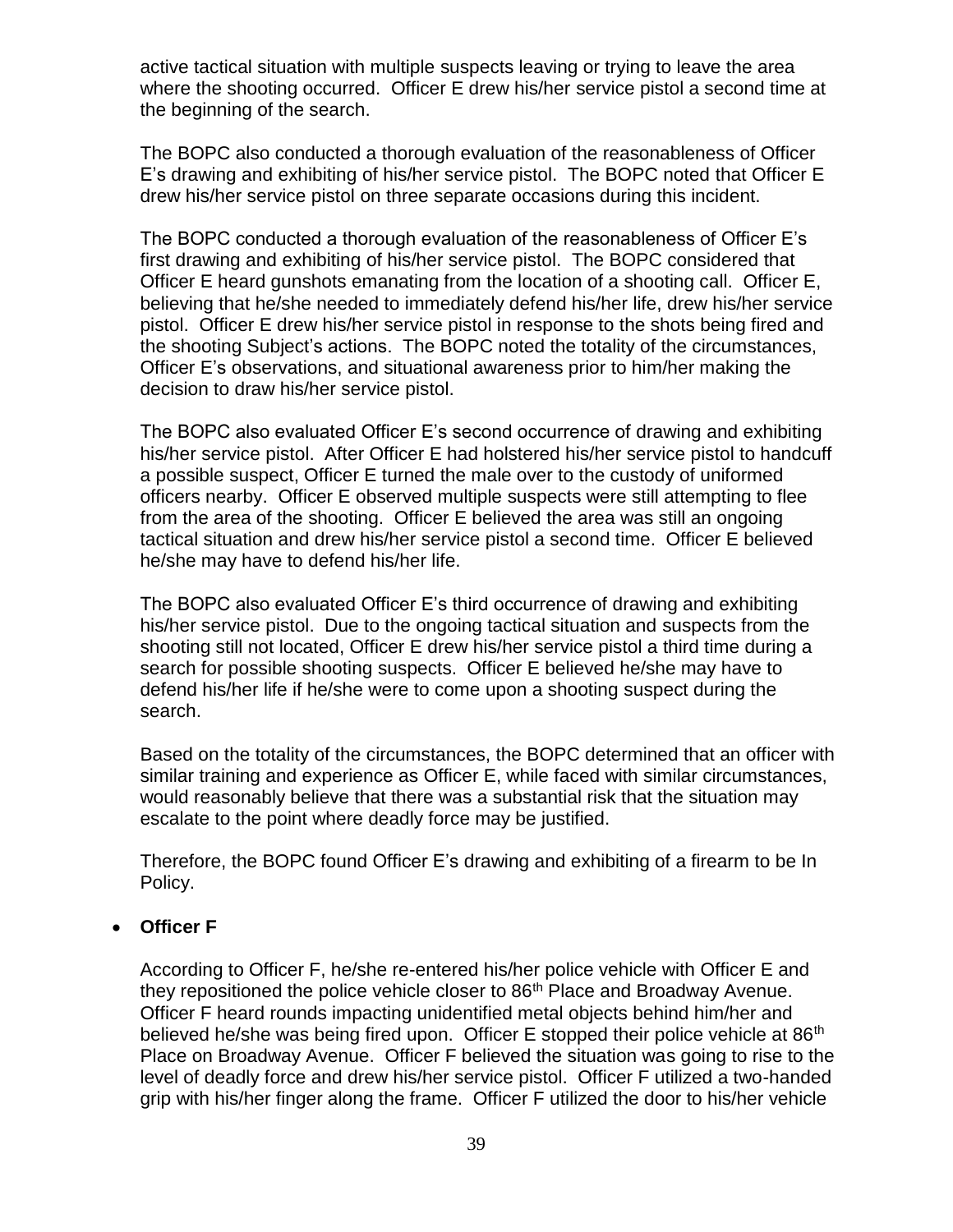as cover while he/she assessed the scene. Officer F observed Officer B standing in front of a silver Mercedes on Broadway Avenue at 86<sup>th</sup> Place. Officer F believed Officer B was in a bad position and communicated with him/her to get away from the car. Officer F observed other officers focused on a silver Mercedes and believed that Subjects 2 and 3 were possible suspects from the shooting. Officer F redeployed to the southeast corner of 86<sup>th</sup> Place and Broadway Avenue in case Subjects 2 and 3 attempted to flee southbound on Broadway Avenue. Subject 3 was ordered to exit the vehicle and was directed to an area approximately six feet in front of Officer F. Officer F planned to do a high risk prone on Subject 3, however Subject 3 was not cooperating with Officer F's orders. Officer F believed Subject 3 was unsafe to approach as he refused to comply with verbal commands. Officer F waited for Officer B to approach Subject 3 with him/her. Officer H told Officer F to make sure Subject 3 was handcuffed since there was a firearm located in Subject 3's vehicle. Officer F waited for an additional unit to approach Subject 3 prior to taking Subject 3 into custody.

The BOPC conducted a thorough evaluation of the reasonableness of Officer F's drawing and exhibiting of his/her service pistol. The BOPC considered that Officer F heard gunshots emanating from a shooting call location. Officer F, believing he/she needed to immediately defend his/her life, drew his/her service pistol. Officer F drew his/her service pistol in response to the shots being fired and the shooting Subject's actions. The BOPC noted the totality of the circumstances, Officer F's observations, and situational awareness prior to him/her making the decision to draw his/her service pistol.

Based on the totality of the circumstances, the BOPC determined that an officer with similar training and experience as Officer F, while faced with similar circumstances, would reasonably believe that there was a substantial risk that the situation may escalate to the point where deadly force may be justified.

Therefore, the BOPC found Officer F's drawing and exhibiting of a firearm to be In Policy.

## • **Officer G**

#### First Occurrence

According to Officer G, he/she exited his/her police vehicle and looked to the southeast towards 86<sup>th</sup> Place and Broadway Avenue. Officer G continued to hear shots and had reasonable belief that he/she was going to be involved in a situation that could escalate to deadly force or was already in that situation. Officer G drew his/her service pistol with his/her right hand as his/her left hand was underneath, supporting his/her right hand in a firm grip with his/her finger along the frame, and at a low-ready position. Officer G then utilized his/her left hand to take hold of his/her flashlight. Officer G transitioned and placed the back of his/her left hand up against his/her right fist, which was gripping his/her service pistol. Officer G utilized this technique to illuminate any possible threat in front of him/her. Officer G observed parked cars, officers in the street, and a group on the sidewalk. Officer G could see the officers looking eastbound and heard shots being fired to his/her south and to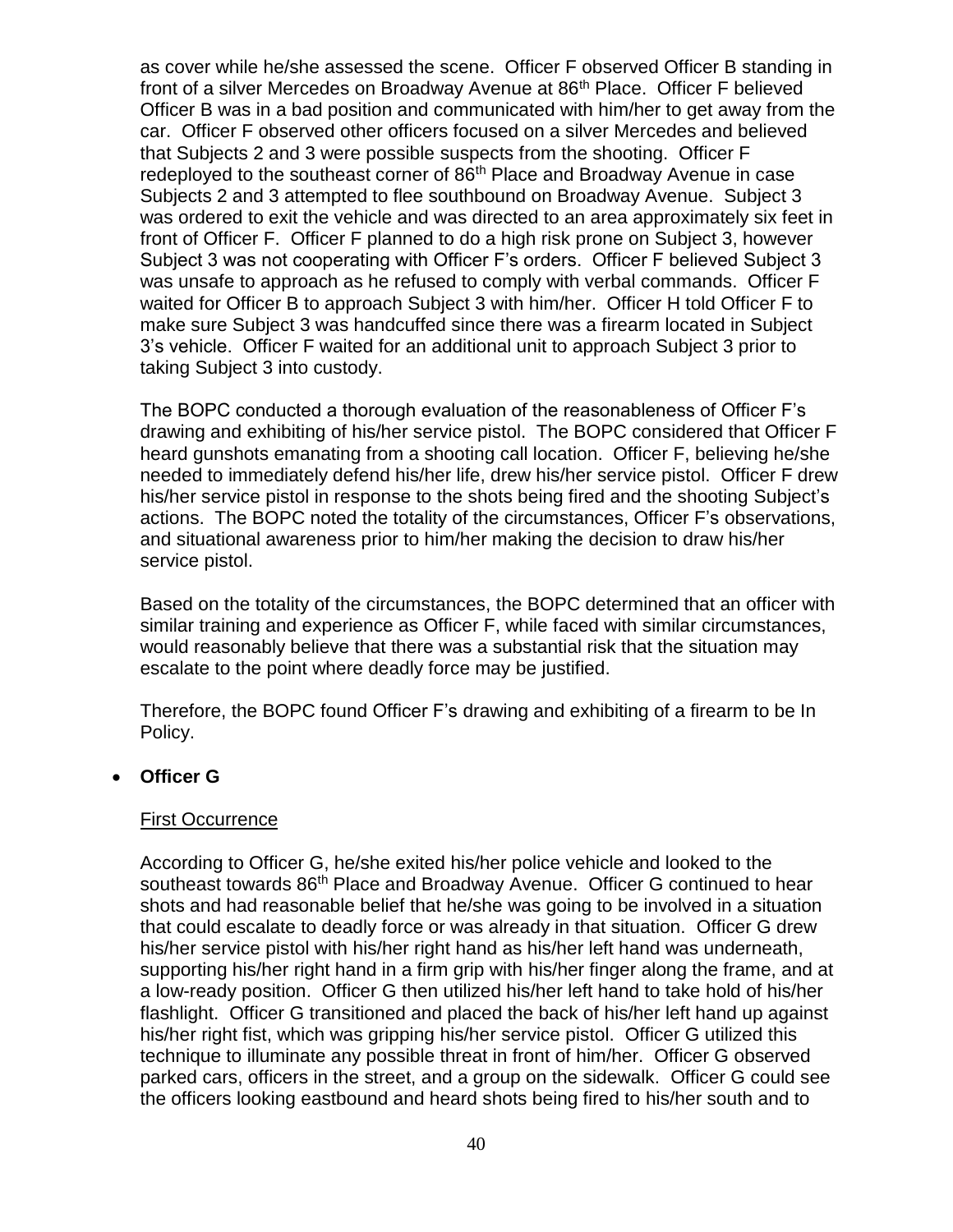his/her east where the group on the sidewalk was standing. Officer G could not tell if the shots were being fired in his/her direction. Officer G observed an unknown male running toward him/her. Officers E and G communicated to each other about the male. Officer G held his/her service pistol at a low-ready position and illuminated the male. Officer G observed the male run toward a parked sports utility vehicle along the east curb of Broadway Avenue, north of 86<sup>th</sup> Place. Officer G ordered the male to stop and to not get into the vehicle. The male ignored Officer G's commands and entered the vehicle.

#### Second Occurrence

According to Officer G, he/she heard Sergeant C request officers for a search. Officer G volunteered and became part of a search team. Officer G believed he/she would be involved or was about to be involved in a situation that could escalate to the use of deadly force due to the ongoing shooting investigation and the information provided by Sergeant A in which the possible suspect was going to be near the search area. Officer G drew his/her service pistol for a second time. Officer G assisted with searching the area eastbound on 86<sup>th</sup> Place, which included two parking lots and a north/south alley. Officer G encountered a female witness who was covered in blood and detained by other officers.

The BOPC conducted a thorough evaluation of the reasonableness of Officer G's drawing and exhibiting of his/her service pistol. The BOPC noted Officer G drew his/her service pistol on two separate occasions during this incident.

The BOPC conducted a thorough evaluation of the reasonableness of the first occurrence of Officer G's drawing and exhibiting of his/her service pistol. The BOPC considered that Officer G heard gunshots emanating from a shooting call location. Officer G, believing that he/she needed to immediately defend his/her life, drew his/her service pistol. Officer G drew his/her service pistol in response to the shots being fired and the shooting Subject's actions. The BOPC noted the totality of the circumstances, Officer G's observations, and situational awareness prior to him/her making the decision to draw his/her service pistol.

The BOPC also evaluated Officer G's second occurrence of drawing and exhibiting his/her service pistol. Due to the ongoing tactical situation and suspects from the shooting still not located, Officer G drew his/her service pistol a second time during a search for possible shooting suspects. Officer G believed he/she may have to defend his/her life if he/she were to come upon a shooting suspect during the search.

Based on the totality of the circumstances, the BOPC determined, that an officer with similar training and experience as Officer G, while faced with similar circumstances, would reasonably believe that there was a substantial risk that the situation may escalate to the point where deadly force may be justified.

Therefore, the BOPC found Officer G's drawing and exhibiting of a firearm to be In Policy.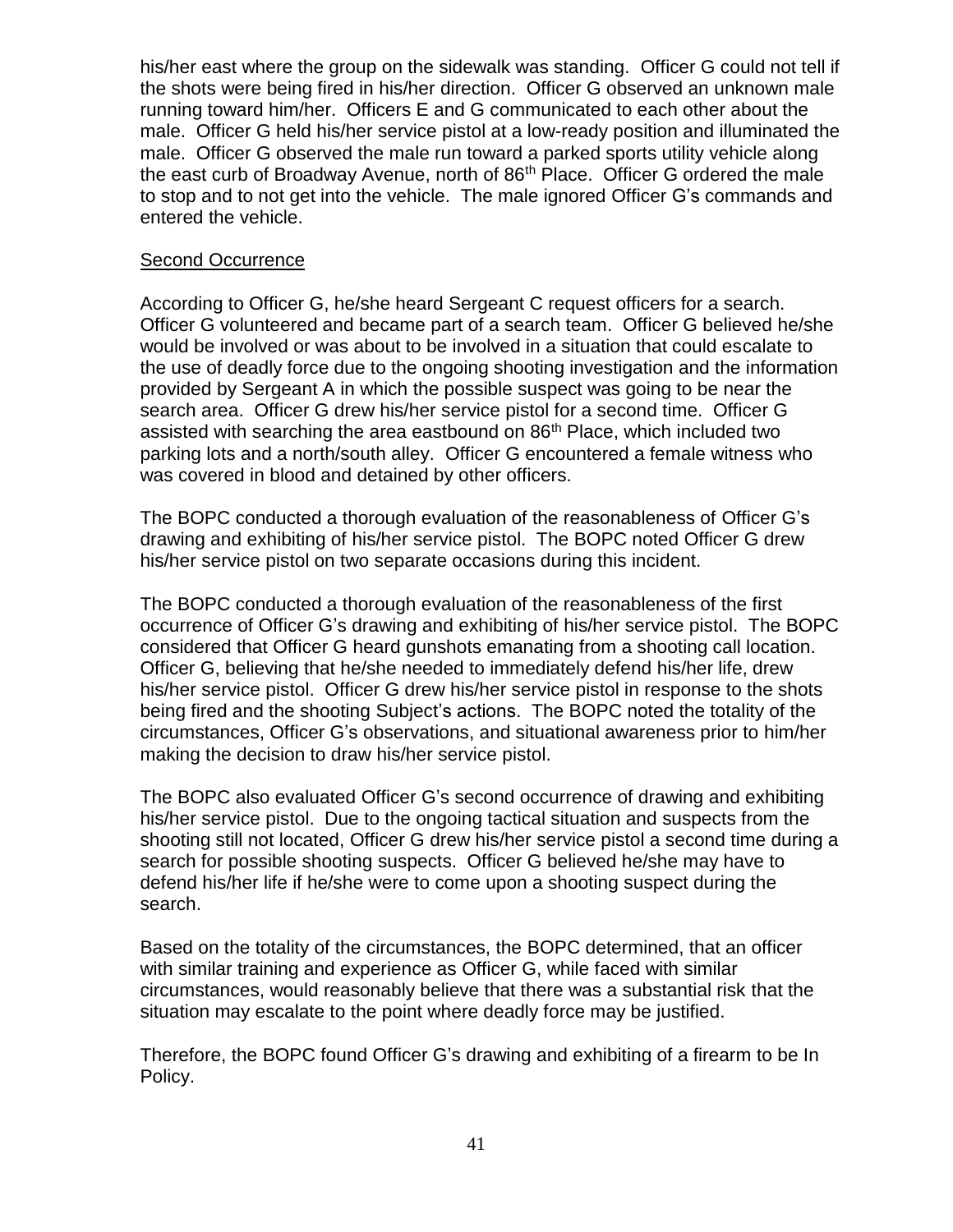# • **Officer H**

### First Occurrence

According to Officer H, he/she exited his/her police vehicle and had heard gunshots. Officer H observed a single muzzle flash coming from the area where officers were standing. Officer H could hear the actual rounds close to him/her and was unsure if they were flying over his/her head. Officer H believed the rounds were being fired in his/her direction. Officer H observed people yelling, crying, and pointing in the direction of 86<sup>th</sup> Place. Officer H observed an officer discharging a service pistol in an easterly direction down 86<sup>th</sup> Place. Officer H observed people running on Broadway Avenue and observed vehicles trying to exit 86<sup>th</sup> Place, onto Broadway Avenue. Officer H heard a total of three volleys of gunfire from different caliber weapons. Officer H broadcast a help call utilizing his/her handheld police radio but later found out his/her radio was set to the tactical frequency he/she utilized during the MFF deployment. Officer H observed a male running while holding his/her waistband and reasonably believed that the tactical situation could escalate to a situation involving the use of deadly force because of gunfire. Officer H was unsure if the male was a suspect or a victim. Office H drew his/her service pistol and held it in a low-ready position while Officer H gave orders to the male to stop. The male was not compliant, but Officer H continued to verbalize with him.

#### Second Occurrence

According to Officer H, he/she continued to assess the scene and walked toward Officers B and D. Officer H observed Officer B dealing with a silver Mercedes containing Subjects 2 and 3. Subject 2 had an object in his hand, but Officer H could not identify the object. Officer H lost sight of Subject 2's hands as they went below the doorframe and into the passenger compartment of the vehicle. Eventually, Subject 2 complied with verbal orders and allowed Officer H to see his hands. Officer H waited for additional resources to arrive and when an officer approached Officer H from his/her left, he/she and Officer H began giving Subject 2 orders simultaneously. Subject 2 exited the Mercedes, lifted his shirt up to show that he did not have a weapon in his waistband, and began to approach Officer H. Officer H began ordering Subject 2 to stop, turn around, and to get on his knees. Officer H holstered his/her service pistol and placed Subject 2 in handcuffs once he complied with Officer H's orders. Officer H guided Subject 2 to the sidewalk and released custody of Subject 2 to nearby uniformed patrol officers. Officer H returned to the Mercedes to clear it for suspects. Officer H believed the tactical situation could escalate to a situation involving the use of deadly force and therefore drew his/her service pistol a second time to conduct the search. Officer H held his/her service pistol in a low-ready position towards the ground. Officer H believed that he/she cleared the vehicle by him/herself, but he/she had Officer D to his/her left and multiple officers to his/her right that were with him/her to conduct the search. Officer H observed a semi-automatic handgun with a high-capacity magazine attached to it on the passenger side floorboard. Officer H advised nearby officers of his/her observations of the handgun.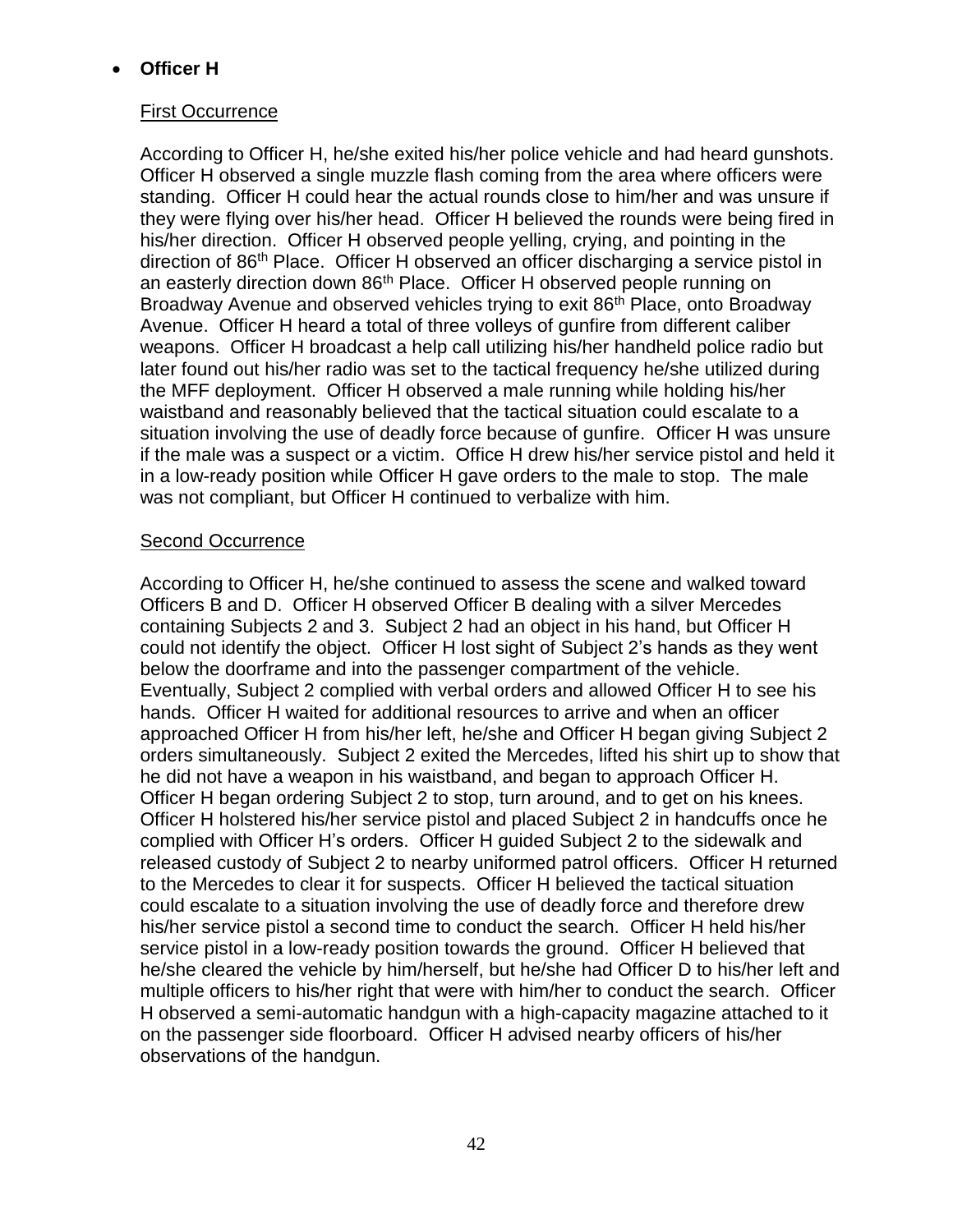The BOPC conducted a thorough evaluation of the reasonableness of Officer H's drawing and exhibiting of his/her service pistol. The BOPC noted that Officer H drew his/her service pistol on two separate occasions during this incident.

The BOPC conducted a thorough evaluation of the reasonableness of Officer H's first drawing and exhibiting of his/her service pistol. The BOPC considered that Officer H heard gunshots emanating from a shooting call location. Officer H, believing that he/she needed to immediately defend his/her life, drew his/her service pistol. Officer H drew his/her service pistol in response to the shots being fired and the shooting Subject's actions. The BOPC noted the totality of the circumstances, Officer H's observations, and situational awareness prior to him/her making the decision to draw his/her service pistol.

The BOPC also evaluated Officer H's second occurrence of drawing and exhibiting his/her service pistol. Due to the ongoing tactical situation, Officer H drew his/her service pistol a second time during a search of a vehicle for possible shooting suspects. Officer H believed that he/she may have to defend his/her life if he/she were to come upon a shooting suspect during the search.

Based on the totality of the circumstances, the BOPC determined, that an officer with similar training and experience as Officer H, while faced with similar circumstances, would reasonably believe that there was a substantial risk that the situation may escalate to the point where deadly force may be justified.

Therefore, the BOPC found Officer H's drawing and exhibiting of a firearm to be In Policy.

## • **Officer I**

According to Officer I, he/she and Sergeant A simultaneously exited their police vehicle. Officer I opened the rear door for Officer J. Officer I turned back towards 86<sup>th</sup> Place and heard shots being fired. Officer I drew his/her service pistol due to the tactical situation and believing the situation could escalate to the point where deadly force would be justified. Officer I held his/her service pistol in his/her right hand with his/her support hand around his/her right hand and his/her finger along the trigger. Officer I took cover behind the hood of a vehicle that was parked alongside the east curb of Broadway Avenue, approximately 20 yards north of 86<sup>th</sup> Place. Officer I observed a male on the east sidewalk. Officer I made the decision to detain the male while holding him at gunpoint. Officers I maintained his/her service pistols pointed in the direction of the male, in a low-ready position. Once the scene had calmed down, Officer J discussed a plan with Officer I to take the individual into custody. Officer J planned to holster his/her service pistol and take the male into custody.

The BOPC conducted a thorough evaluation of the reasonableness of Officer I's drawing and exhibiting of his/her service pistol. The BOPC considered that Officer I heard gunshots emanating from a shooting call location. Officer I, believing that he/she needed to immediately defend his/her life, drew his/her service pistol. Officer I drew his/her service pistol in response to the shots being fired and the shooting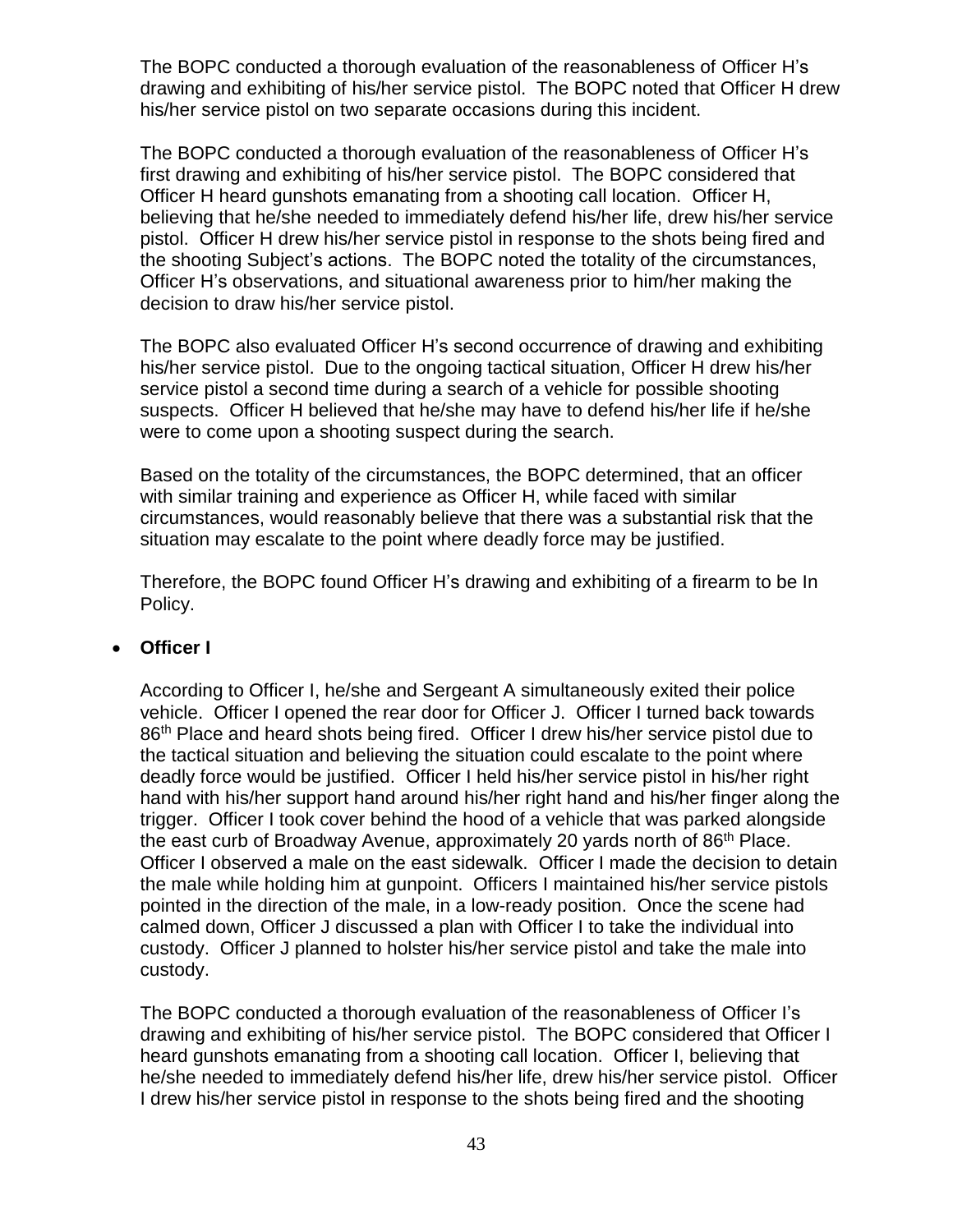Subject's actions. The BOPC noted the totality of the circumstances, Officer I's observations, and situational awareness prior to him/her making the decision to draw his/her service pistol.

Based on the totality of the circumstances, the BOPC determined, that an officer with similar training and experience as Officer I, while faced with similar circumstances, would reasonably believe that there was a substantial risk that the situation may escalate to the point where deadly force may be justified.

Therefore, the BOPC found Officer I's drawing and exhibiting of a firearm to be In Policy.

# • **Officer J**

According to Officer J, as Sergeant A drove toward 86<sup>th</sup> Place and Broadway Avenue, he/she observed officers standing outside their vehicles near 86<sup>th</sup> Place and did not know what was going on. After Sergeant A parked, Officer J heard about four to five shots. Officer J was still seated in the back-passenger compartment of the police vehicle and could not see who had fired the shots. Officer J exited his/her police vehicle after Officer I let him/her out of the vehicle. Officer J felt that the situation was going to escalate to the use of deadly force and drew his/her service pistol. Officer J placed his/her finger along the frame of his/her service pistol.

The BOPC conducted a thorough evaluation of the reasonableness of Officer J's drawing and exhibiting of his/her service pistol. The BOPC considered that Officer J heard gunshots emanating from a shooting call location. Officer J, believing that he/she needed to immediately defend his/her life, drew his/her service pistol. Officer J drew his/her service pistol in response to the shots being fired and the shooting Subject's actions. The BOPC noted the totality of the circumstances, Officer J's observations, and situational awareness prior to him/her making the decision to draw his/her service pistol.

Based on the totality of the circumstances, the BOPC determined that an officer with similar training and experience as Officer J, while faced with similar circumstances, would reasonably believe that there was a substantial risk that the situation may escalate to the point where deadly force may be justified.

Therefore, the BOPC found Officer J's drawing and exhibiting of a firearm to be In Policy.

Thus, the BOPC found Sergeant A and Officers A, B, C, D, E, F, G, H, I, J's drawing and exhibiting of a firearm to be In Policy.

# **C. Lethal Use of Force**

• **Officer D–** (pistol, 5 rounds)

According to Officer D, while running towards the northeast corner, his/her attention was immediately drawn to muzzle flash. Officer D believed there were multiple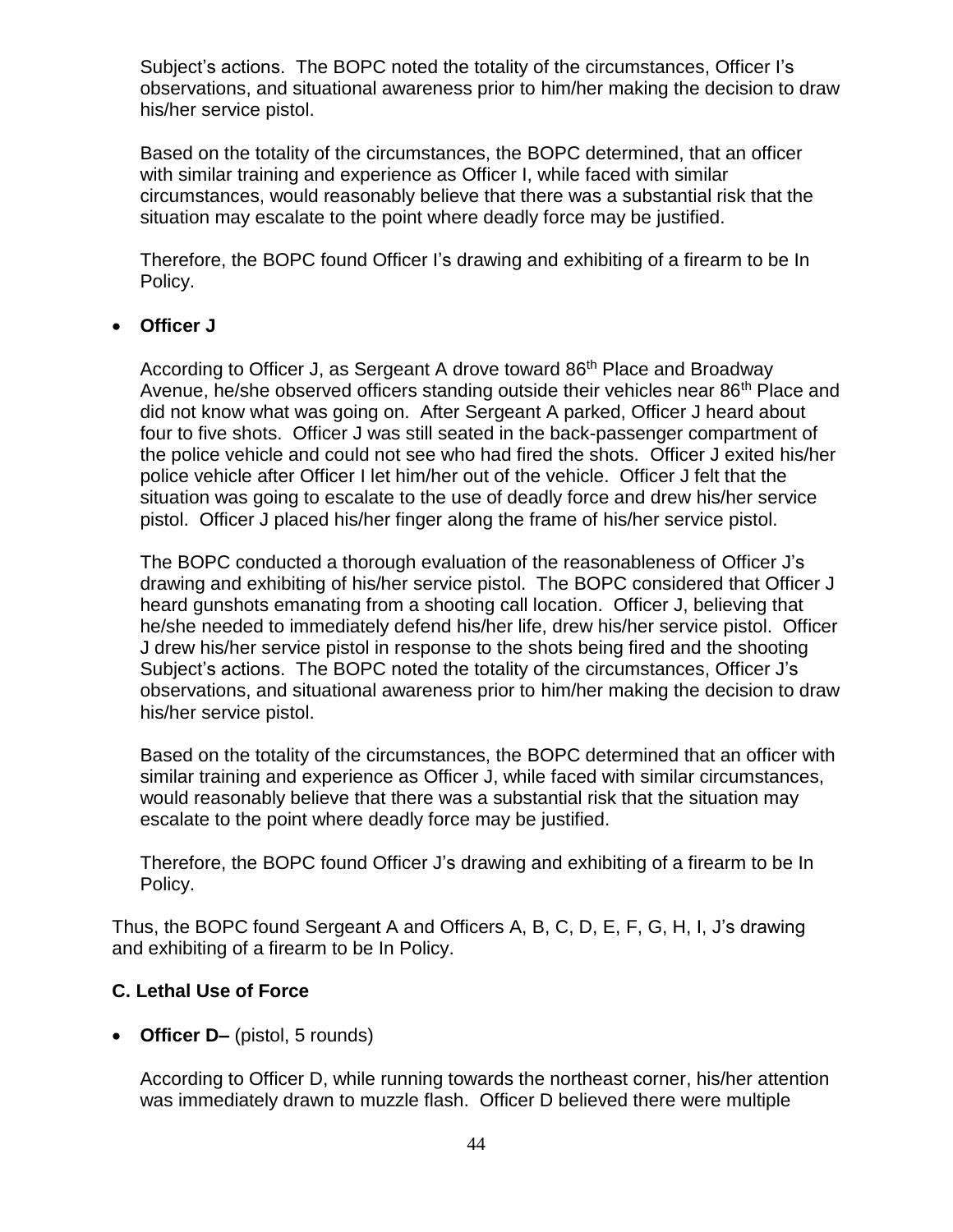shooters. The ambient light allowed Officer D to clearly see a male on the south side of 86<sup>th</sup> Place. The male was standing under streetlights at the entrance to the parking lot in the middle of the alley and south of the alley. The male was facing Officer D. The male was wearing a black baseball cap, a black or dark T-shirt with a white T-shirt underneath, and a necklace. Officer D could not see the features of the male's face but could see the front of his chest and his arm lifted and extended. Officer D believed the male was holding a handgun, and Officer D could see the end of a handgun from which the muzzle flash was emanating. Officer D observed the male, left arm down by his side. Officer D believed the male possessed a semiautomatic firearm. Officer D was unsure if a murder had occurred, was occurring, or if Officer D was the person the male was trying to shoot. Officer D believed the male was trying to unload his gun as fast as he could in Officer D's direction. Officer D felt like he/she was in front of his/her nearby partners and, after seeing the threat, had to address the threat, not only for him/herself but in order to defend him/herself and his/her partners. Officer D believed if he/she did not immediately address the threat, someone would get hurt or die.

Officer D did not seek cover and instead, went with the information he/she had and made the best decisions to handle the situation. Officer D pulled the hammer of his/her service pistol back in a single action. Officer D believed being in single action allowed him/her to be a more accurate when firing his/her service pistol. Officer D assessed the background of the male and observed it to be a wall or an inanimate object of some kind. Officer D observed the male was standing at or near a car. Officer D believed his/her background was good and he/she was not firing into a crowd. Officer D kept both eyes open and acquired his/her sights on the male's upper body at an approximate distance of 50 to 70 yards. Officer D fired approximately four to six rounds while running towards 86<sup>th</sup> Place and Broadway Avenue. Officer D was assessing to see if his/her rounds were effective by seeing if the threat was stopped. Officer D fired until he/she no longer saw the threat. Officer D looked and observed the male was no longer there. Officer D could not estimate how many rounds the male fired because as the male was firing, Officer D was simultaneously firing towards that threat.

The BOPC conducted a thorough review and analysis of the reasonableness and necessity of Officer D's use of deadly force for all five rounds. The BOPC noted that the investigation had determined that the time between Officer D's first and second rounds was approximately one second, and the total time in which all five rounds had been fired was approximately three seconds.

The BOPC noted that Officer D continually assessed the tactical situation and the Subject's movements prior to and after discharging his/her first round. Officer D, after firing his/her first round, still observed the Subject firing at him/her. Officer D brought his/her service pistol back up on target and discharged four additional rounds.

The BOPC noted that Officer D articulated his/her observations and stated that he/she could not see the Subject after he/she discharged his/her service pistol. Officer D ceased fire and continued to assess the area. Additionally, the investigation determined that casings from a 9mm pistol were recovered 29 ft from